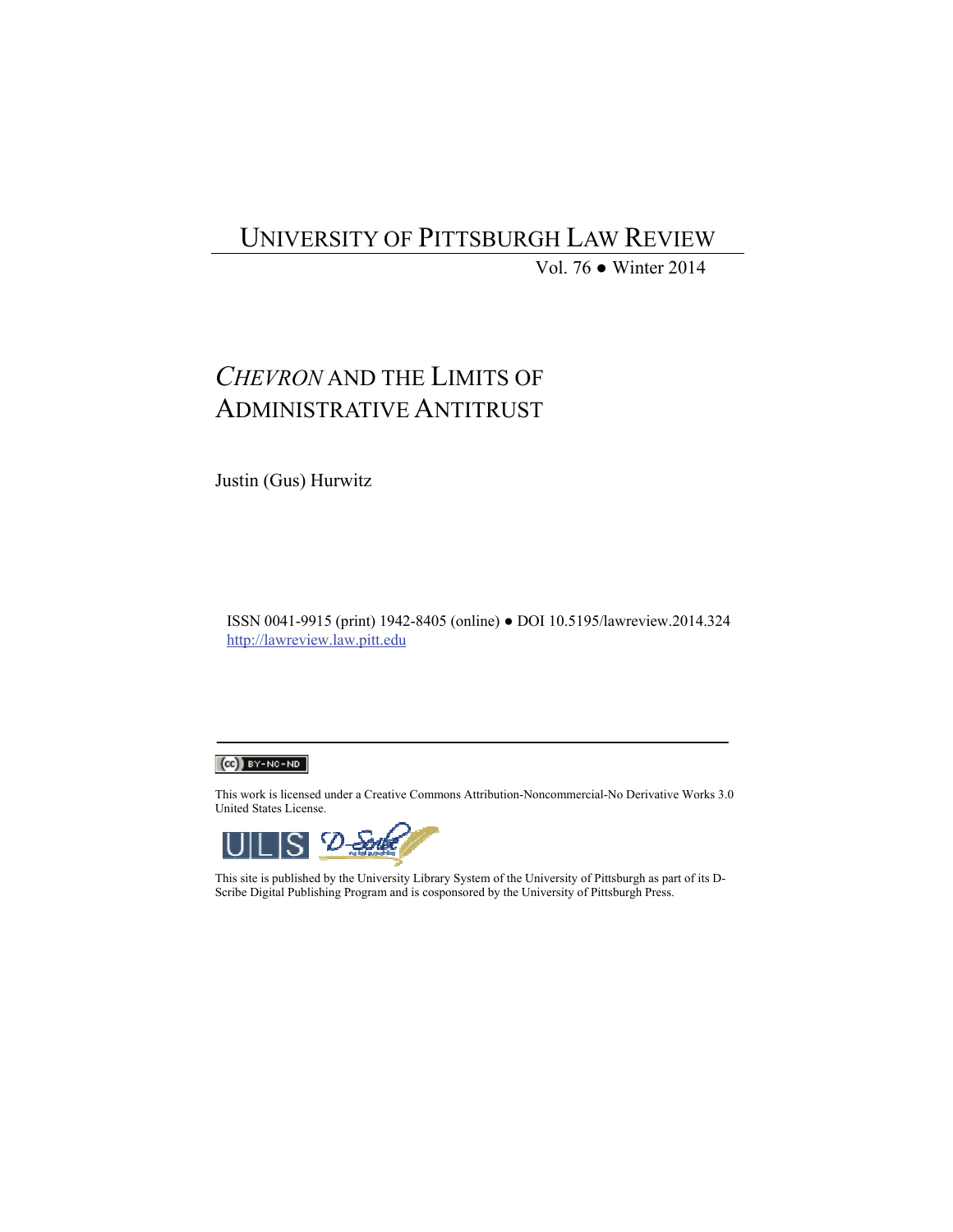# *CHEVRON* AND THE LIMITS OF ADMINISTRATIVE ANTITRUST

Justin (Gus) Hurwitz \*

l

## **Table of Contents**

| I. |    |                                                            |                                                               |     |  |
|----|----|------------------------------------------------------------|---------------------------------------------------------------|-----|--|
|    | А. |                                                            |                                                               |     |  |
|    | B. |                                                            |                                                               |     |  |
|    | C. |                                                            |                                                               |     |  |
|    |    | $1_{-}$                                                    | Limited Deference Given to Informal or Strategic              |     |  |
|    |    | 2.                                                         |                                                               |     |  |
|    |    | 3.                                                         | <i>Stare Decisis</i> Need Not Apply—Replacing Stable Law with |     |  |
| Н. |    |                                                            |                                                               |     |  |
|    | А. |                                                            |                                                               |     |  |
|    | В. | Unfair Methods of Competition and Unfair or Deceptive Acts |                                                               | 230 |  |
|    |    |                                                            |                                                               |     |  |

<sup>\*</sup> Assistant Professor of Law, University of Nebraska College of Law. Many thanks to Eric Berger, John Lenich, Christal Sheppard, Adam Thimmesh, Christopher Walker, Geoff Manne, Berin Szoka, Josh Wright, Scott Hemphill, and participants of the George Mason University School of Law LEC and Law Review Symposium on Section 5, the Big10 Junior Law Scholars workshop, and the Truth on the Market Symposium on Section 5 for input on this work, as well as to the many others who have let me pick their brains on this subject over the past few years. Any errors are my own; ambiguities are intentional delegations to the reader to be constructed in a manner consistent with the text.

ISSN 0041-9915 (print) 1942-8405 (online) ● DOI 10.5195/lawreview.2014.324 http://lawreview.law.pitt.edu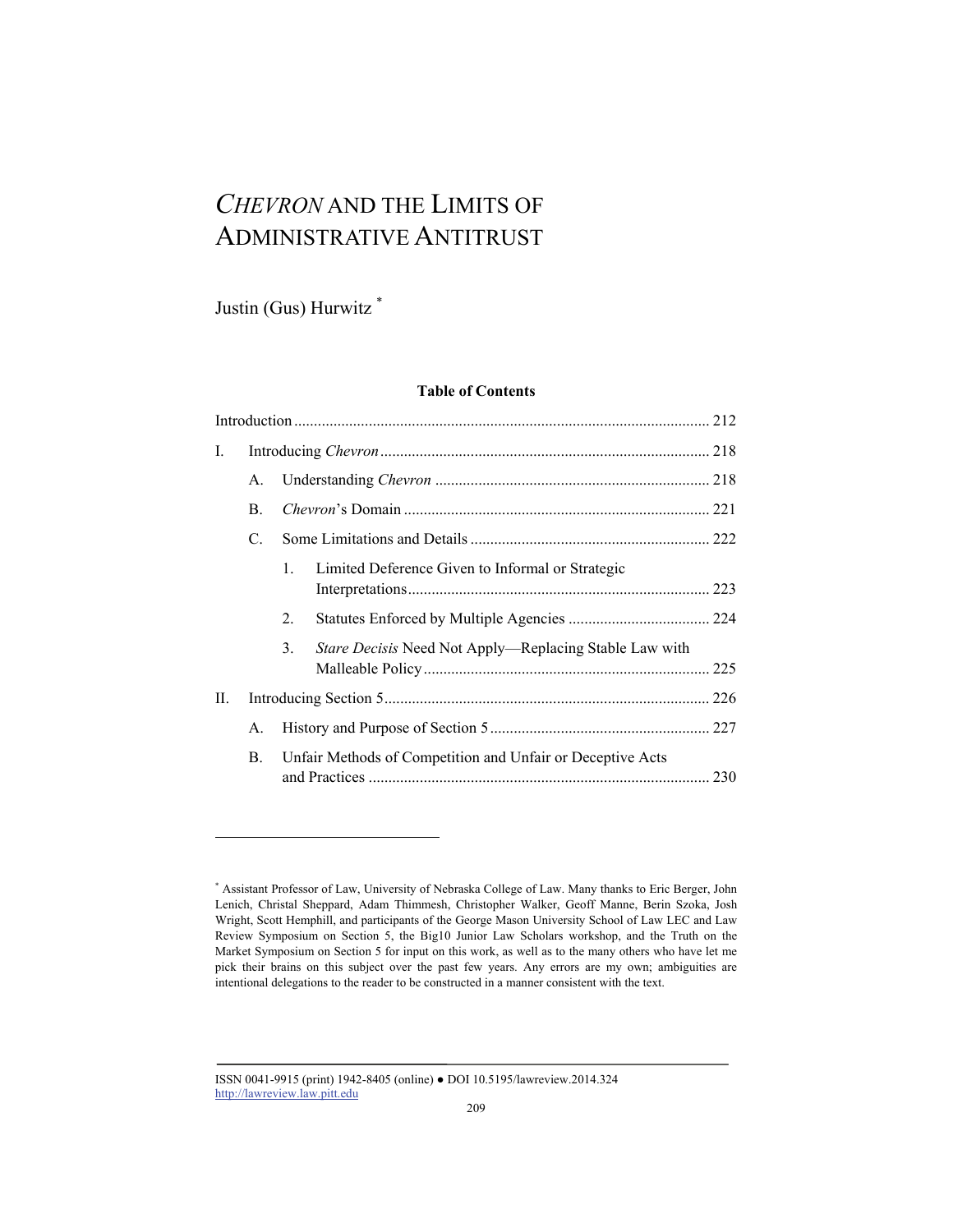P AGE | **210** | V O L . 7 6 | 2014

|     | $\mathcal{C}$ . |                                                                    |                                                             |  |  |
|-----|-----------------|--------------------------------------------------------------------|-------------------------------------------------------------|--|--|
|     |                 | 1.                                                                 |                                                             |  |  |
|     |                 | 2.                                                                 |                                                             |  |  |
|     |                 | 3.                                                                 |                                                             |  |  |
|     |                 | 4.                                                                 |                                                             |  |  |
| Ш.  |                 |                                                                    |                                                             |  |  |
|     | А.              |                                                                    |                                                             |  |  |
|     | $\mathbf{B}$ .  |                                                                    |                                                             |  |  |
|     | C.              |                                                                    |                                                             |  |  |
| IV. |                 |                                                                    |                                                             |  |  |
|     | А.              | Section 5 is Precisely the Sort of Statute to Which Chevron        |                                                             |  |  |
|     | В.              | Common Explanations for Why Chevron Does Not Apply Are             |                                                             |  |  |
|     |                 | 1.                                                                 | Does Chevron Not Apply Because the FTC Lacks                |  |  |
|     |                 | 2.                                                                 | Does Chevron Not Apply Because the FTC Is Not               |  |  |
|     |                 | 3.                                                                 | Does Chevron Not Apply Because FTC Authority Overlaps       |  |  |
|     |                 | 4.                                                                 | Does Chevron Not Apply if Courts Have Previously Acted? 256 |  |  |
|     |                 | 5.                                                                 | Does Chevron Not Apply Because Courts, Not Agencies,        |  |  |
|     | C.              | Indiana Federation of Dentists Supports Application of Chevron 258 |                                                             |  |  |
| V.  |                 |                                                                    |                                                             |  |  |
|     | А.              | Do FTC Constructions of Section 5 Pass Chevron Steps One and       |                                                             |  |  |
|     | В.              |                                                                    |                                                             |  |  |
|     | C.              |                                                                    | Possible Limits and Challenges to FTC Assertion of Broad    |  |  |

ISSN 0041-9915 (print) 1942-8405 (online) ● DOI 10.5195/lawreview.2014.324 http://lawreview.law.pitt.edu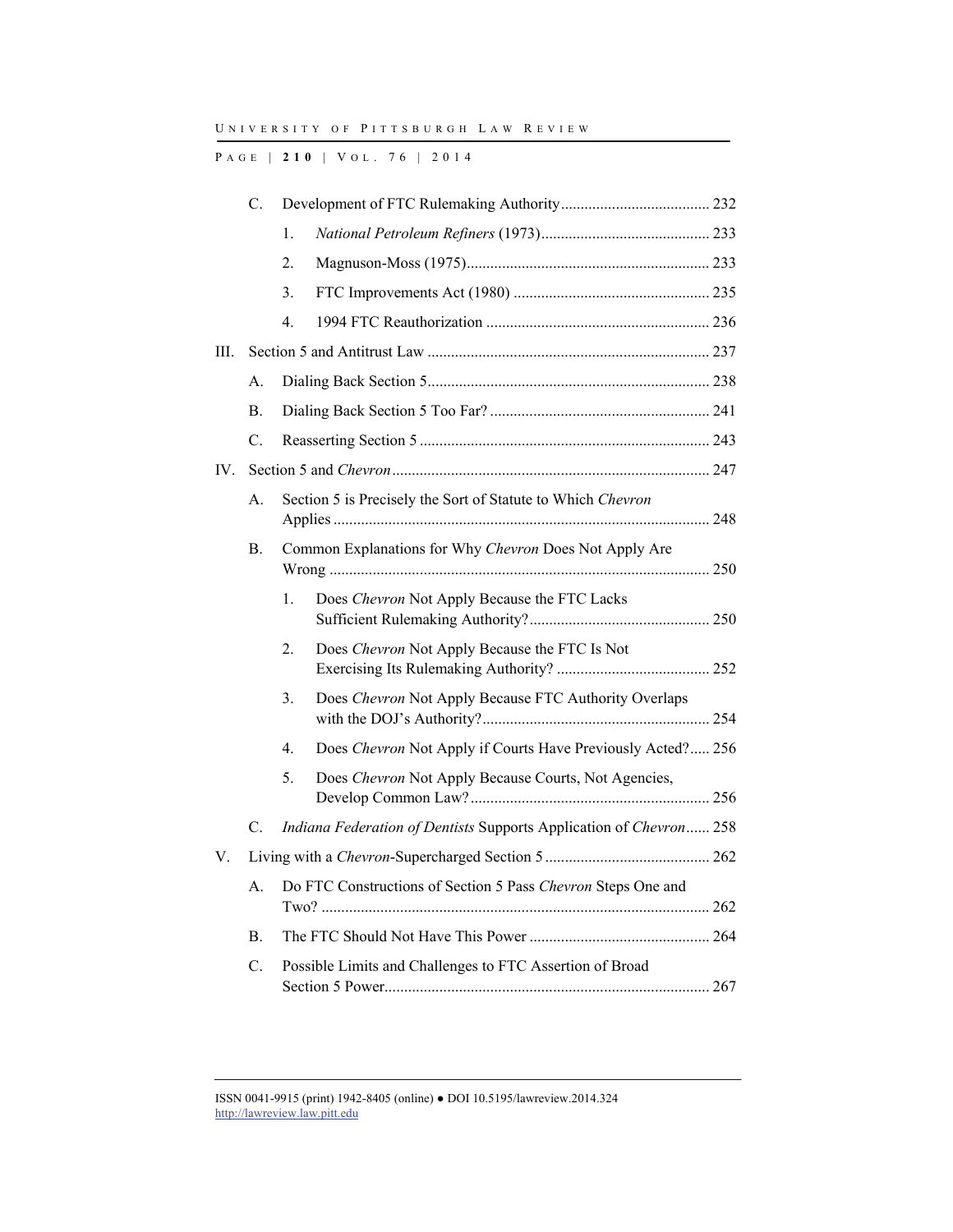| D. |    |                                                           |  |
|----|----|-----------------------------------------------------------|--|
|    |    |                                                           |  |
|    | 2. | Substantive Legislative Changes: Change the Limits of the |  |
|    | 3. | Procedural Legislative Changes: Change How the FTC        |  |
|    | 4. |                                                           |  |
|    |    |                                                           |  |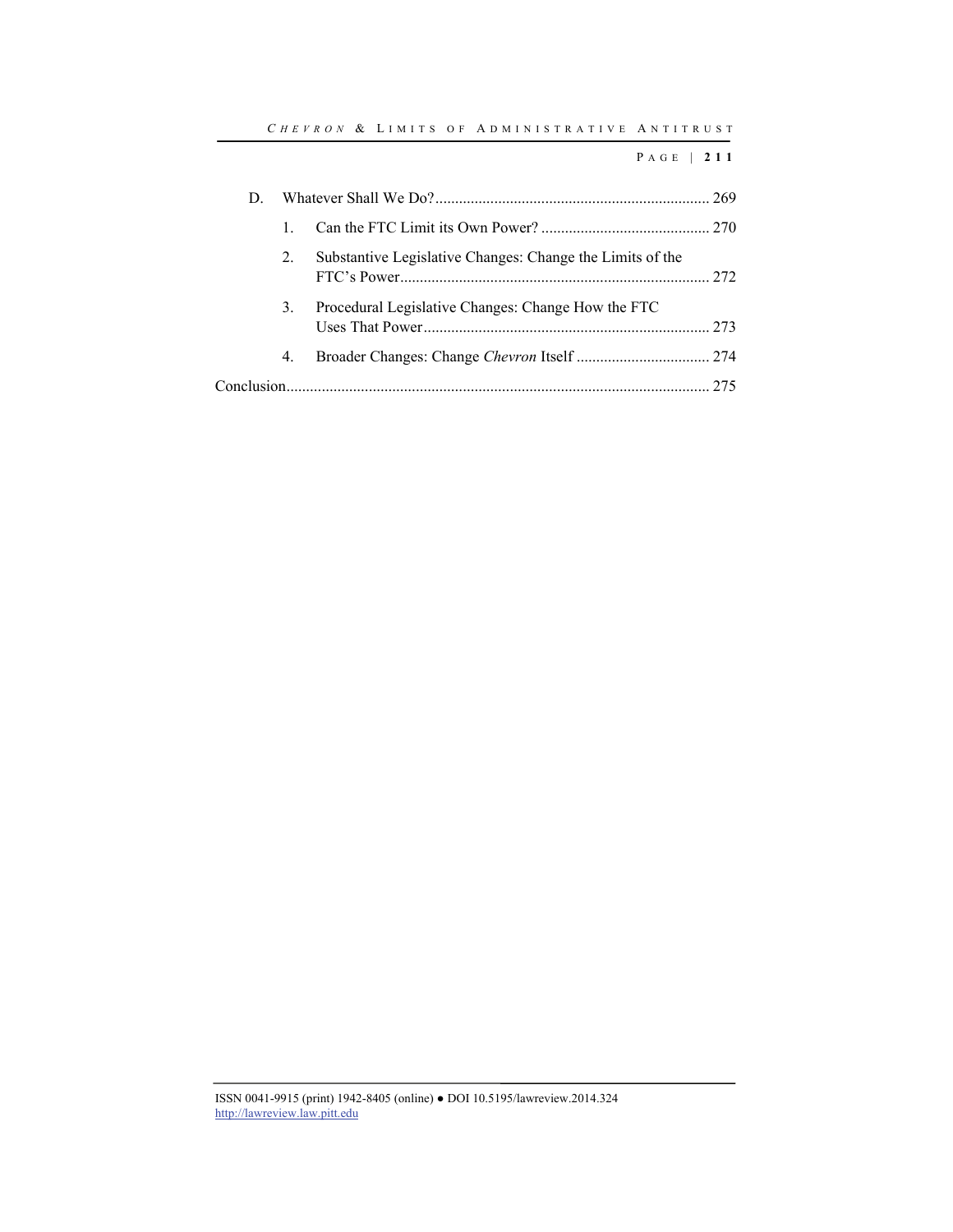P AGE | **212** | V O L . 7 6 | 2014

#### **INTRODUCTION**

l

Section 5 of the Federal Trade Commission Act (the "FTCA") makes "unfair methods of competition"<sup>1</sup> illegal and gives the Federal Trade Commission (the "FTC") authority to enforce this proscription. The FTCA does not define the term "unfair method of competition." Indeed, Congress deliberately left the term ambiguous so that judicial construction of the term would not prevent the FTC from restraining such conduct. Ordinarily, one would expect courts to defer to agency interpretations of such inherently and deliberately ambiguous terms—this is about as clear a case for *Chevron* deference as one can imagine.

Remarkably, for the past thirty years the FTC has relied exclusively upon judicially-defined understandings of its power. Namely, the FTCA's proscription of "unfair methods of competition" allows the FTC to enforce antitrust laws as defined by the Sherman and Clayton Acts.<sup>2</sup> Indeed, there is widespread consensus within the antitrust bar that *Chevron* does not apply to FTC interpretations of Section 5. This article explores the origins of this folk knowledge, how the antitrust bar has gotten things so wrong, and the implications this has for FTC enforcement of Section 5.

This is an urgent issue. One of the most contentious issues in antitrust law today is whether Section 5 of the FTCA is broader than the Sherman Act. The scope of Section 5 is the subject of recent congressional attention,<sup>3</sup> argument by FTC Commissioners,<sup>4</sup> and debate among academics and practitioners.<sup>5</sup>

<sup>&</sup>lt;sup>1</sup> 15 U.S.C. § 45(a) (2012). Section 5 includes FTC-enforced proscriptions against both "unfair methods" of competition" and "unfair or deceptive acts or practices." *Id.* Where Section 5 is referenced without specifying which sort of conduct is at issue, this article is discussing the FTC's unfair methods of competition authority.

<sup>&</sup>lt;sup>2</sup> Throughout this article, these Acts may be referred to as the "antitrust laws," the "Sherman Act," or both the "Sherman and Clayton Acts." In any of these forms, this means those antitrust laws enforced by the Department of Justice in Article III courts. By virtue of its Section 5 authority and specific provisions of the Clayton Act, the FTC can enforce these laws as well.

<sup>&</sup>lt;sup>3</sup> See Letter from Eight Members of House and Senate Judiciary Comms. to Edith Ramirez, Chairwoman, Fed. Trade Comm'n (Oct. 23, 2013), judiciary.house.gov/\_files/news/2013/Signed/ %20Letter%20to%20FTC.pdf.

<sup>4</sup> *See* Jon Leibowitz, Former Chairman, Fed. Trade Comm'n, *"Tales from the Crypt" Episodes '08 and '09: The Return of Section 5 ("Unfair Methods of Competition in Commerce are Hereby Declared Unlawful")*, Remarks at the Section 5 Workshop (Oct. 17, 2008), www.ftc.gov/sites/default/files/ documents/public\_events/section-5-ftc-act-competition-statute/jleobowitz.pdf; Thomas Rosch, Former Comm'r, Fed. Trade Comm'n, *The Great Doctrinal Debate: Under What Circumstances is Section 5 Superior to Section 2?*, Remarks before the N.Y. State Bar Ass'n Annual Antitrust Conference, N.Y.C.,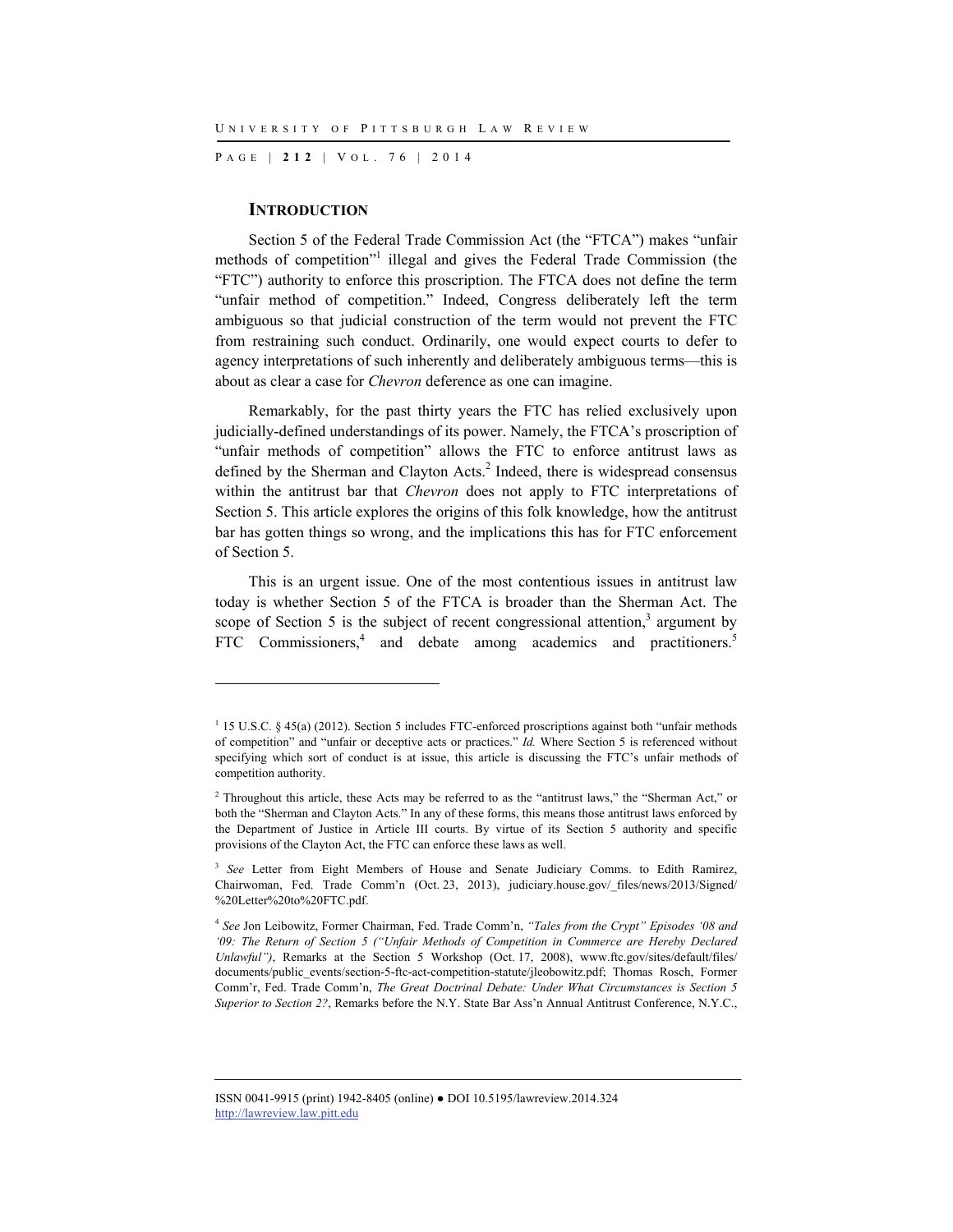Discouraged by actual or perceived failures of the Sherman Act, commentators (including the current Chair of the FTC, Edith Ramirez) have begun advocating that the FTC adopt a more expansive understanding of Section 5.<sup>6</sup> Indeed, the FTC has recently brought one of the first "pure" Section 5 unfair methods of competition claims<sup>7</sup> in recent decades. $8$ 

The FTC's approach to Section 5—both its unfair methods of competition authority and its unfair and deceptive acts and practices authority—is particularly important for regulation of technology and information economies. These rapidly developing sectors have tended to upset existing legal norms, and the rate at which they change has the potential to outpace regulation.<sup>9</sup> The rapid pace of change in

l

 $^7$  A "pure" Section 5 claim is a claim that would not be viable under the Sherman or Clayton Acts, so it is brought solely under Section 5's unfair methods of competition authority.

8 McWane, Inc., 2014-1 Trade Cas. (CCH) ¶ 78672 n.2 (F.T.C. Jan. 30, 2014), *available at* http:// www .ftc.gov/system/files/documents/cases/140206mcwaneopinion\_0.pdf. Complaint Counsel for the FTC lost on counts one through three of the claim before an Administrative Law Judge and appealed counts one and two but not three. *Id.* at n.1; *see also* discussion *infra* Part III.C (discussing this case in further detail).

<sup>9</sup> *See Financial Services and Products: The Role of the Federal Trade Commission in Protecting Customers—Part II: Hearing Before the Subcomm. on Consumer Prot., Prod. Safety, and Ins. of the Comm. on Commerce, Sci., and Transp.*, 111th Cong. 2 (2010) (statement of Hon. Timothy J. Muris); *Oversight Hearings on Federal Trade Commission: Hearing Before the Consumer Subcomm. of the S. Comm. on Commerce, Science, and Transportation*, 96th Cong. 4–6 (1979) (statement of Sen. Schmitt). This phrase relates to concerns in the late 1970s that the FTC was using its unfair and deceptive acts and

N.Y. (Jan. 27, 2011), www.ftc.gov/sites/default/files/ documents/public\_statements/great-doctrinaldebate-under-what-circumstances-section-5-superior-section-2/110127barspeech.pdf; Statement of Commiss'r Joshua Wright, *Proposed Policy Statement Regarding Unfair Methods of Competition Under Section 5 of the Federal Trade Commission Act* (June 19, 2013), www.ftc.gov/sites/default/ files/documents/public\_statements/statement-commissioner-joshua-d.wright/ 130619umcpolicy statement.pdf.

<sup>5</sup> *See, e.g.*, Joshua D. Wright, *Recalibrating Section 5: A Response to the CPI Symposium*, COMPETITION ANTITRUST CHRONICLE (Nov. 2013); Symposium, *Regulating the Regulators—Guidance for the FTC's Section 5 Unfair Methods of Competition Authority*, Truth on the Market Blog Symposium (Aug. 2013); Symposium, *17th Annual Antitrust Symposium*, 21 GEO. MASON L. REV. 1111 (2014).

<sup>6</sup> *See* Edith Ramirez, Chairwoman, Fed. Trade Comm'n, *Keynote Address at the George Mason University School of Law 17th Annual Antitrust Symposium: The FTC: 100 Years of Antitrust and Competition Policy: Unfair Methods and the Competitive Process: Enforcement Principles for the Federal Trade Commission's Next Century*, 6 (Feb. 13, 2014), *available at* http://www.ftc.gov/ system/files/documents/public\_statements/314631/140213section5.pdf ("[W]here our expertise allows us to identify likely competitive harm, we should use the [Section 5] authority that Congress gave us [one hundred] years ago to prohibit anticompetitive conduct that falls outside the scope of the Sherman  $Act."$ ).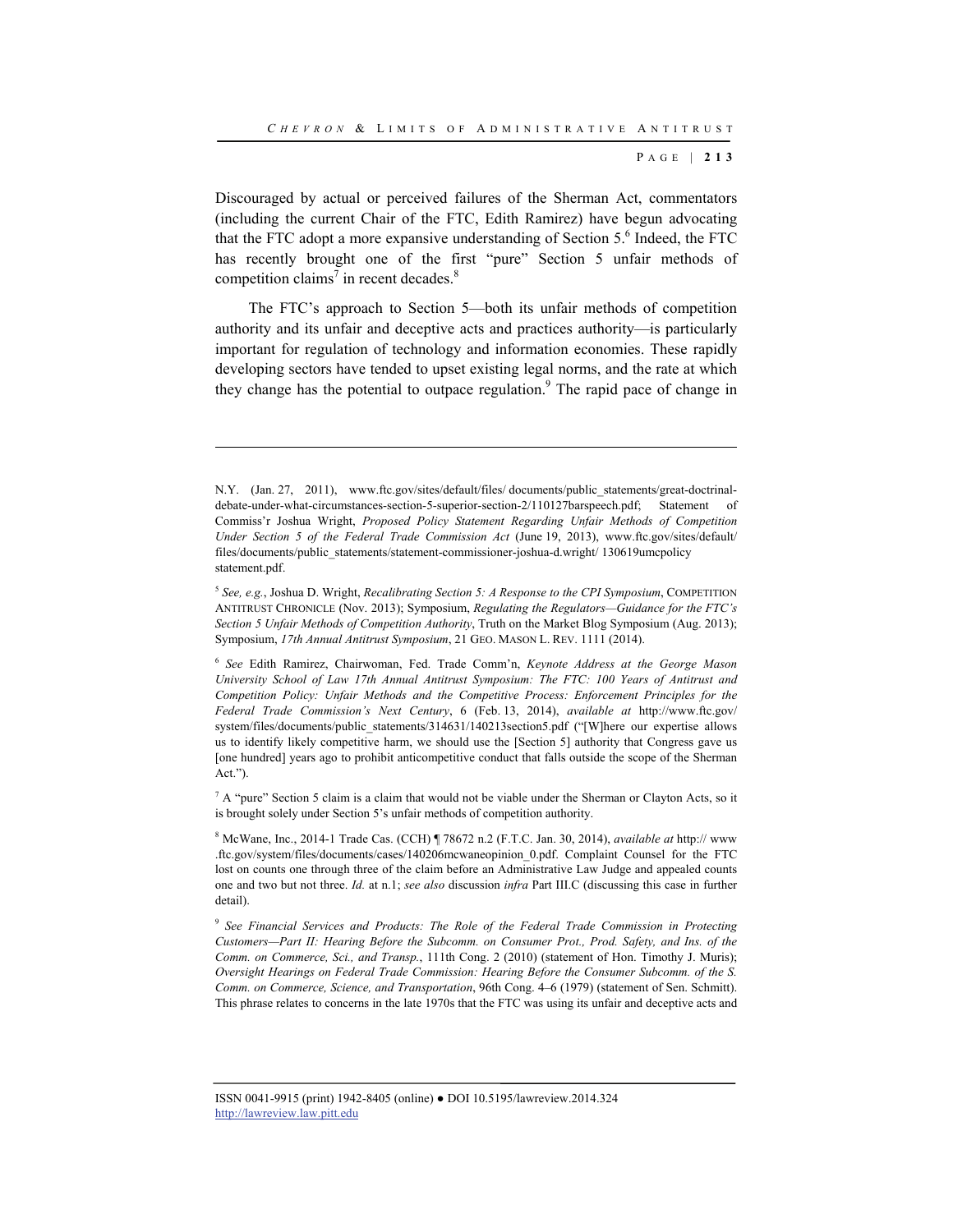P AGE | **214** | V O L . 7 6 | 2014

l

these industries, combined with a perceived need to regulate them, has been a driving force behind the FTC's increasingly expansive understanding of its Section 5 authority.10 Whether such regulation is needed and whether the FTC is the proper agency to regulate these sectors of the economy are important questions. Answering them is beyond the scope of this article. But if the FTC does have the expansive Section 5 authority suggested by this article, these important policy questions are moot without ever being asked. The FTC will have reasserted itself as the "second most powerful legislative body in the country."11

Both those advocating for and against this more expansive understanding of Section 5 have framed their arguments in the language of judicially enforced antitrust law, appealing to the logic that has shaped Sherman Act precedent in Article III courts. But in the world of administrative law this is the wrong language,

practices authority to engage in excessive regulation of the economy—concerns which ultimately led to congressional action to limit these excesses. *See infra* Part II.C.

<sup>&</sup>lt;sup>10</sup> This view was perhaps made most clear in the FTC's 2008 Section 5 workshop. Fed. Trade Comm'n, *Workshop on Section 5 of the FTC Act as a Competition Statute* (Oct. 17, 2008), http://www.ftc.gov/ sites/default/files/documents/public\_events/section-5-ftc-act-competition-statute/transcript.pdf. It has also been captured extensively in Dan Crane's wonderful work on the FTC as an institution. *See, e.g.*, DANIEL CRANE, THE INSTITUTIONAL STRUCTURE OF ANTITRUST ENFORCEMENT 142 (2011) (briefly discussing a limited amount of formal notice and comment rulemaking by the FTC as a possible reason for the lack of court consideration of *Chevron* deference in antitrust situations); *see also* Sanford N. Caust-Ellenbogen, *Blank Checks: Restoring the Balance of Powers in the Post-*Chevron *Era*, 32 B.C. L. REV. 757, 817 (1991) ("One cannot explain judicial posture in the antitrust arena in *Chevron* terms."); James Campbell Cooper, *The Perils of Excessive Discretion: The Elusive Meaning of Unfairness in Section 5 of the FTC Act* 9–13 (George Mason Univ. Law and Econ. Research Paper Series, Working Paper No. 13-61, 2014), http://papers.ssrn.com/sol3/papers.cfm?abstract\_id=2350452 (arguing that, despite there being no post-*Chevron* cases on the matter, "the courts have reserved to themselves the common-law function of fleshing out the definition of 'unfairness' as it relates to the [FTC's] competition mission"). Anecdotally, having discussed this issue with several antitrust scholars and practitioners over the past several years, I have consistently been assured that *Chevron* does not apply to Section 5. Only two references have been found that clearly suggest that *Chevron* may apply to Section 5. *See* Thomas C. Arthur, *A Workable Rule of Reason: A Less Ambitious Antitrust Role for the Federal Courts*, 68 ANTITRUST L.J. 337, 384 (2000) (citing Chevron U.S.A., Inc. v. Natural Res. Def. Council, 467 U.S. 837 (1984)) (stating that if courts contracted the scope of Section 1, the courts would defer to the FTC's policy judgments on prohibiting certain anticompetitive practices); C. Scott Hemphill, *An Aggregate Approach to Antitrust: Using New Data and Rulemaking to Preserve Drug Competition*, 109 COLUM. L. REV. 629, 644, 677–78 (2009) (citations omitted) (discussing the general concept of *Chevron* deference to agency rulemaking and the FTC's issuing and later rescinding of one legislative rule under 15 U.S.C. §§ 13(d), (e) (2012)).

<sup>&</sup>lt;sup>11</sup> As stated, this phrase relates to concerns in the late 1970s that the FTC was using its unfair and deceptive acts and practices authority to engage in excessive regulation of the economy—concerns which ultimately led to congressional action to limit these excesses. *See infra* Part II.C.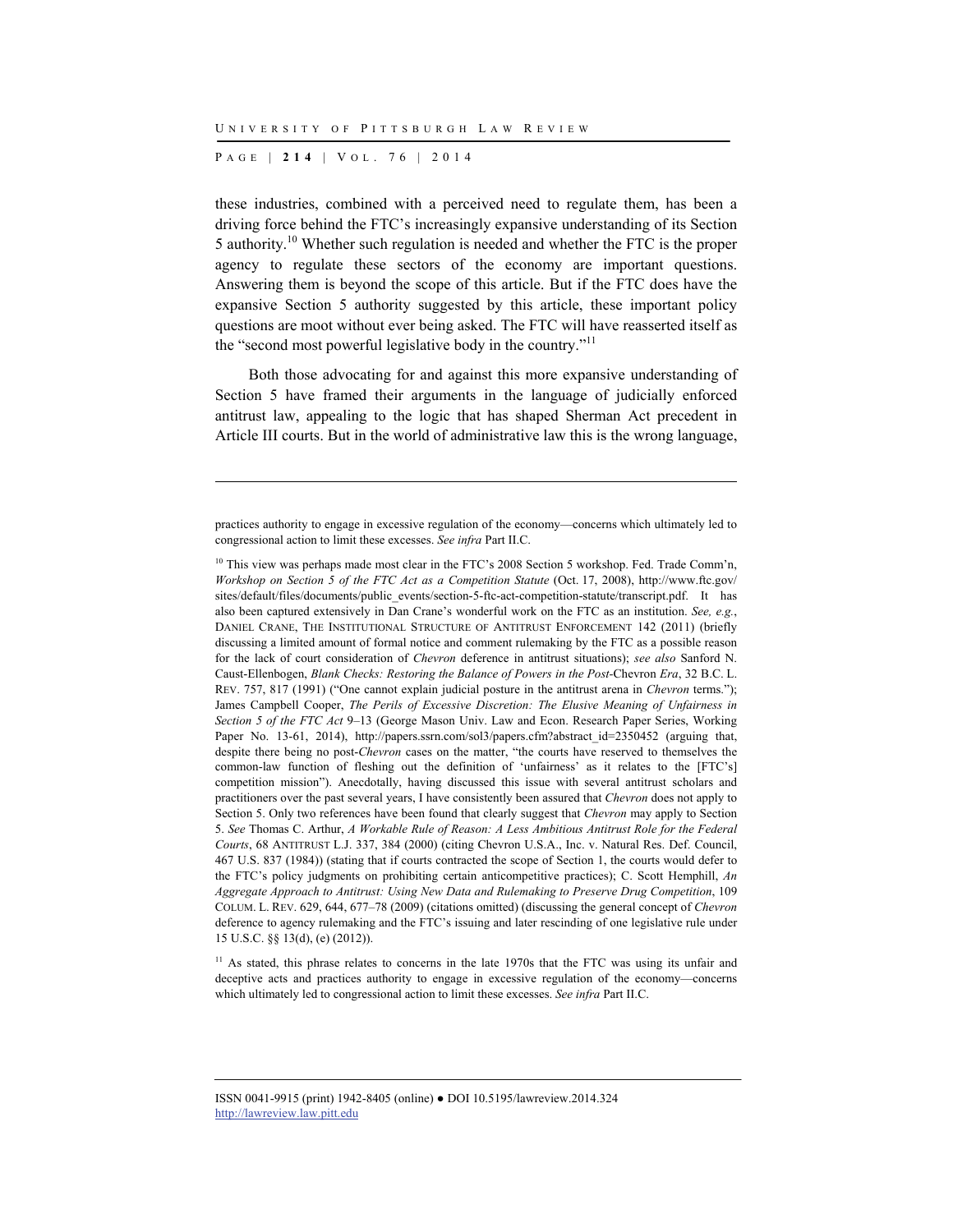and it is framed for the wrong audience. If FTC construction of Section 5 receives *Chevron* deference, what matters to the courts is whether that construction is a permissible reading of the statute, not whether it comports with Article III precedent.

The reason for this lack of consideration of *Chevron* is that antitrust commentators have come to believe that *Chevron* does not apply to FTC interpretations of Section 5. This article explains that this folk knowledge is wrong—that *Chevron* does apply to FTC interpretations of its Section 5 unfair methods of competition authority.

In so doing, this article makes three distinct contributions. First, it explains that *Chevron* does apply to FTC interpretations of Section  $5^{12}$ . This is practically very important to today's ongoing debate over the proper scope of Section 5. Understanding that *Chevron* applies—and may largely allow the FTC to define the scope of Section 5—is important for participants on both sides of this debate. Second, this article argues normatively that *Chevron* deference compounds already serious jurisprudential questions about the FTC's recently aggressive and informal approach to competition issues and considers possible limits on a *Chevron*supercharged Section  $5^{13}$ . Third, this article provides a useful case study in how misunderstandings of the law propagate, which serves as a stark reminder of the need for different groups of lawyers—especially those who are highly specialized—to know the limits of their own expertise.<sup>14</sup>

The first three parts of this article provide the substantive and descriptive background of Section 5, the relationship between Section 5 and antitrust law, and *Chevron*. Part I introduces *Chevron*, providing a background sufficient for the rest

l

<sup>12</sup> *See* Part IV.

<sup>13</sup> *See* Part V.

<sup>&</sup>lt;sup>14</sup> There is longstanding debate among Administrative Law scholars over whether "Administrative Law" is a cognizable field of law of general applicability across agencies, or whether each agency is subject to its own silo of administrative precedent. *See, e.g.*, Richard E. Levy & Robert L. Glickman, *Agency-Specific Precedents*, 89 TEX. L. REV. 499 (2011); Kristin E. Hickman, Response, *Agency-Specific Precedents: Rational Ignorance or Deliberate Strategy*, 89 TEX. L. REV. SEE ALSO 89 (2010), http:// www.texaslrev.com/wp-content/uploads/Hickman-89-TLRSA-89.pdf [hereinafter *Agency-Specific Precedents*] ("In an interesting paradox, administrative law scholars have long debated the extent to which their field really exists."). This article serves as a case study, repudiation, and autopsy of the FTC's administrative law exceptionalism. Importantly, the Court has recently rejected similarly exceptional treatment of Internal Revenue Service regulations. *See* Mayo Found. for Med. Educ. & Research v. United States, 562 U.S. 44 (2011); Kristin E. Hickman, *The Need for* Mead*: Rejecting Tax Exceptionalism in Judicial Deference*, 90 MINN. L. REV. 1537 (2006) [hereinafter *The Need for* Mead].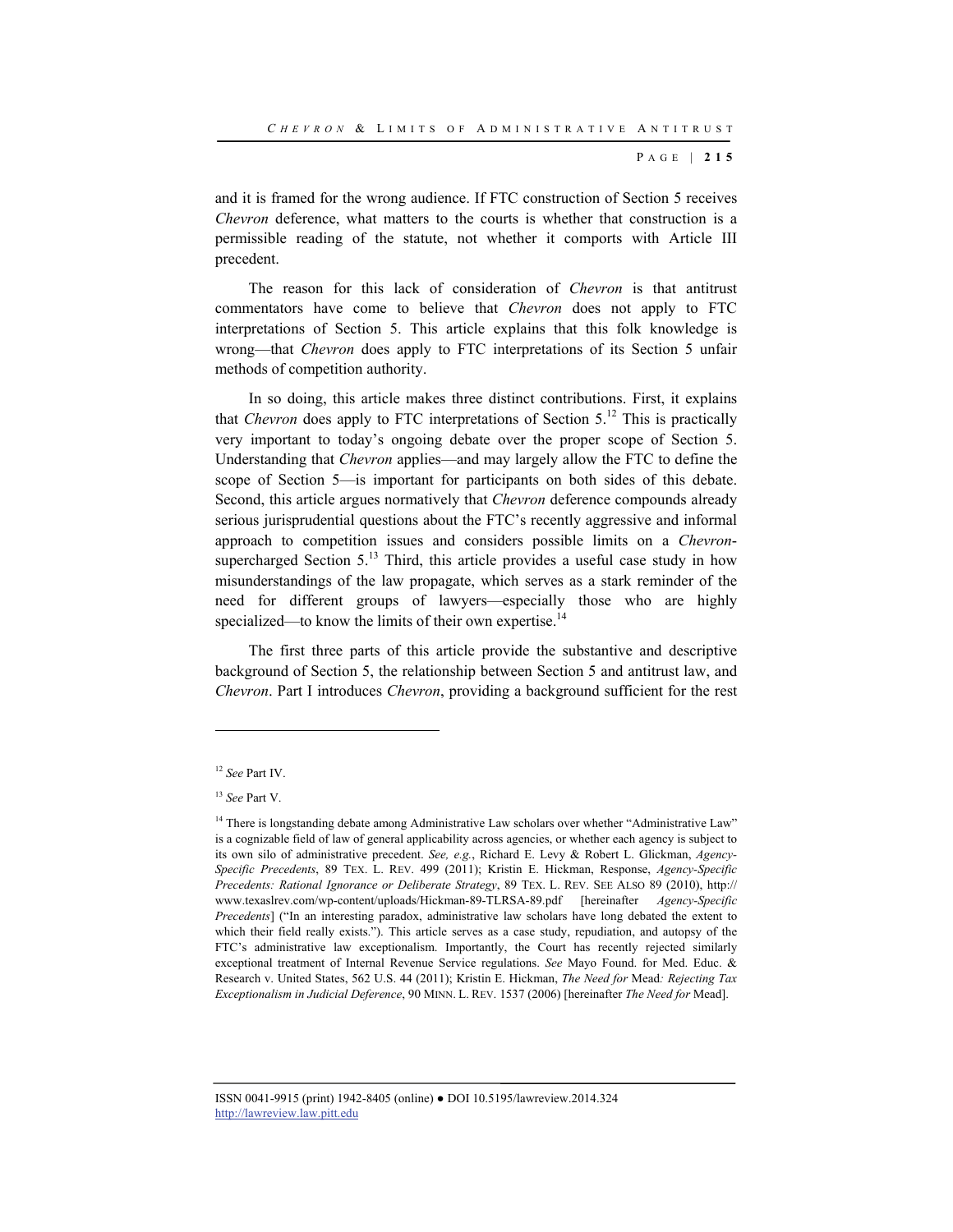P AGE | **216** | V O L . 7 6 | 2014

of this article. For those not familiar with its principles, administrative law is a strange and beautiful beast. Those who expect it to operate similar to judiciallydefined, *stare decisis*-bound, common law institutions will be confused and astounded to learn how different a creature it is, particularly when it comes to agency power to interpret their organic statutes.

Part II turns to the FTC's organic statute, providing a history of Section 5 and focusing on the evolution of the meaning of "unfair methods of competition" from the enactment of the FTCA in 1914 through congressional amendments of the Act in 1975, 1980, and 1994. The evolution of this phrase is complicated and confusing—particularly because it is simultaneously intertwined with, yet distinct from, Section 5's separate "unfair or deceptive acts or practices" authority. The history presented here goes beyond mere background to trace the path of this phrase through the courts and Congress. This history shows that the statutory structure, judicial treatment, and legislative history have consistently kept these two forms of authority (i.e., "unfair methods of competition" and "unfair or deceptive acts or practices") separate and that while Congress has over the years imposed restraints of the FTC's "unfair or deceptive acts or practices" authority, it has consistently maintained the broader grant of authority for the FTC to proscribe what it determines to be "unfair methods of competition."

Part III turns from the evolutionary history of Section 5 to the FTC's changing interpretations thereof over the past thirty years. Following a number of high-profile (and pre-*Chevron*) losses, the FTC began approaching Section 5 as merely coextensive with the Sherman and Clayton Acts.<sup>15</sup> But over the past several years, building upon concern that the antitrust laws are under-enforced and about high-profile losses by the FTC in its efforts to enforce these laws, commentators have increasingly expressed concern that the FTC has dialed back its enforcement of Section 5 too far. In recent years, the FTC has been driven by these concerns to undertake a more aggressive view of Section 5.

Part IV applies *Chevron* to Section 5, explaining why the courts are likely to defer to the FTC's interpretation of the statute as well as responding to contrary views that *Chevron* does not apply. Antitrust scholars and practitioners have offered a number of explanations for why *Chevron* does not apply to Section 5 because, for instance, the FTC lacks or is not exercising rulemaking authority; because a separate agency, the Department of Justice (the "DOJ"), has concurrent

ISSN 0041-9915 (print) 1942-8405 (online) ● DOI 10.5195/lawreview.2014.324 http://lawreview.law.pitt.edu

<sup>15</sup> Ramirez, *supra* note 6, at 2 & n.4; *see also id.* at 3 ("In recent decades, however, the [FTC] has tied its standalone Section 5 authority to objectives grounded in at least the spirit of the antitrust laws.").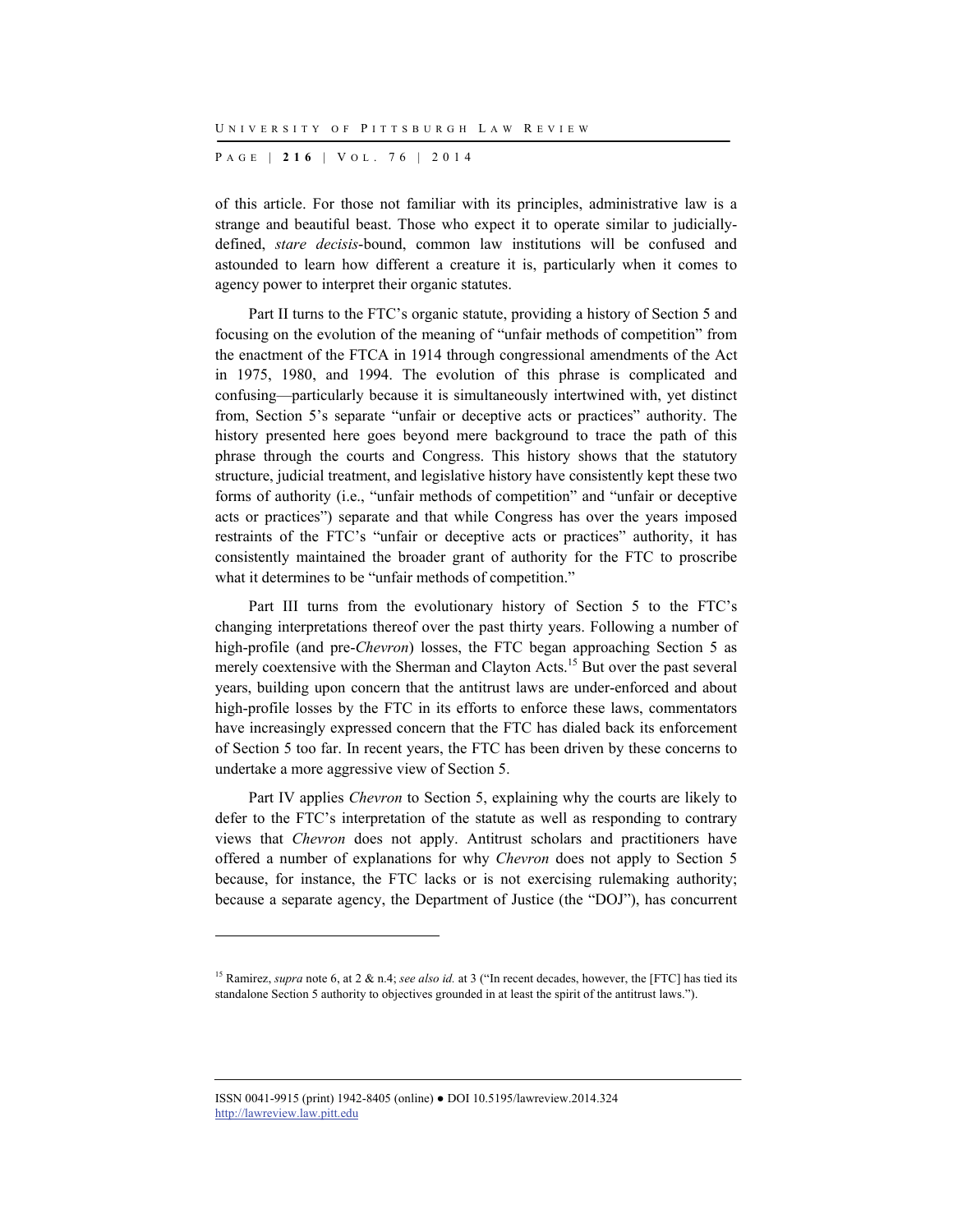jurisdiction over the antitrust laws; because the courts have an established body of antitrust precedent that is binding upon FTC interpretations of Section 5; and because the courts are unlikely to defer to agencies engaging in common law-like quasi-legislation instead of mere norm-setting. Each of these arguments is either incorrect under modern understandings of *Chevron* or incorrectly applied to Section 5. Similarly, scholars and practitioners read the United States Supreme Court's decision in *FTC. v. Indiana Federation of Dentists*16 as requiring *de novo* review for Section 5 cases. As explained in this section, this understanding is an over-reading of *dicta* that has come to be accepted as precedent primarily because the FTC has not sought more deferential review. Indeed, the standard announced by the Court in *Indiana Federation of Dentists* is actually contemporaneous with and part of the same line of precedent that led to the ascendance of *Chevron* deference.

To be clear, while Part IV argues that *Chevron* applies to FTC interpretations of Section 5, this does not mean that the FTC is unconstrained in these interpretations. The argument that *Chevron* applies is a "Step Zero" argument. It does not answer the question whether the courts would defer to the FTC's specific interpretation in a specific case. But given the breadth of Section 5's language and abundant evidence that Section 5 was deliberately drafted to provide the FTC with substantial authority and flexibility in how it exercises that authority—it is likely that the courts would give the FTC wide berth. To the extent that this article argues that the FTC is likely to receive broad deference, it does not argue that this is necessarily a good thing.<sup>17</sup> To the contrary, Part V argues that such broad deference can be problematic. That section takes up the question of possible restraints on the FTC's interpretive power, arguing that the Court's recent cases (e.g., *FCC v. Fox Television Stations, Inc.*  $("Fox II")$ <sup>18</sup> may be construed to impose Due Process and notice requirements on the FTC's interpretive power in the contexts of adjudication and rulemaking—areas in which congressional help is needed dearly to reign in the potential use of an ambiguous Section 5 far beyond the scope of any reasonable interpretation.

<sup>&</sup>lt;sup>16</sup> 476 U.S. 447 (1986).

<sup>&</sup>lt;sup>17</sup> To the contrary, under *Chevron*, the FTC is free to take a fundamentally uneconomic approach to its antitrust policy—one that could easily be harmful to competition and the broader economy. But Congress has the power to do just that and also to delegate such power to agencies such as the FTC. *See* discussion *infra* Part II.B.

<sup>&</sup>lt;sup>18</sup> 556 U.S. 502 (2012).

ISSN 0041-9915 (print) 1942-8405 (online) ● DOI 10.5195/lawreview.2014.324 http://lawreview.law.pitt.edu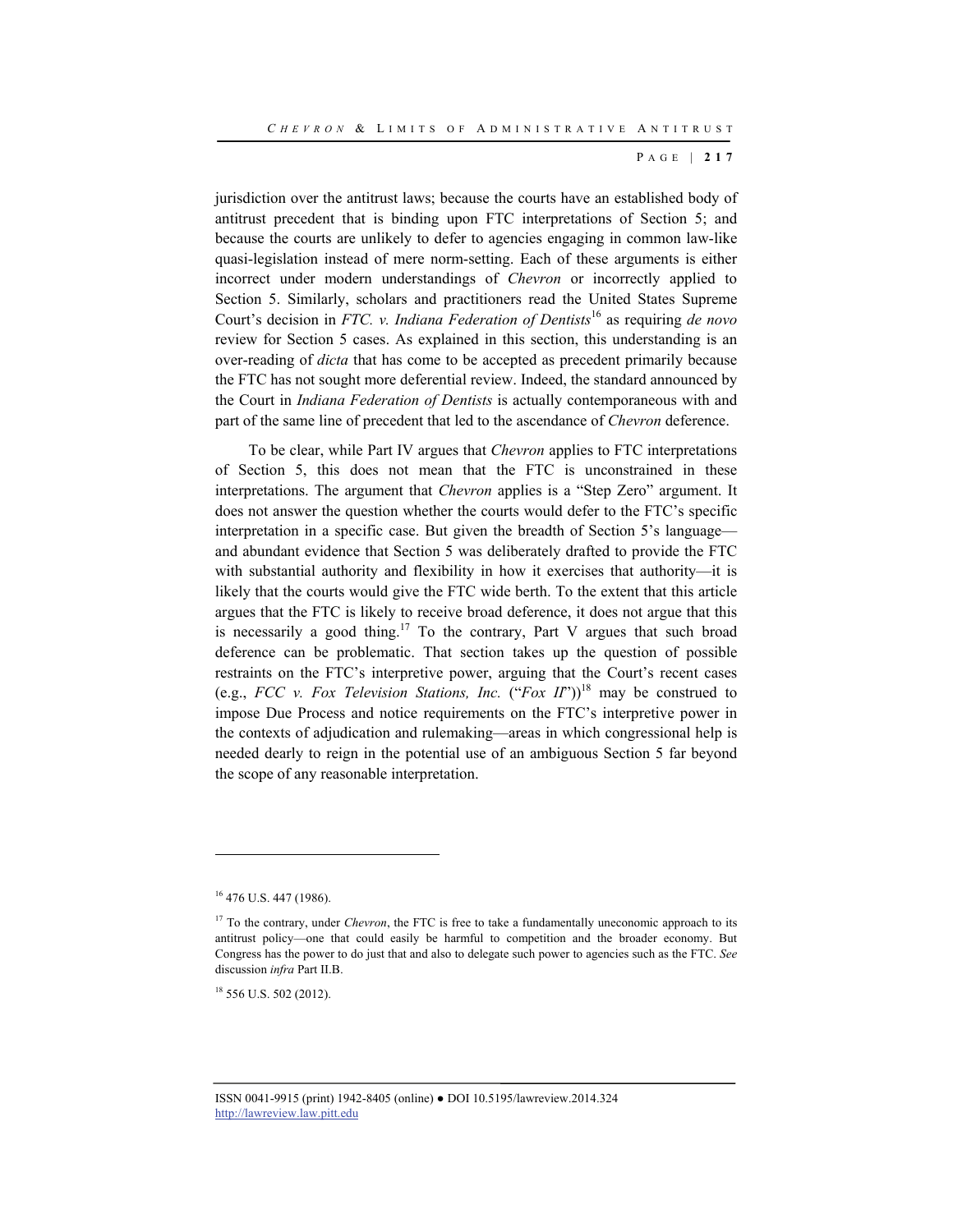P AGE | **218** | V O L . 7 6 | 2014

#### **I. INTRODUCING** *CHEVRON*

Federal courts have traditionally defined the legal standards of the antitrust laws.<sup>19</sup> The FTC, however, has been given broad, largely ambiguous authority by Congress to proscribe "unfair methods of competition."20 Where Congress grants such authority, agencies have great leeway in defining ambiguous statutory terms. The relationship between the courts and agency-defined legal standards is controlled by *Chevron*, one of the seminal cases in administrative law.<sup>21</sup> As the FTC turns to a broader understanding of Section 5, understanding *Chevron* becomes central to understanding the scope of the FTC's power.

In this light, this section provides an overview of *Chevron* as it applies to the FTC's enforcement of Section 5. Part III.A introduces *Chevron*, Part III.B discusses the scope of the *Chevron* doctrine, and Part III.C considers how *Chevron* applies in specific circumstances relevant to the relationship between Section 5 and the antitrust laws.

#### *A. Understanding* Chevron

*Chevron* is perhaps the most important doctrine in the modern administrative state.<sup>22</sup> Agencies are created by, and for the purpose of, implementing statutes enacted by Congress. The *Chevron* doctrine defines the relationship between agencies and federal courts when an agency's statute requires interpretation. The doctrine states, simply,<sup>23</sup> that where congressional intent<sup>24</sup> for how an agency is to

<sup>19</sup> *See, e.g.*, Justin (Gus) Hurwitz, *Administrative Antitrust*, 21 GEO. MASON L. REV. 1191, 1226 (2014) ("It is generally accepted that antitrust law is an area where Congress has tasked the courts with developing a federal common law. In fact, scholars have often cited antitrust jurisprudence as a prime example of federal common law. This view is shared by the Court.").

<sup>20</sup> *See infra* Section II.A, note 75.

 $^{21}$  Chevron U.S.A. v. Natural Res. Def. Council, 467 U.S. 837 (1984).

<sup>&</sup>lt;sup>22</sup> For a contrary view, see William N. Eskridge, Jr. & Lauren E. Baer, *The Continuum of Deference*: *Supreme Court Treatment of Agency Statutory Interpretations from* Chevron *to* Hamdan, 96 GEO. L.J. 1083 (2008) (arguing that the importance of *Chevron* has been overstated).

<sup>&</sup>lt;sup>23</sup> There have been hundreds of law review articles written over the past three decades debating how this "simple" statement should be applied. Mercifully, for our purposes, the underlying purpose of *Chevron* is more important than how *Chevron* is actually applied.

<sup>&</sup>lt;sup>24</sup> One of the many confounding questions raised by *Chevron* is how "congressional intent" is determined—for instance, whether the court may rely only upon the statutory language or may also consider legislative history and other contextual factors.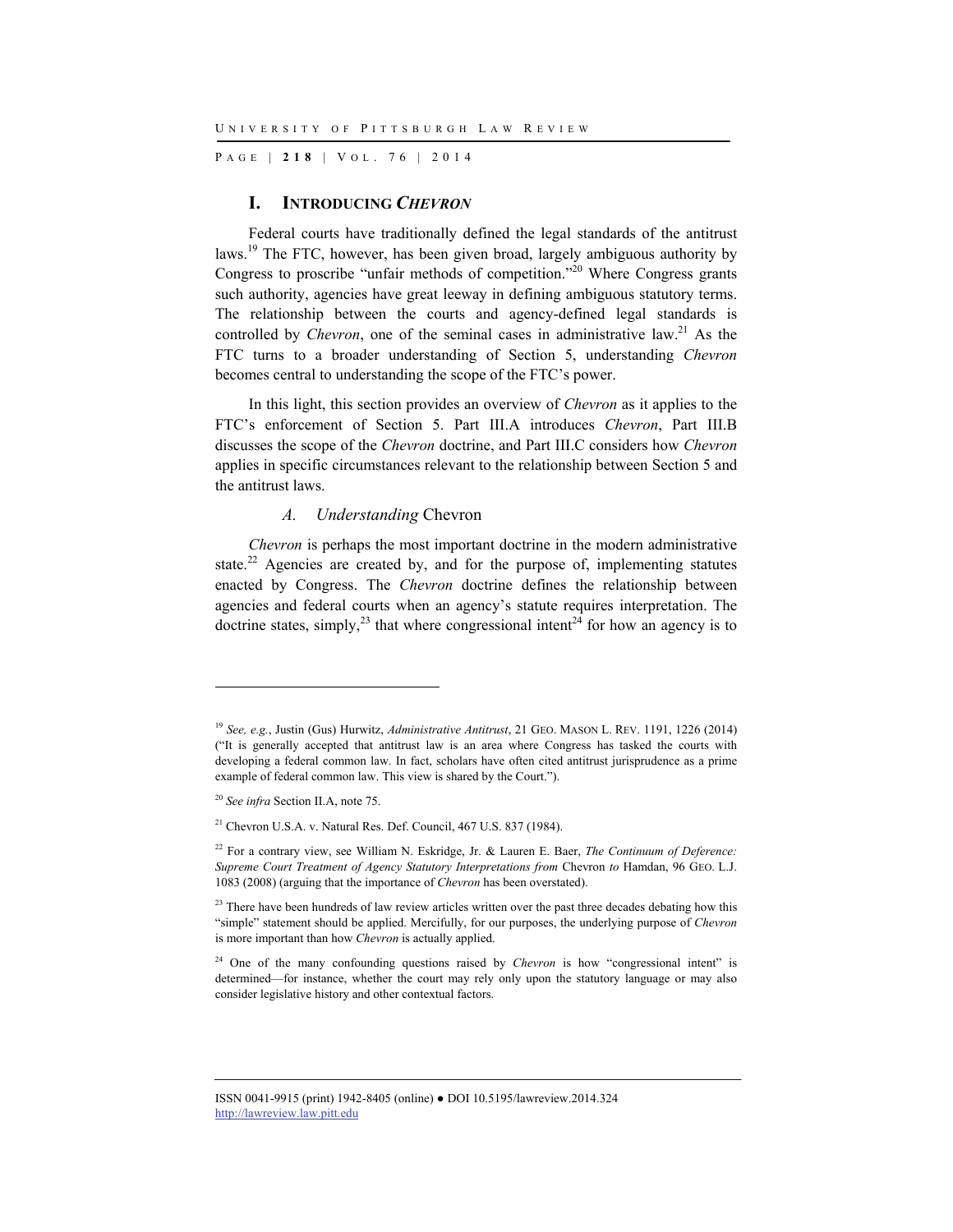act is unclear, courts will defer to the agency's reasonable interpretation of the agency's governing statute.<sup>25</sup>

More formally, *Chevron* offers a two-part test, colloquially referred to as the "*Chevron* two-step." In the first step, the court asks whether the statute is unambiguous. If the court determines that it is, the agency is required to implement this unambiguous intent. If, however, the statute contains ambiguity, it is left to the agency to determine how to resolve that ambiguity; the court's only task is to ensure that the agency's interpretation is a reasonable construction of the statute. Adopted in 1984, this approach imposed a fundamental constraint on the courts. Previously, courts were free to impose their preferred understanding of ambiguous statutes upon agencies. They would take the agency's views into consideration and give them weight as appropriate—but fundamentally, responsibility for interpreting statutes was given to the courts.26 Following *Chevron*, this responsibility is upon the agencies. $27$ 

There are four dominant reasons advanced for why such deference is appropriate, by the Court itself and by a myriad of scholars.<sup>28</sup> The dominant understanding is implied congressional intent. Ambiguity requires interpretation, and when Congress gives an agency ambiguous instruction, Congress must therefore expect that agency to supply the required interpretation. The implied

l

<sup>&</sup>lt;sup>25</sup> *Chevron*, 467 U.S. at 842–43 (1984) ("First, always, is the question whether Congress has directly spoken to the precise question at issue. If the intent of Congress is clear, that is the end of the matter; for the court, as well as the agency, must give effect to the unambiguously expressed intent of Congress. If, however, the court determines Congress has not directly addressed the precise question at issue, the court does not simply impose its own construction on the statute, as would be necessary in the absence of an administrative interpretation. Rather, if the statute is silent or ambiguous with respect to the specific issue, the question for the court is whether the agency's answer is based on a permissible construction of the statute.").

<sup>&</sup>lt;sup>26</sup> See Skidmore v. Swift & Co., 323 U.S. 134, 140 (1944) ("[The Court] consider[s] that the rulings, interpretations and opinions of [an] [a]dministrator under [an] Act, while not controlling upon the courts by reason of their authority, do constitute a body of experience and informed judgment to which courts and litigants may properly resort for guidance. The weight of such a judgment in a particular case will depend upon the thoroughness evident in its consideration, the validity of its reasoning, its consistency with earlier and later pronouncements, and all those factors which give it power to persuade, if lacking power to control.").

<sup>27</sup> *But see* Jud Matthews, *Deference Lotteries*, 91 TEX. L. REV. 1349 (2013); David T. Zaring, *Reasonable Agencies*, 96 VA. L. REV. 135 (2010).

<sup>28</sup> *See, e.g.*, Cass R. Sunstein, Chevron *Step Zero*, 92 VA. L. REV. 187, 197–98 (2006); *see also* Evan J. Criddle, Chevron*'s Consensus*, 88 B.U. L. REV. 1271 (2008).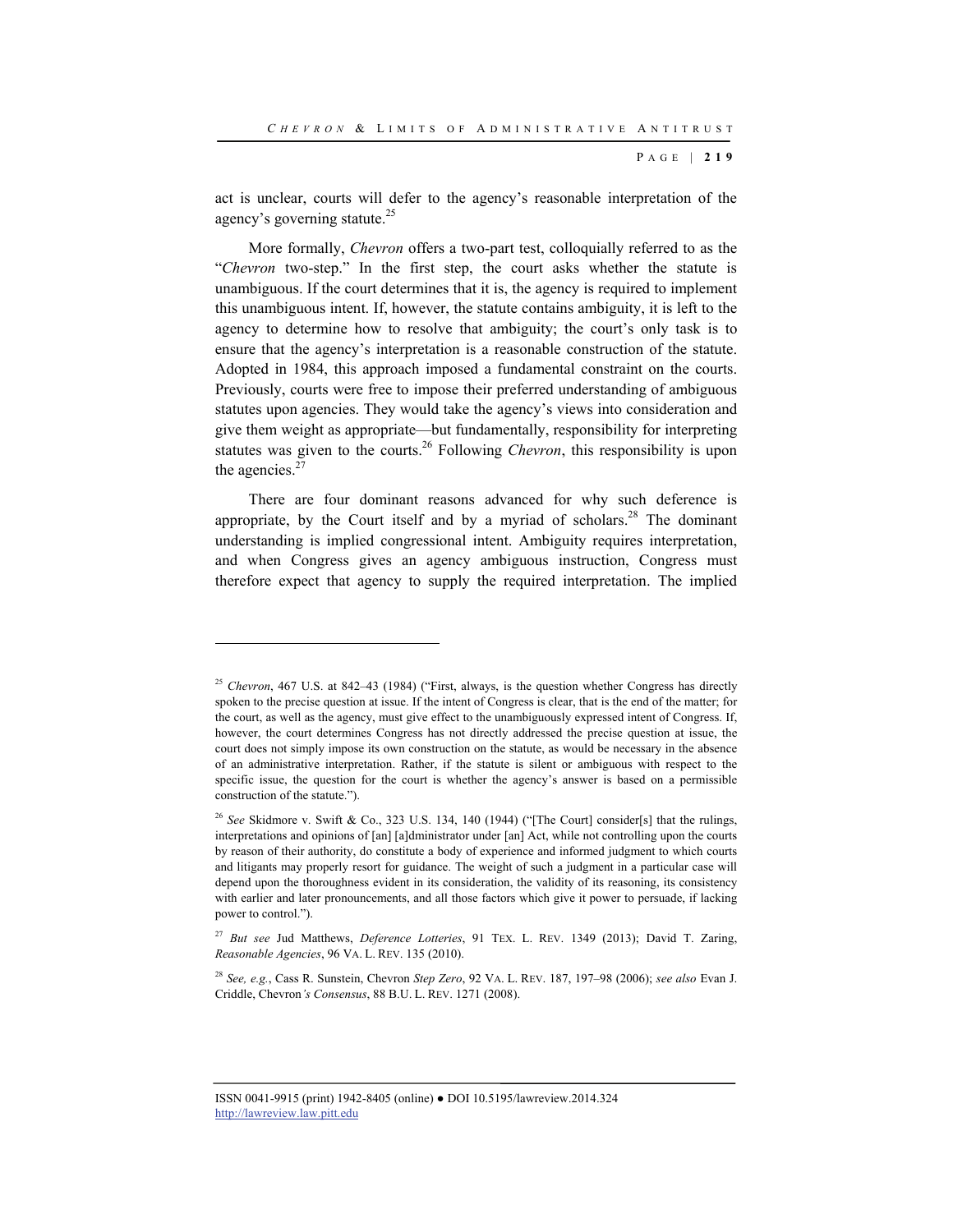P AGE | **220** | V O L . 7 6 | 2014

intent of Congress is, therefore, that the agency resolve the ambiguity, not the courts.29

Although implied congressional intent is the dominant understanding of *Chevron*, it is not the only one. The Court's language in *Chevron* appeals most directly to an expertise theory.<sup>30</sup> This theory harkens back to New Deal understandings of technocratic expert agencies, under which Congress relies on agencies to make decisions requiring expertise and resources outside the purview of the legislative process. Similarly, this understanding posits that generalist judges should defer to expert agencies.<sup>31</sup> Another understanding is based on political accountability, because resolving ambiguity often requires making political value judgments, and the politically accountable branches of government should make such judgments. $32$  Indeed, the Court recognizes that statutory ambiguity can exist precisely because of the political realities of the legislative process. Unable to reach a compromise, legislators may agree to push politically unpopular or difficult decisions to agencies to be hashed out in a more public, deliberative, and less durable manner. They may also agree to foist such decisions onto the Executive Branch's appointees. $33$  In any of these events, the ultimate accountability for these decisions returns to the political process, and because the courts are most insulated from this process, they should refrain from resolving ambiguities.

 $31$  *Id.* ("Judges are not experts in the field[.]").

l

<sup>&</sup>lt;sup>29</sup> *Chevron*, 467 U.S. at 843–44 ("If Congress has explicitly left a gap for the agency to fill, there is an express delegation of authority to the agency to elucidate a specific provision of the statute by regulation. . . . Sometimes the legislative delegation to an agency on a particular question is implicit, rather than explicit. In such a case, a court may not substitute its own construction of a statutory provision for a reasonable interpretation made by the administrator of an agency.") (footnotes omitted).

<sup>&</sup>lt;sup>30</sup> *Id.* at 865 ("Perhaps [Congress] consciously desired the Administrator to strike the balance at this level, thinking that those with great expertise and charged with responsibility for administering the provision would be in a better position to do so. . . .").

<sup>&</sup>lt;sup>32</sup> *Id.* ("In contrast, an agency to which Congress has delegated policymaking responsibilities may, within the limits of that delegation, properly rely upon the incumbent administration's views of wise policy to inform its judgments. While agencies are not directly accountable to the people, the Chief Executive is. . . .").

<sup>&</sup>lt;sup>33</sup> *Id.* ("[P]erhaps [Congress] simply did not consider the question at this level; and perhaps Congress was unable to forge a coalition on either side of the question, and those on each side decided to take their chances with the scheme devised by the agency.").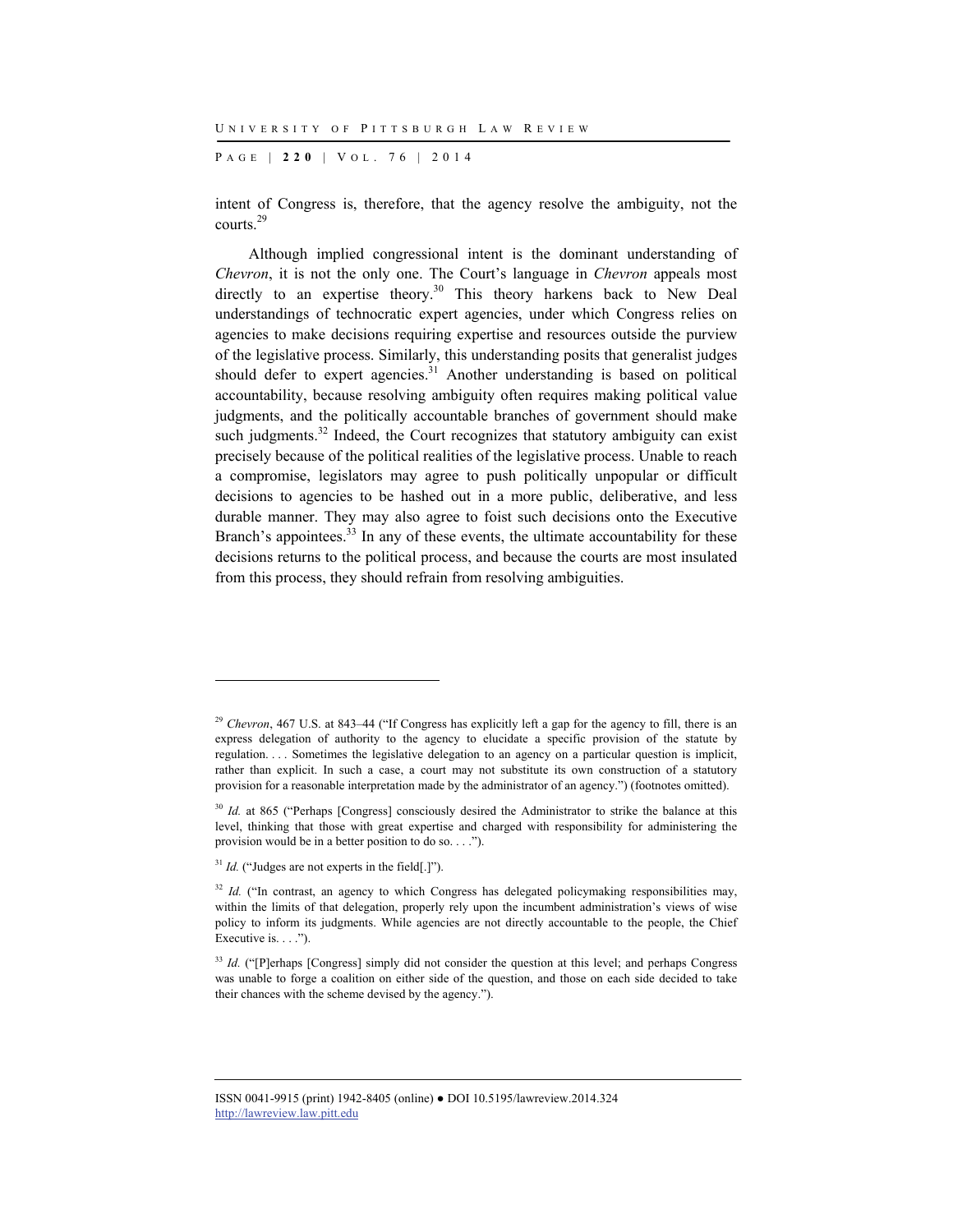The political accountability understanding of *Chevron* is related to a final dominant understanding: separation of powers. $34$  Were the courts to resolve ambiguity, they would be acting as legislators, encroaching upon Congress's domain. And because it falls to the Executive to take care to enforce the laws that Congress enacts (ambiguities and all), judicial resolution of ambiguity also encroaches on the Executive's domain.

## *B.* Chevron*'s Domain*<sup>35</sup>

In the thirty years since *Chevron*, the doctrine has seen continued exegesis. As developed in the following paragraphs, the Court and scholars have explained that an agency's authority to interpret statutory ambiguity—and, therefore, the courts' obligation to defer to that interpretation—is based on the agency's quasi-legislative authority. This means that an agency to which Congress has not given quasilegislative authority is not authorized to interpret statutory ambiguity in a legally binding way. Although an agency may be well-positioned to interpret that ambiguity, lacking a congressional mandate to do so, the courts should only take the agency interpretation as persuasive, not binding.

The Court embraced this analytical approach—sometimes referred to as "*Chevron* Step Zero"36—in *United States v. Mead Corp.*37 As explained in *Mead*, "administrative implementation of a particular statutory provision qualifies for *Chevron* deference when it appears that Congress delegated authority to the agency generally to make rules carrying the force of law, and that the agency interpretation claiming deference was promulgated in the exercise of that authority."38 Congress

<sup>38</sup> *Id.* at 226–27.

<sup>&</sup>lt;sup>34</sup> *Id.* at 866 ("The responsibilities for assessing the wisdom of such policy choices and resolving the struggle between competing views of the public interest are not judicial ones: 'Our Constitution vests such responsibilities in the political branches."") (quoting TVA v. Hill, 437 U.S. 153, 195 (1978) (explaining in the immediately preceding sentence of *Hill* that "the commitment to the separation of powers is too fundamental for us to [preempt] congressional action")).

<sup>35</sup> This section's heading refers to Thomas Merrill & Kristin Hickman, Chevron*'s Domain*, 89 GEO. L.J. 833 (2001).

<sup>36</sup> *See* Joseph Landau, Chevron *Meets* Youngstown, 92 B.U. L. REV. 1917, 1936–37 (2012) (quoting Sunstein, *supra* note 28, at 191; 533 U.S. 218, 226–27 (2001) ("On this question, often known as '*Chevron* Step Zero,' the Court held that the critical question is whether Congress appears to have 'delegated authority to the agency generally to make rules carrying the force of law, and . . . the agency interpretation claiming deference was promulgated in the exercise of that authority.'")); *see generally* Sunstein, *supra* note 28 (analyzing the concept of *Chevron* Step Zero throughout).

<sup>37</sup> *Mead*, 533 U.S. at 234–35.

ISSN 0041-9915 (print) 1942-8405 (online) ● DOI 10.5195/lawreview.2014.324 http://lawreview.law.pitt.edu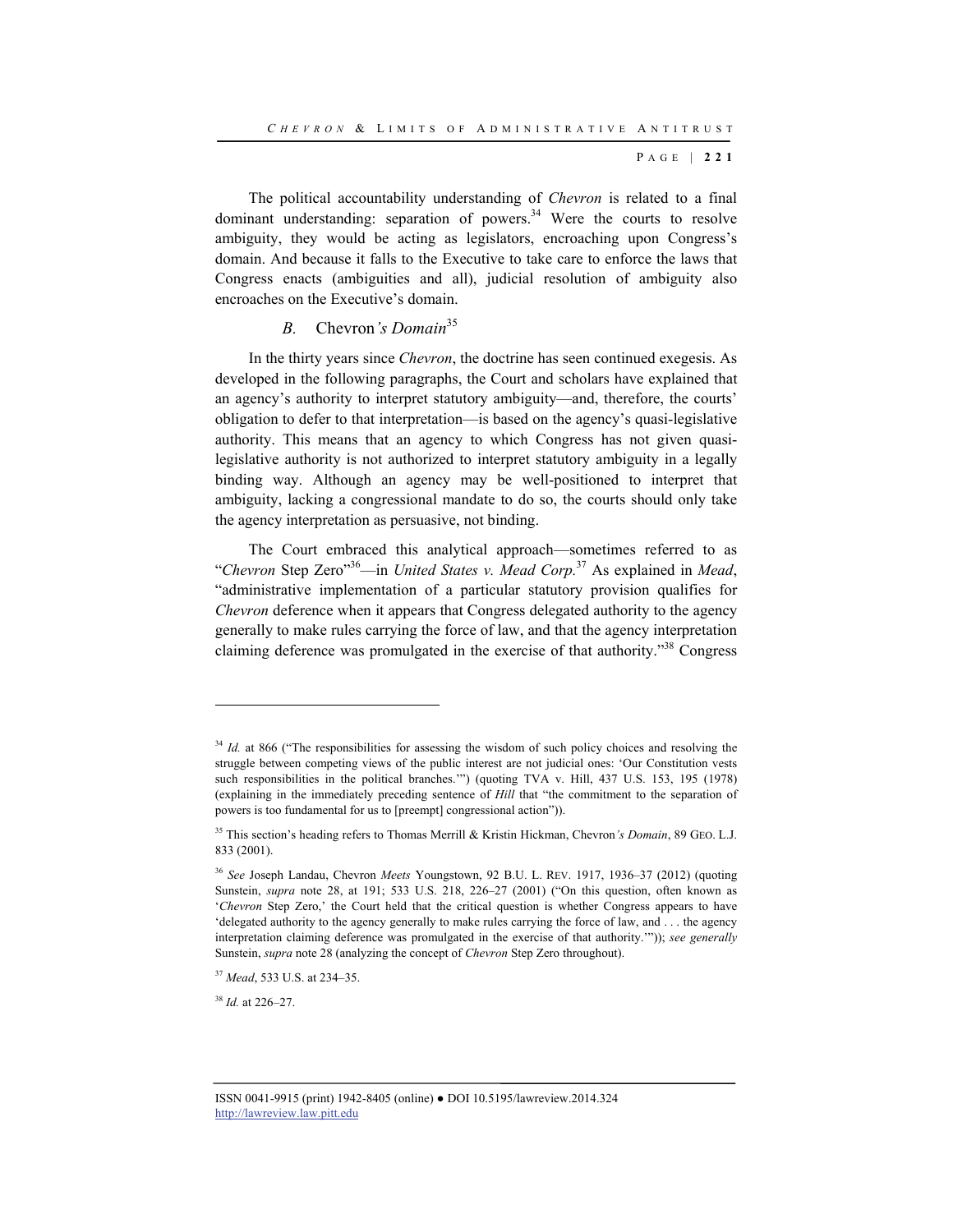P AGE | **222** | V O L . 7 6 | 2014

giving an agency the power to establish binding legal norms, for instance through rulemaking and adjudication, usually shows such authority.<sup>39</sup>

Fortunately, a thorough understanding of *Chevron* is not necessary to understand its application to Section 5. Rather, it is sufficient to know that, as a general matter, agency interpretations of ambiguous statutes arrived at through formal adjudication or notice-and-comment rulemaking are accorded *Chevron* deference. Generally, a congressional delegation of rulemaking authority is the hallmark of quasi-legislative power, and statutory interpretations made through the exercise of this authority command deference.<sup>40</sup> Provided an agency has quasilegislative power, it need not act through rulemaking to receive deference; it is free to interpret ambiguities over the course of case-by-case adjudications.<sup>41</sup>

## *C. Some Limitations and Details*

l

Despite its apparent simplicity, the *Chevron* doctrine suffers a surfeit of nuance. There are situations in which application of the doctrine yields uncertain results or results that are surprisingly different from traditional common law jurisprudence. Despite thirty years of development, the doctrine and its implications for the relationship between agencies and the courts continues to evolve. Discussed below are a few details useful for understanding the application of *Chevron* to Section 5. Those details will be important to the discussion in Part V as well, which considers how we may respond to a *Chevron*-supercharged Section 5.

<sup>&</sup>lt;sup>39</sup> *Id.* at 227 ("Delegation of such authority may be shown in a variety of ways, as by an agency's power to engage in adjudication or notice-and-comment rulemaking, or by some other indication of a comparable congressional intent."); *but see* Thomas W. Merrill & Kathryn T. Watts, *Agency Rules with the Force of Law: The Original Convention*, 116 HARV. L. REV. 467 (arguing that the *sine qua non* is the ability to sanction violators).

<sup>40</sup> *See The Need for* Mead, *supra* note 14, at 1603–04 (citations omitted) (arguing that Merrill & Watts are wrong); *contra* Merrill & Watts, *supra* note 39 (arguing against this because the FTC has limited ability to sanction violators of Section 5, which they argue is the *sine qua non* of issuing rules with the "force of law").

<sup>41</sup> Negusie v. Holder, 555 U.S. 511, 517 (2009) ("[An agency] should be accorded *Chevron* deference as it gives ambiguous statutory terms 'concrete meaning through a process of case-by-case adjudication.'") (quoting INS v. Aguirre-Aguirre, 526 U.S. 415, 425 (1999); INS v. Cardoza-Forenseca, 480 U.S. 421, 448 (1987)); *but see* Matthews, *supra* note 27.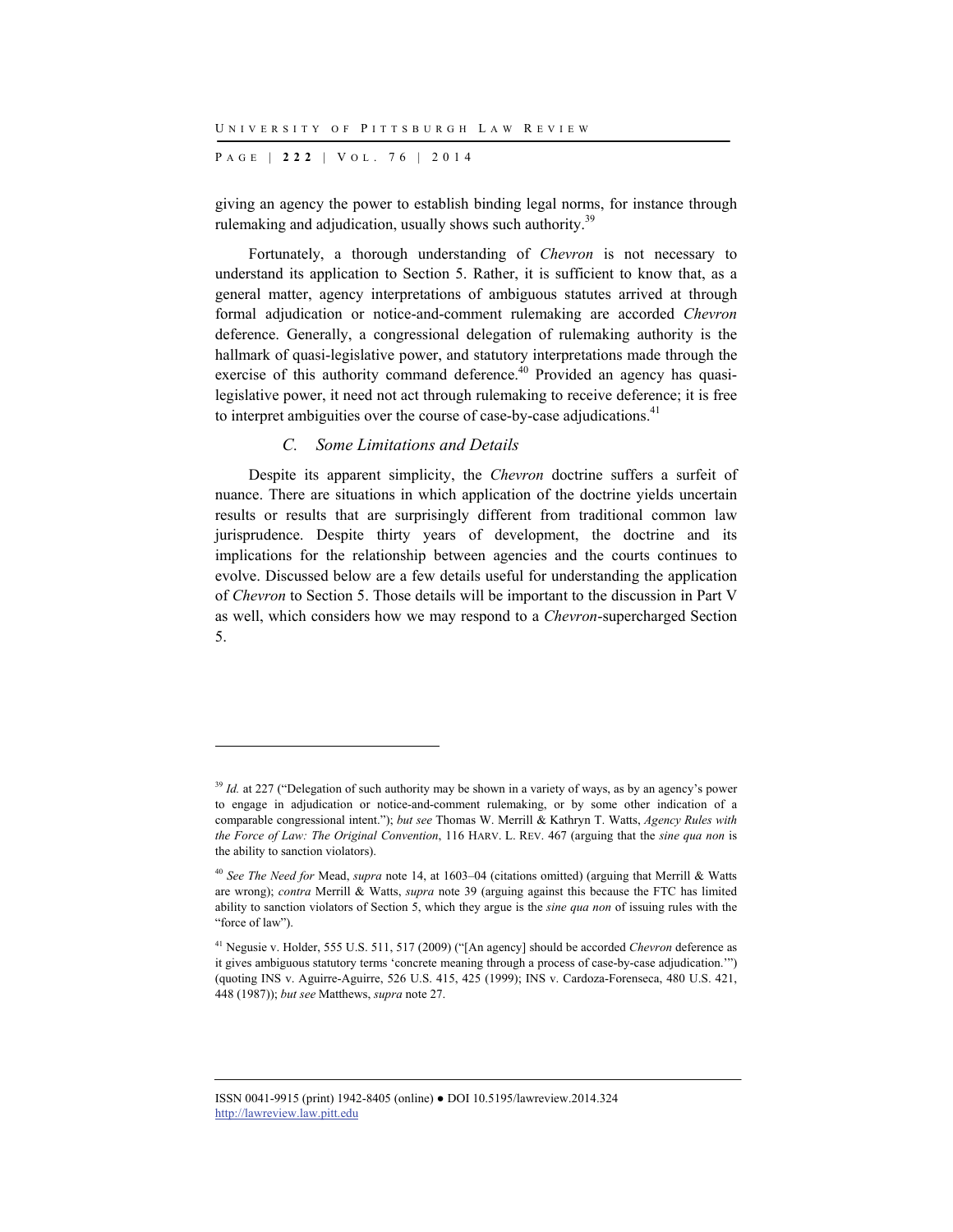## 1. Limited Deference Given to Informal or Strategic Interpretations

As explained in *Mead*, deference to an agency's statutory interpretation is based in that agency's power to issue legally binding rules. It is unsurprising, then, that when an agency interprets its statute outside the context of its rulemaking authority, the interpretation is subject to reduced deference. This was the case in *Mead*, in which the Court held that informal ruling letters issued by the United States Customs Service did not warrant *Chevron* deference.<sup>42</sup> Although the agency had rulemaking authority in *Mead*, it issued the ruling letters without engaging in notice-and-comment rulemaking, which led the Court to hold that the agency did not issue the letters pursuant to its rulemaking authority.<sup>43</sup>

Perhaps the most extreme version of this concern occurs in the context of interpretations made for strategic purposes. The classic example is an agency interpretation of a statute advanced as part of ongoing litigation. An agency's "litigating positions are not entitled to deference when they are merely appellate counsel's 'post hoc rationalizations' for agency action, advanced for the first time in a reviewing court."<sup>44</sup> But the fact that the interpretation is advanced in the context of adjudication is not the basis for this concern.<sup>45</sup>

The key question is whether the interpretation reflects the agency's "fair and considered judgment"—that is, whether it is an exercise of the agency's rulemaking authority or a mere post-hoc rationalization.<sup>46</sup> Indeed, it well established that

l

<sup>46</sup> *Auer*, 519 U.S. at 462.

<sup>42</sup> *Mead*, 533 U.S. at 221.

<sup>43</sup> *Id.* at 227.

<sup>44</sup> Martin v. Occupational Safety & Health Review Comm'n, 499 U.S. 144, 156–57 (1991) (quoting Bowen v. Georgetown Univ. Hosp., 488 U.S. 204, 212 (1988)); Burlington Truck Lines, Inc. v. United States, 371 U.S. 156, 168 (1962).

<sup>45</sup> Auer v. Robbins, 519 U.S. 452, 462 (1997) ("Petitioners complain that the Secretary's interpretation comes to us in the form of a legal brief; but that does not, in the circumstances of this case, make it unworthy of deference. The Secretary's position is in no sense a *post hoc* rationalization advanced by an agency seeking to defend past agency action against attack. There is simply no reason to suspect that the interpretation does not reflect the agency's fair and considered judgment on the matter in question.") (internal quotations marks and citations omitted); *Martin*, 499 U.S. at 156 ("The Secretary's interpretation of [the agency's] Act regulations in an administrative adjudication, however, is agency action, not a *post hoc* rationalization of it. Moreover, when embodied in a citation, the Secretary's interpretation assumes a form expressly provided for by Congress. Under these circumstances, the Secretary's litigating position before the Commission is as much an exercise of delegated lawmaking powers as is the Secretary's promulgation of a . . . [rule].") (citation omitted).

ISSN 0041-9915 (print) 1942-8405 (online) ● DOI 10.5195/lawreview.2014.324 http://lawreview.law.pitt.edu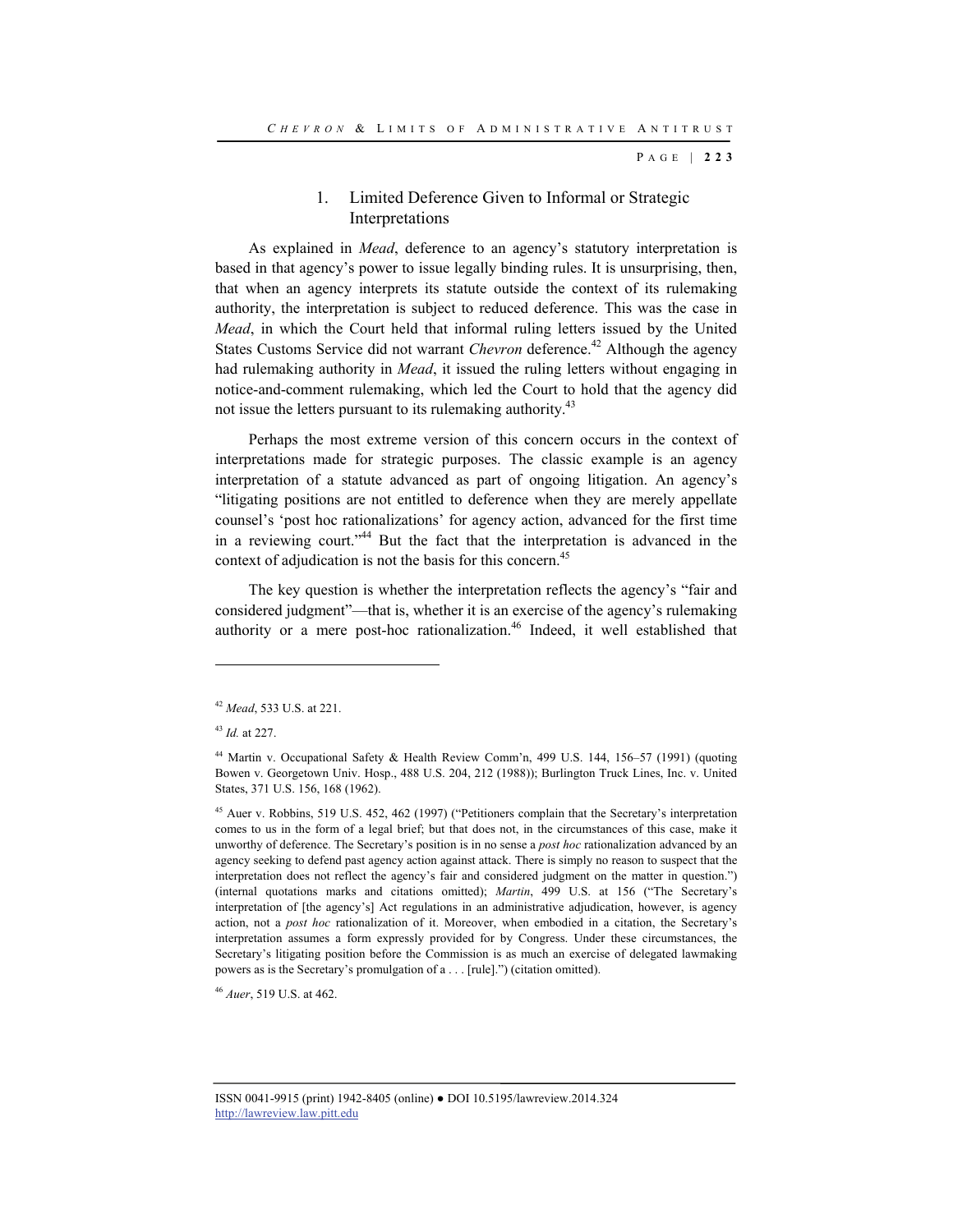P AGE | **224** | V O L . 7 6 | 2014

agencies create legally binding rules through adjudicatory proceedings.<sup>47</sup> Sometimes an agency is better situated to develop rules through case-by-case adjudication than through rulemaking proceedings.<sup>48</sup>

## 2. Statutes Enforced by Multiple Agencies

Statutes administered by multiple agencies present challenges with respect to the application of *Chevron*, 49 as do situations in which multiple agencies enforce separate statutes that require the agencies to operate within the same policy-space, such that the agencies could interpret their statutes to create legislative conflicts.<sup>50</sup> Multi-agency situations such as these are subject to active debate among administrative law scholars<sup>51</sup> and occur increasingly in litigation.<sup>52</sup>

Cases such as these present unsettled interpretive problems for the courts. There are some heuristics that courts may apply to dig themselves out from under competing agency interpretations of statutes.<sup>53</sup> But the general approach that courts must adopt in these cases is akin to the *Chevron* Step Zero inquiry: Courts must attempt to infer congressional intent as to which, if any, agencies are authorized to interpret the relevant statutes.<sup>54</sup> Presumably, if conflicting interpretations are possible, Congress either intended that those subject to the regulations also be

<sup>47</sup> SEC v. Chenery Corp., 332 U.S. 194, 202 (1947).

<sup>48</sup> *Id.* at 203.

<sup>49</sup> *See, e.g.*, Gonzales v. Oregon, 546 U.S. 243 (2006) (determining the role of deference in the context of the Controlled Substances Act); *see also* Lieberman v. FTC, 771 F.2d 32, 37 (2d Cir. 1985) ("[W]here, as here, Congress has entrusted more than one federal agency with the administration of a statute . . . a reviewing court does not, therefore, owe as much deference as it might otherwise. . . .").

<sup>50</sup> Commentators often argue that this problem applies between Section 5 and the antitrust laws. *See* Jody Freeman & Jim Rossi, *Agency Coordination in Shared Regulatory Space*, 125 HARV. L. REV. 1131, 1146 (2012). However, this view is incorrect. *See infra* Part IV.

<sup>51</sup> *See, e.g.*, Freeman & Rossi, *supra* note 50; Jacob E. Gersen, *Overlapping and Underlapping Jurisdiction in Administrative Law*, 2006 SUP. CT. REV. 201; Daniel Lovejoy, Note, *The Ambiguous Basis for* Chevron *Deference: Multiple-Agency Statutes*, 88 VA. L. REV. 879 (2002); Jason Marisam, *Duplicative Delegations*, 63 ADMIN. L. REV. 181 (2011).

<sup>52</sup> *See, e.g.*, *Gonzales*, 546 U.S. 243; Nat'l Ass'n of Home Builders v. Defenders of Wildlife, 551 U.S. 644 (2007).

<sup>53</sup> *See, e.g.*, Marisam, *supra* note 51, at 181 (discussing what the author calls "antiduplication institutions").

<sup>54</sup> *See generally* Freeman & Rossi, *supra* note 50.

ISSN 0041-9915 (print) 1942-8405 (online) ● DOI 10.5195/lawreview.2014.324 http://lawreview.law.pitt.edu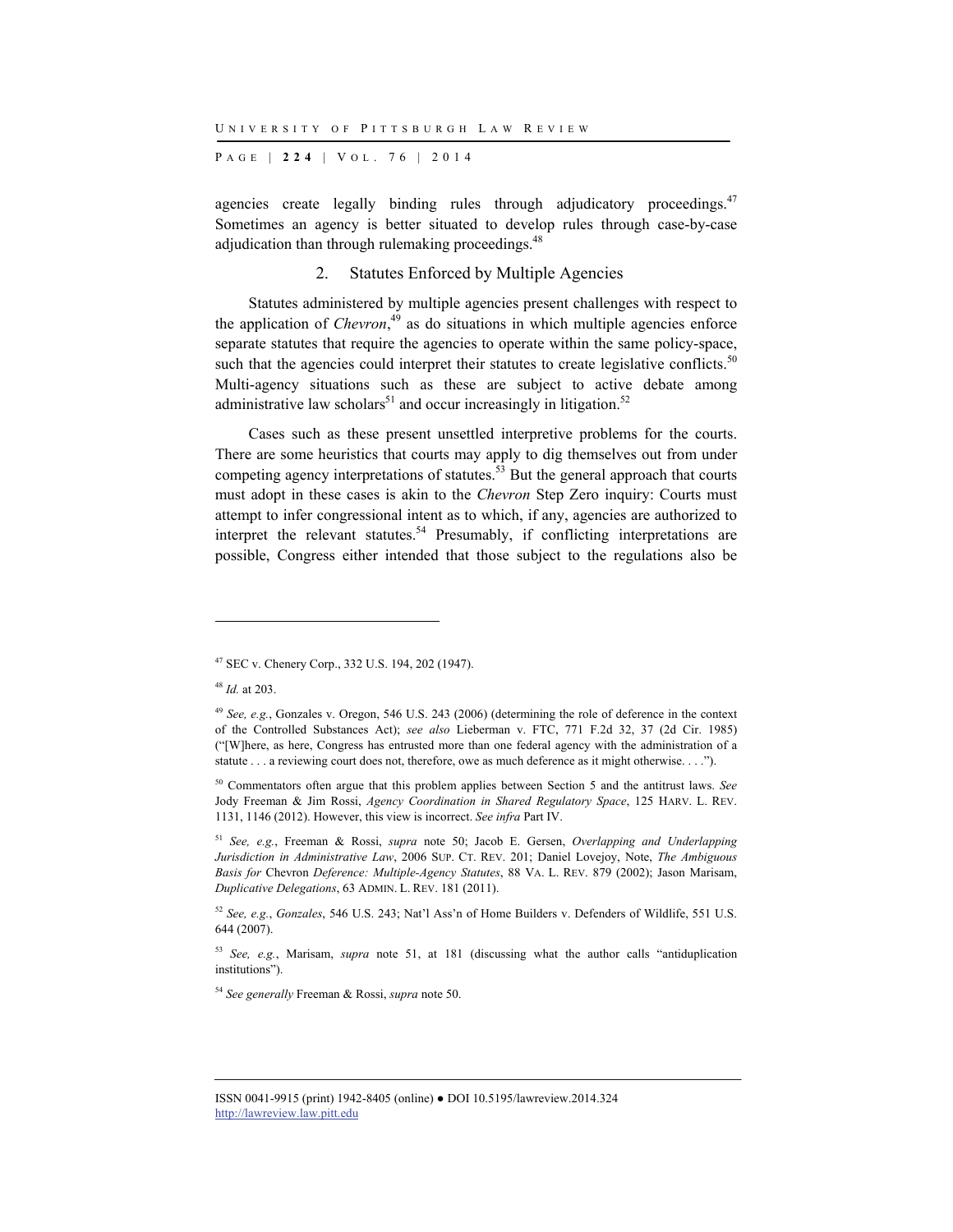subject to the conflicts or intended for one agency's interpretation to take precedence.<sup>55</sup>

## 3. *Stare Decisis* Need Not Apply—Replacing Stable Law with Malleable Policy

One of the greatest differences between judicial and administrative rulemaking is that agencies are not bound by either prior judicial interpretations of their statutes or their own interpretations thereof. These conclusions follow from recent Supreme Court opinions—*National Cable & Telecommunications Ass'n v. Brand X Internet Services* in 2005 and the Court's first decision in *FCC v. Fox Television Stations, Inc.* in 2007 ("*Fox I*")—which have broad implications for the relationship between courts and agencies.

In *Brand X*, the Court explained that a "court's prior judicial construction of a statute trumps an agency construction otherwise entitled to *Chevron* deference only if the prior court decision holds that its construction follows from the unambiguous terms of the statute and thus leaves no room for agency discretion."56 This conclusion follows from a direct application of *Chevron*: Courts are responsible for determining whether a statute is ambiguous, and agencies are responsible for determining the (reasonable) meaning of a statute that is ambiguous.<sup>57</sup> The fact that a court has previously proffered an interpretation of an ambiguous statute cannot prevent an agency from exercising its delegated authority to adopt its own interpretation; to hold otherwise would violate each rationale underlying *Chevron*. 58

In *Fox I*, the Court went a step further, holding that an agency's own interpretation of an ambiguous statute imposes no special obligations should the agency subsequently change its interpretation.<sup>59</sup> It may be necessary to

l

<sup>55</sup> *Id.* at 1138–46.

<sup>56</sup> Nat'l Cable & Telecomms. Ass'n v. Brand X Internet Servs., 545 U.S. 967, 982 (2005).

<sup>57</sup> *Id.* ("*Chevron*'s premise is that it is for agencies, not courts, to fill statutory gaps.") (citation omitted).

<sup>&</sup>lt;sup>58</sup> *Chevron*'s four rationales being legislative intent, expertise, the greater democratic accountability of agencies than of courts, and separation of powers. *See infra* Part III.A.

<sup>59</sup> FCC v. Fox Television Stations, Inc., 556 U.S. 502, 514–15 (2009) ("We find no basis in the Administrative Procedure Act or in our opinions for a requirement that all agency change be subjected to more searching review. . . . The statute makes no distinction . . . between initial agency action and subsequent agency action undoing or revising that action. . . . And of course the agency must show that there are good reasons for the new policy. But it need not demonstrate to a court's satisfaction that the reasons for the new policy are better than the reasons for the old one; it suffices that the new policy is permissible under the statute, that there are good reasons for it, and that the agency *believes* it to be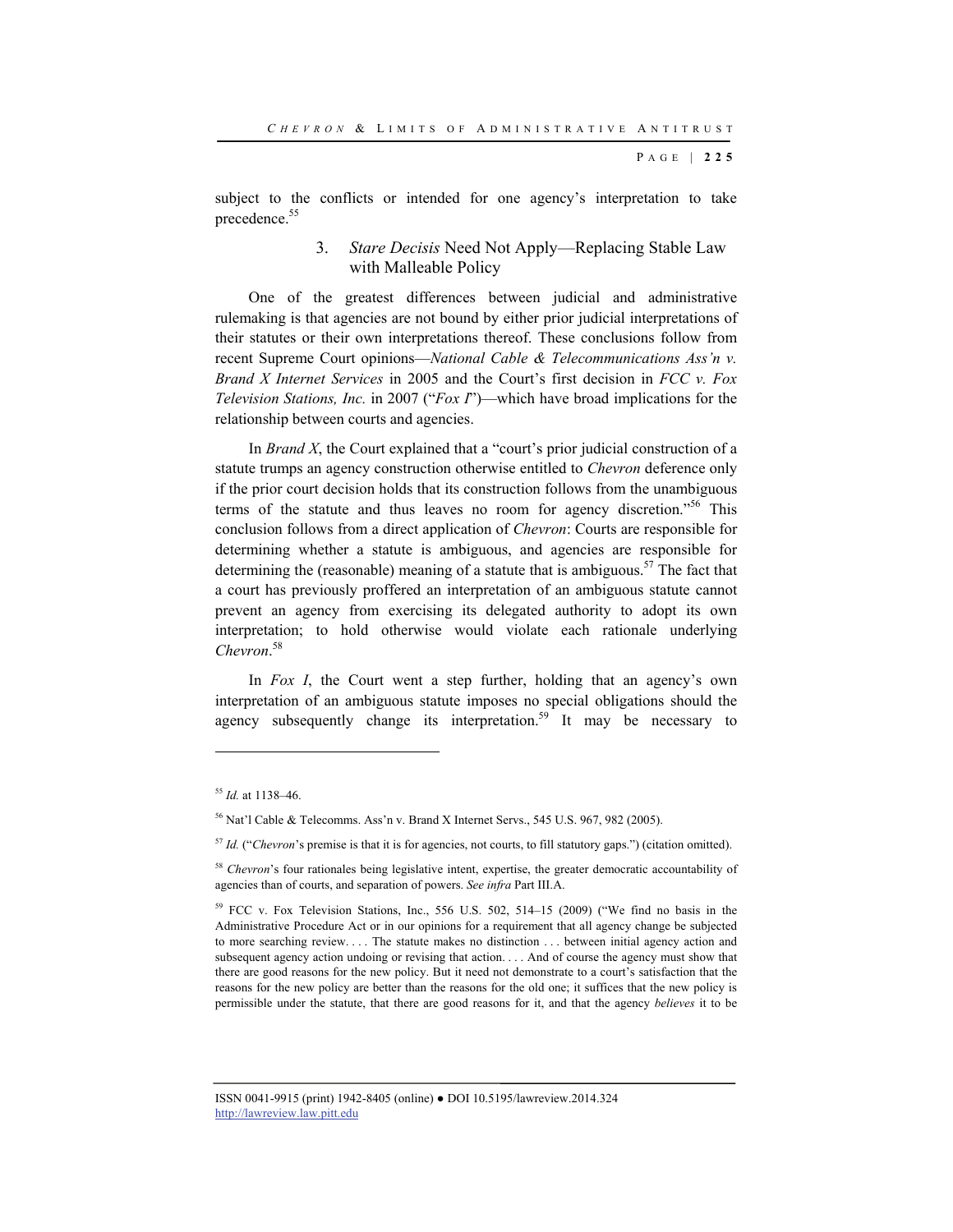P AGE | **226** | V O L . 7 6 | 2014

acknowledge the prior policy, and factual findings upon which the new policy is based that contradict prior baseline findings may need to be explained. $60$  But where a statute may be interpreted in multiple ways—that is, in any case where the statute is ambiguous—Congress (and by extension its agencies) is free to choose between those alternative interpretations. The fact that an agency previously adopted one interpretation does not necessarily render other possible interpretations less reasonable, and the mere fact that one was previously adopted cannot on its own, therefore, bar subsequent adoption of a competing interpretation.<sup>61</sup>

The reasoning underlying these cases—which is, fundamentally, the same rationale underlying *Chevron*—has broad implications. Indeed, another recent case, *American Electric Power v. Connecticut*, extends these rationales even further, arguably taking away judicial authority to engage in common law-like rulemaking in any area of law that is even arguably subject to agency regulation.<sup>62</sup> Administrative law scholars are still digesting the full breadth of this conclusion, and its implications are substantial for antitrust law—perhaps the largest remaining area of federal common law.<sup>63</sup>

## **II. INTRODUCING SECTION 5**

Section 5 of the FTCA<sup>64</sup> provides that "[u]nfair methods of competition in or affecting commerce, and unfair or deceptive acts or practices in or affecting commerce, are hereby declared unlawful."<sup>65</sup> Fortunately, the FTCA has a

<sup>61</sup> *Id.*

l

62 Am. Electric Power v. Connecticut, 131 S. Ct. 2527, 2538 (2011); *see also* Hurwitz, *supra* note 19, at 1216 (discussing *American Electric Power*).

<sup>63</sup> *Id.*

64 15 U.S.C. §§ 41–58 (2012).

65 15 U.S.C. § 45(a)(1) (2012).

better, which the conscious change of course adequately indicates.") (emphasis in original) (citations omitted).

<sup>&</sup>lt;sup>60</sup> *Id.* at 515–16 ("To be sure, the requirement that an agency provide reasoned explanation for its action would ordinarily demand that it display awareness that it *is* changing position. . . . This means that the agency need not always provide a more detailed justification than what would suffice for a new policy created on a blank slate. Sometimes it must—when, for example, its new policy rests upon factual findings that contradict those which underlay its prior policy; or when its prior policy has engendered serious reliance interests that must be taken into account. It would be arbitrary or capricious to ignore such matters. In such cases it is not that further justification is demanded by the mere fact of policy change; but that a reasoned explanation is needed for disregarding facts and circumstances that underlay or were engendered by the prior policy.") (emphasis in original) (citation omitted).

ISSN 0041-9915 (print) 1942-8405 (online) ● DOI 10.5195/lawreview.2014.324 http://lawreview.law.pitt.edu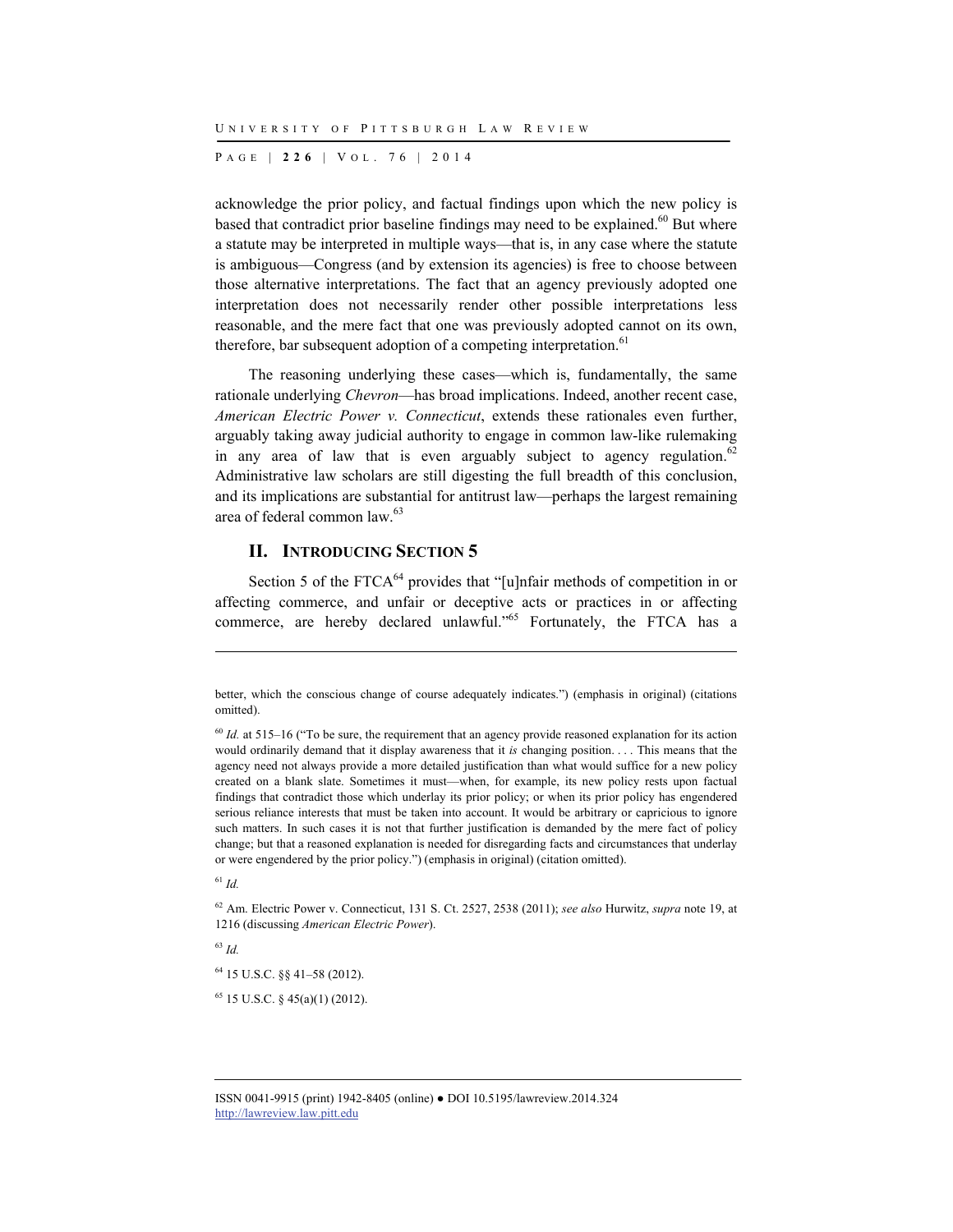consistently rich statutory history, including extensive records of the congressional and political debates surrounding both its initial enactment in 1914 and its subsequent amendments.

At the same time, however, the FTCA—and, in particular, the meaning of "unfair methods of competition"—is inherently ambiguous. Indeed, the statutory history makes clear that this was deliberate. The discussion that follows provides a brief introduction to Section 5, including its history and purpose; the meaning of its core terms (i.e., "unfair methods of competition" and "unfair or deceptive acts and practices"); and the powers that it confers upon the FTC. This history is substantive in its own right and provides necessary context and background for the discussion that follows in the rest of this article.

#### *A. History and Purpose of Section 5*

The FTC was established by the FTCA in 1914, largely in response to congressional concern stemming from under-enforcement of the antitrust laws by the DOJ and court system.<sup>66</sup> This followed the Supreme Court's 1911 decision in *Standard Oil Co. of New Jersey v. United States*, holding that antitrust violations were to be adjudged by the rule of reason,<sup>67</sup> which Congress received as a lessening of its intended standard for antitrust violations.68 In response, Congress undertook to design a new agency with the authority (and, at times, the obligation) to investigate potentially anticompetitive conduct and report its findings—including recommended changes to the law—back to the DOJ, Congress, or the President.<sup>69</sup>

Congress subsequently expanded the FTCA to give the new agency independent authority to investigate and take action against anticompetitive conduct, which it styled as "unfair methods of competition."70 The unfair methods of competition standard was deliberately vague. As explained in the Senate Committee report:

<sup>69</sup> *Id.* at 234.

<sup>70</sup> *Id.*

<sup>66</sup> *See* William E. Kovacic & Marc Winerman, *Competition Policy and the Application of Section 5 of the Federal Trade Commission Act*, 76 ANTITRUST L.J. 929, 931 (2010) (discussing "[f]ive principal motivations [that] inspired this legislative choice").

<sup>67 221</sup> U.S. 1, 61–62 (1911).

<sup>68</sup> Neil W. Averitt, *The Meaning of "Unfair Methods of Competition" in Section 5 of the Federal Trade Commission Act*, 21 B.C. L. REV. 227, 231 (1980).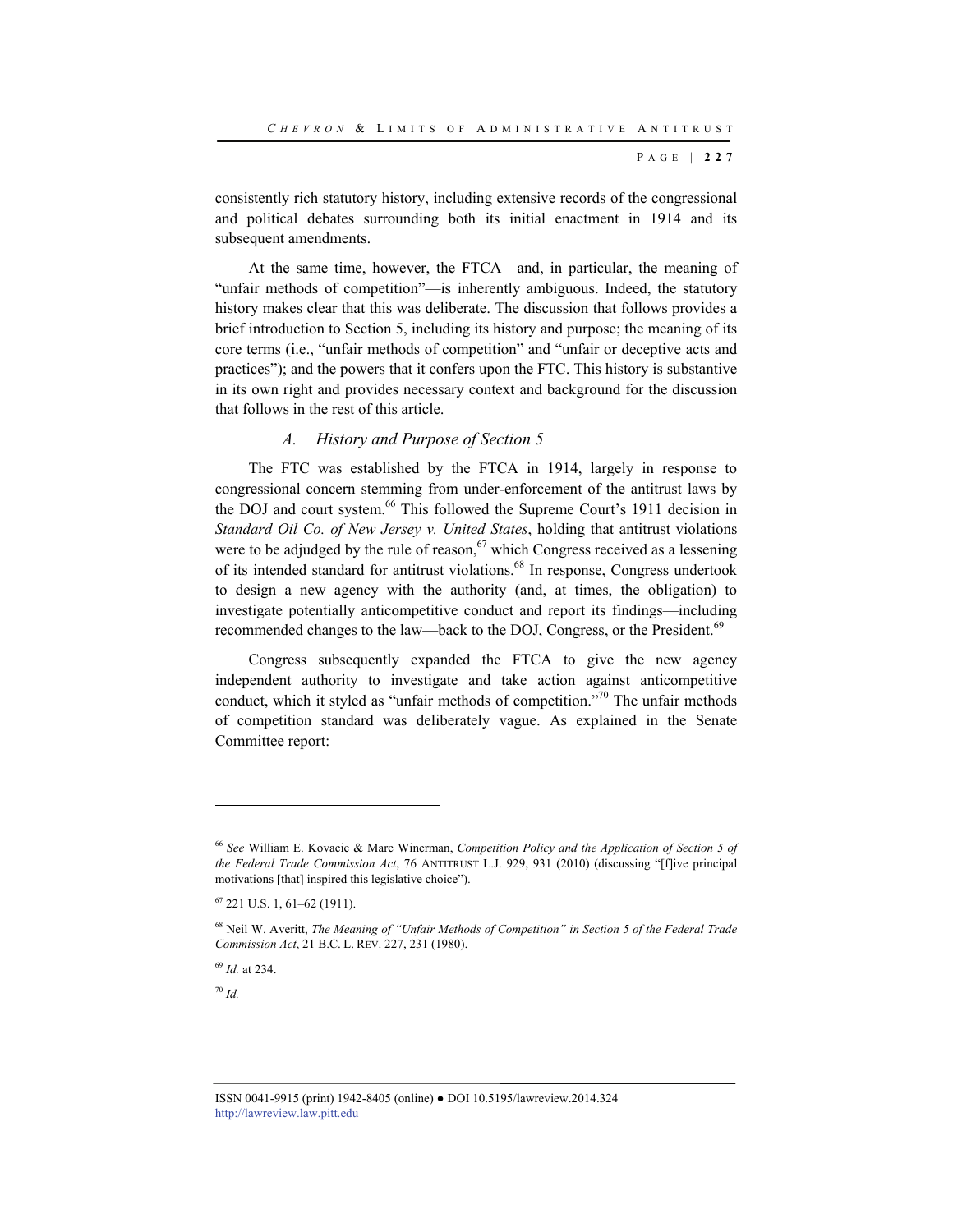P AGE | **228** | V O L . 7 6 | 2014

One of the most important provisions of the bill is that which declares unfair competition in commerce to be unlawful, and empowers the commission to prevent corporations from using unfair methods of competition in commerce by order issued after hearing. . . . The committee gave careful consideration to the question as to whether it would attempt to define the many and variable unfair practices which prevail in commerce . . . or whether it would, by a general declaration condemning unfair practices, leave it to the commission to determine what practices were unfair. It concluded that the latter course would be better.<sup>71</sup>

Congress, therefore, gave power to the FTC to define the bounds of unfair methods of competition. The extent of this new standard was deliberately broad certainly broader than that of the antitrust laws.<sup>72</sup> Indeed, Senator Newlands (a chief proponent of the new commission) explained that it "covers every practice and method between competitors upon the part of one against the other that is against public morals . . . or is an offense for which a remedy lies either at law or in equity."<sup>73</sup> Given the similarity of terms, it is important to note that Congress deliberately styled the new offense as unfair *methods* of competition, interjecting "methods" between "unfair" and "competition" to make clear that this new standard was separate from the established concept of unfair competition.<sup>74</sup>

In the FTC's early years, courts were frequently reluctant to give the Act the breadth of authority the FTCA's language suggests.<sup>75</sup> Over time, however, this view changed, driven in large part by the 1938 Wheeler-Lea Amendments.76 Courts

<sup>76</sup> *See infra* notes 86–89.

<sup>&</sup>lt;sup>71</sup> *Id.* (alteration in original) (quoting S. REP. NO. 63-597, at 13 (1914)).

<sup>&</sup>lt;sup>72</sup> *Id.* at 236. Among the various categories of conduct constituting unfair methods of competition are conduct violating, incipient to violating, or violating the spirit of the antitrust laws; conduct violating recognized standards of business behavior; and conduct violating policy framed by the FTC. *Id.* at 242, 271, 275.

<sup>73</sup> *Id.* at 235 (quoting 51 CONG. REC. 11112 (1914)) (alteration in original).

<sup>&</sup>lt;sup>74</sup> *Id.* This differentiates the new term from "unfair competition"—that is, the practice of passing off another's goods as one's own. *Id.*

<sup>75</sup> *See* Thomas W. Merrill, *Article III, Agency Adjudication, and the Origins of the Appellate Review Model of Administrative Law*, 111 COLUM. L. REV. 939, 969–72 (2011) ("With an extraordinarily vague statute, and the understanding that the courts had complete authority to interpret that statute as they saw fit, the federal judges could reverse the [FTC] any time they encountered an outcome they did not like. The FTC was regarded by the courts during this era with something approaching contempt. . . . What is clear is that the appellate review model was quickly and readily adapted to the end of supervising an upstart agency.").

ISSN 0041-9915 (print) 1942-8405 (online) ● DOI 10.5195/lawreview.2014.324 http://lawreview.law.pitt.edu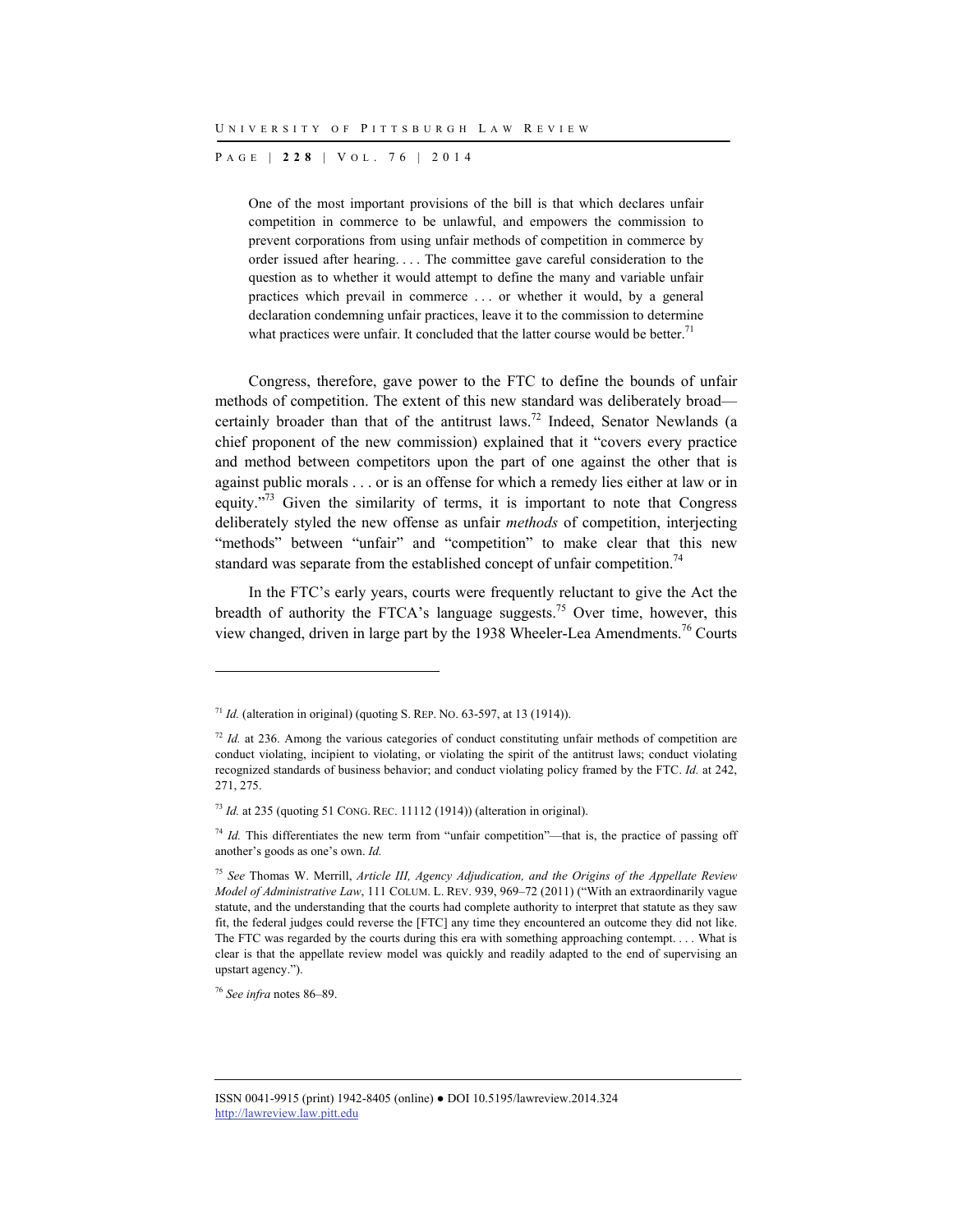came to understand that "Congress intentionally left development of the term 'unfair' to the [FTC] rather than attempting to define 'the many and variable unfair practices which prevail in commerce. $1.77$  And the standard is, "by necessity, an elusive one, encompassing not only practices that violate the Sherman Act and the other antitrust laws, but also practices that the [FTC] determines are against public policy for other reasons."78

As discussed below, Congress has had opportunities to return to this language, having undertaken several substantial revisions of the FTCA, including in 1938, 1975, 1980, and 1994.<sup>79</sup> During this process, congressional attention has focused almost exclusively on the "unfair or deceptive acts or practices" branch of Section  $5<sup>80</sup>$  But throughout, Congress has recognized the FTC's power to make substantive rules governing unfair methods of competition. Congress has continued to declare, and affirmatively note Supreme Court precedent acknowledging, the need for courts to defer to the FTC's determinations of unfairness.<sup>81</sup>

l

<sup>77</sup> Atl. Ref. Co. v. FTC, 381 U.S. 357, 367 (1965) (quoting S. REP. NO. 63-592, 13 (1914)).

<sup>78</sup> FTC v. Ind. Fed'n of Dentists, 476 U.S. 447, 454 (1986) (citing FTC v. Cement Inst., 333 U.S. 683, 689–95 (1948); FTC v. Sperry & Hutchinson Co., 405 U.S. 233, 244 (1972)); *see also* FTC v. Brown Shoe Co., 384 U.S. 316, 322 (1966) (quoting FTC v. Motion Picture Adver. Co., 344 U.S. 392, 394–95 (1953)) ("'It is . . . clear that the [FTCA] was designed to supplement and bolster the Sherman Act and the Clayton Act[,] . . . to stop in their incipiency acts and practices which, when full blown, would violate those Acts[,] . . . as well as to condemn as 'unfair methods of competition' existing violations of them.'").

<sup>79</sup> *See* Wheeler-Lea Amendment, Pub. L. No. 447, 52 Stat. 111 (1938); Magnuson-Moss Warranty— Federal Trade Commission Improvements Act, Pub. L. No. 93-637, 88 Stat. 2183 (1975); Federal Trade Commission Improvements Act of 1980, Pub. L. No. 96-252, 94 Stat. 374; Federal Trade Commission Act Amendments of 1994, Pub. L. No 103-312, 108 Stat. 1691.

<sup>&</sup>lt;sup>80</sup> As discussed below, the FTCA consistently treats unfair methods of competition and unfair or deceptive acts and practices as two distinct violations. *See infra* Part 1.B.

 $81$  H.R. REP. NO. 103-138 (1994); H.R. REP. NO. 93-1107 (1974) ("As previously noted in this report the courts have confirmed the FTC's authority to prescribe substantive rules detailing what activities will constitute unfair methods of competition for unfair or deceptive acts or practices."). The Magnuson-Moss Warranty Act went on to impose new procedural requirements on rulemaking for "unfair or deceptive acts and practices" (with the committee report noting that "rulemaking procedures . . . may be inadequate in some cases") but made no changes to the rulemaking procedures relating to unfair methods of competition. Magnuson-Moss Warranty—Federal Trade Commission Improvements Act, 88 Stat. 2183; H.R. REP. NO. 93-1107.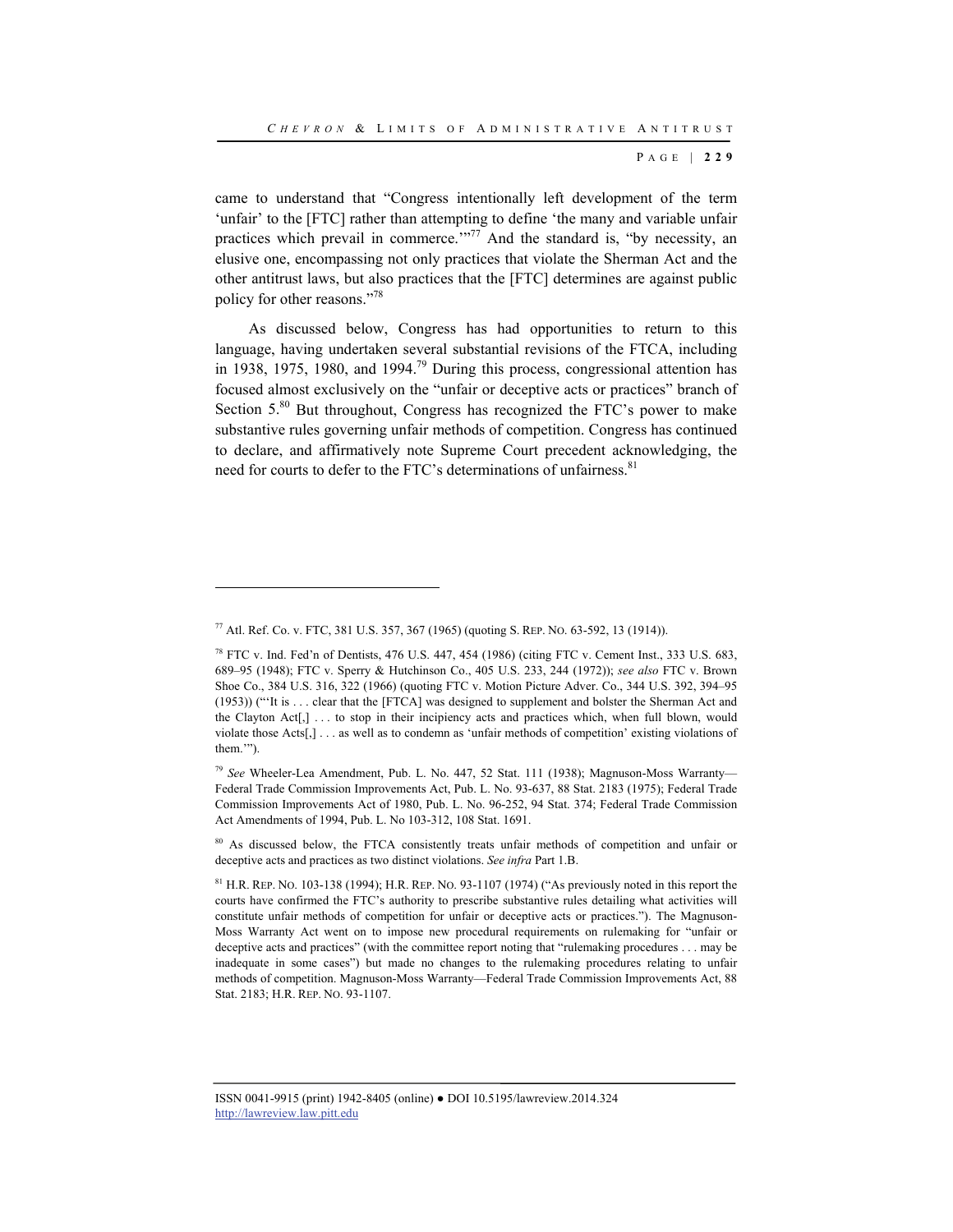P AGE | **230** | V O L . 7 6 | 2014

## *B. Unfair Methods of Competition and Unfair or Deceptive Acts and Practices*

The relationship between unfair methods of competition and unfair or deceptive acts and practices bears clarification. Though they are clearly related, and the meanings of both are largely left to the FTC to define, the statutory structure establishes and consistently maintains a distinction between the two. While the meaning of this distinction is, in many ways, unclear, the fact of it is fundamentally important for purposes of statutory interpretation.

The historical origin of the two phrases is relevant. As discussed above,  $82$  the original 1914 FTCA included the proscription against unfair methods of competition—"methods" having been added to make clear that this phrase was something distinct from the common law understanding of unfair competition. The original FTCA did not mention unfair or deceptive acts or practices. The Wheeler-Lea Amendment added the proscription against unfair or deceptive acts or practices in 1938.<sup>83</sup> This amendment was deemed necessary because the Court had come to interpret unfair methods of competition as meaning only those methods that harmed one's competitors.<sup>84</sup> Rather than modify the existing language to specify that unfair methods of competition extended to methods harming individual consumers, Congress added the proscription against unfair or deceptive acts or practices to protect consumers directly.85

This rationalizing purpose of the new language aside, the two phrases have grown to have disjunctive treatments.<sup>86</sup> This treatment is seen, perhaps most importantly, by disparate congressional treatment of the phrases. $87$  Consider Section 5, the primary enabling clause of the Act, which refers to both types of

<sup>82</sup> *See supra* notes 77–78.

<sup>&</sup>lt;sup>83</sup> Wheeler-Lea Amendment, 52 Stat. at 111. In the original, the language was "unfair and deceptive acts" or practices"; the "and" was changed to an "or" in subsequent amendments.

<sup>&</sup>lt;sup>84</sup> FTC v. Raladam Co., 283 U.S. 643, 649 (1931) ("It is obvious the word 'competition' imports the existence of present or potential competitors, and the unfair methods must be such as injuriously affect or tend to affect the business of these competitors. . . ."); *see* Averitt, *supra* note 68, at 292–96.

<sup>&</sup>lt;sup>85</sup> Averitt, *supra* note 68, at 293 (calling the amendment "a significant amendment showing Congress' concern for consumers as well as for competitors'") (quoting FTC v. Colgate-Palmolive Co., 380 U.S. 374, 384 (1965)).

<sup>&</sup>lt;sup>86</sup> *Id.* at 295 ("There is no doubt that the Wheeler-Lea [Amendment] did extend the substantive reach of the [FTC].").

<sup>87</sup> In addition to this discussion, see the discussion of various legislative histories, *infra* Part II.C.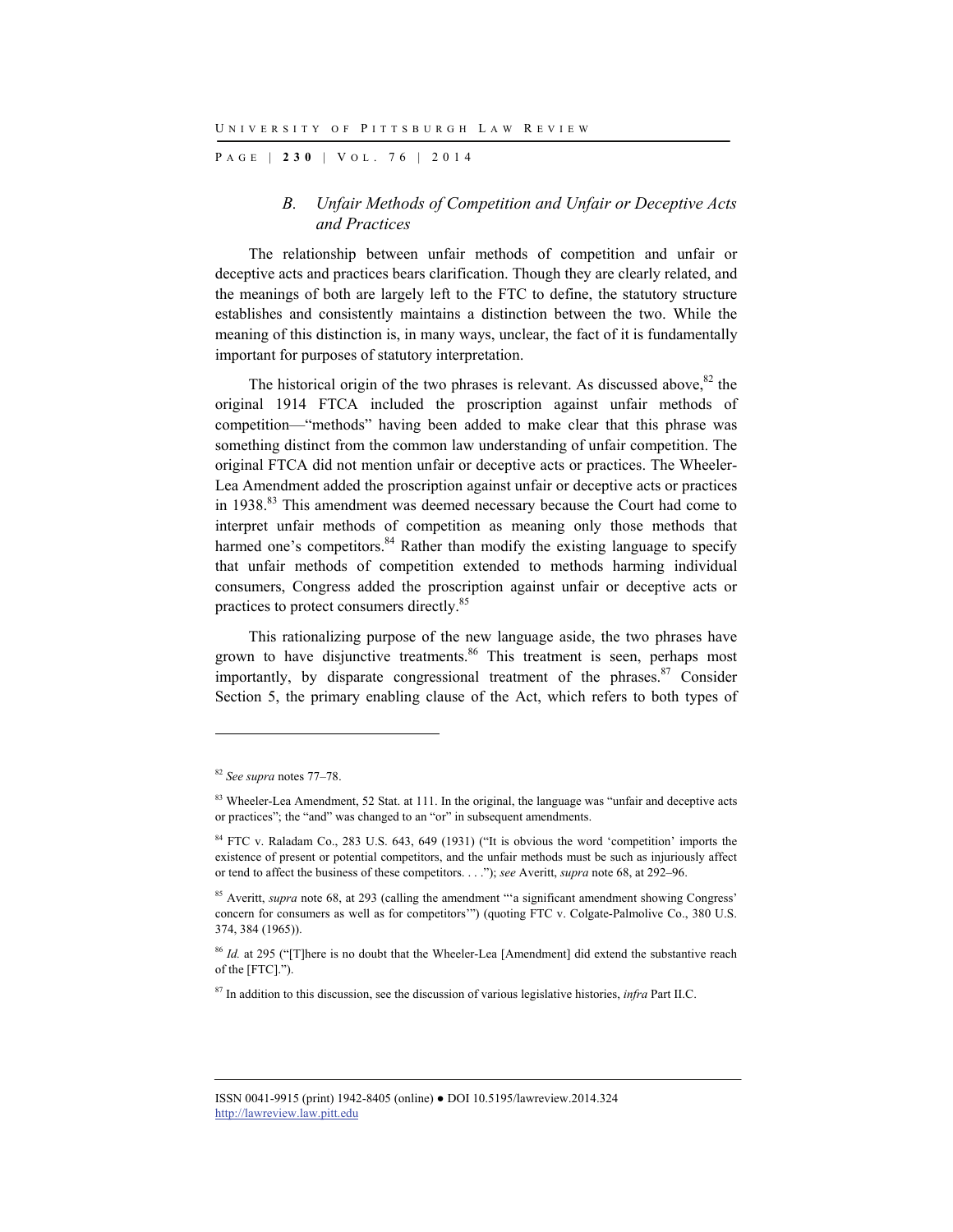conduct together in three subsections.<sup>88</sup> It refers to unfair methods of competition alone once<sup>89</sup> and to unfair or deceptive acts or practices alone in three subsections.<sup>90</sup> One subsection referring only to unfair or deceptive acts or practices (subsection 5(n)) was added as part of the Magnuson-Moss Amendments in 1975.<sup>91</sup> which also added Section 18. Section 18(a)(1) grants the FTC authority to make rules relating to unfair or deceptive acts or practices, subject to the procedural requirements of Section 18(b). Section 18(a)(2) expressly states that Section 18 applies only to unfair or deceptive acts or practices; it does "not affect any authority of the [FTC] to prescribe rules . . . with respect to unfair methods of competition."92

The FTCA also has a telling relationship with the antitrust laws. Nothing in Section 5 relates either unfair methods of competition or unfair or deceptive acts or practices to the antitrust laws, other than a provision that the FTC cannot immunize parties from the antitrust laws. The incorporation of the antitrust laws into Section 5 is a subsequent development attributable to the courts.<sup>93</sup> Section 6 gives the FTC certain investigatory powers in support of the antitrust laws, which reflect the FTC's earliest design as an agency to provide support to the DOJ, Congress, and the President in their efforts to enforce and strengthen the antitrust laws.<sup>94</sup> Section 7

l

93 FTC v. Ind. Fed'n of Dentists, 476 U.S. 447, 454 (1986); *see also* FTC v. Cement Inst., 333 U.S. 683, 694–95 (1948) (stating that certain activities may be found to violate both the Sherman Act and the FTCA and that such a possibility does not limit the FTC's jurisdiction).

<sup>94</sup> Section 6 (codified as amended at 15 U.S.C. § 46 (2006)).

<sup>&</sup>lt;sup>88</sup> FTCA § 5, 15 U.S.C. § 45(a)(1)–(2), (b), (c) (2012).

 $89$  *Id.* § 45(a)(3).

<sup>90</sup> *Id.* § 45(a)(4), (m).

<sup>91</sup> Magnuson-Moss Warranty—Federal Trade Commission Improvement Act, Pub. L. No. 93-637, § 205, 88 Stat. 2183, 2193–98, 2200–01 (1975) (codified as amended at 15 U.S.C. §§ 45(m), 57a).

<sup>92</sup> FTCA, § 18, 15 U.S.C. § 57a; *see also id.* § 6, 15 U.S.C. § 46(g) (giving the FTC substantive rulemaking authority); Fed. Trade Comm'n, *A Brief Overview of the Federal Trade Commission's Investigative and Law Enforcement Authority*, FTC.GOV (July 2008), *available at* http://www.ftc .gov/about-ftc/what-we-do/enforcement-authority (noting, somewhat coyly, that "[w]hile Section 6(g) authority [to issue substantive rules relating to unfair methods of competition] still exists, in 1975, Section 18 became the exclusive statutory provision invoked for issuing rules that specify *unfair or deceptive acts or practices*") (emphasis added). Section 18 was added by the Magnuson-Moss Act in 1975 to add additional procedures to rulemaking relating to unfair or deceptive acts or practices—the legislative history makes clear that Congress was aware that the FTC previously had substantive rulemaking authority for both unfair methods of competition and unfair or deceptive acts or practices, and that Section 18 only applies to the latter leaving the Section  $6(g)$  authority untouched.

ISSN 0041-9915 (print) 1942-8405 (online) ● DOI 10.5195/lawreview.2014.324 http://lawreview.law.pitt.edu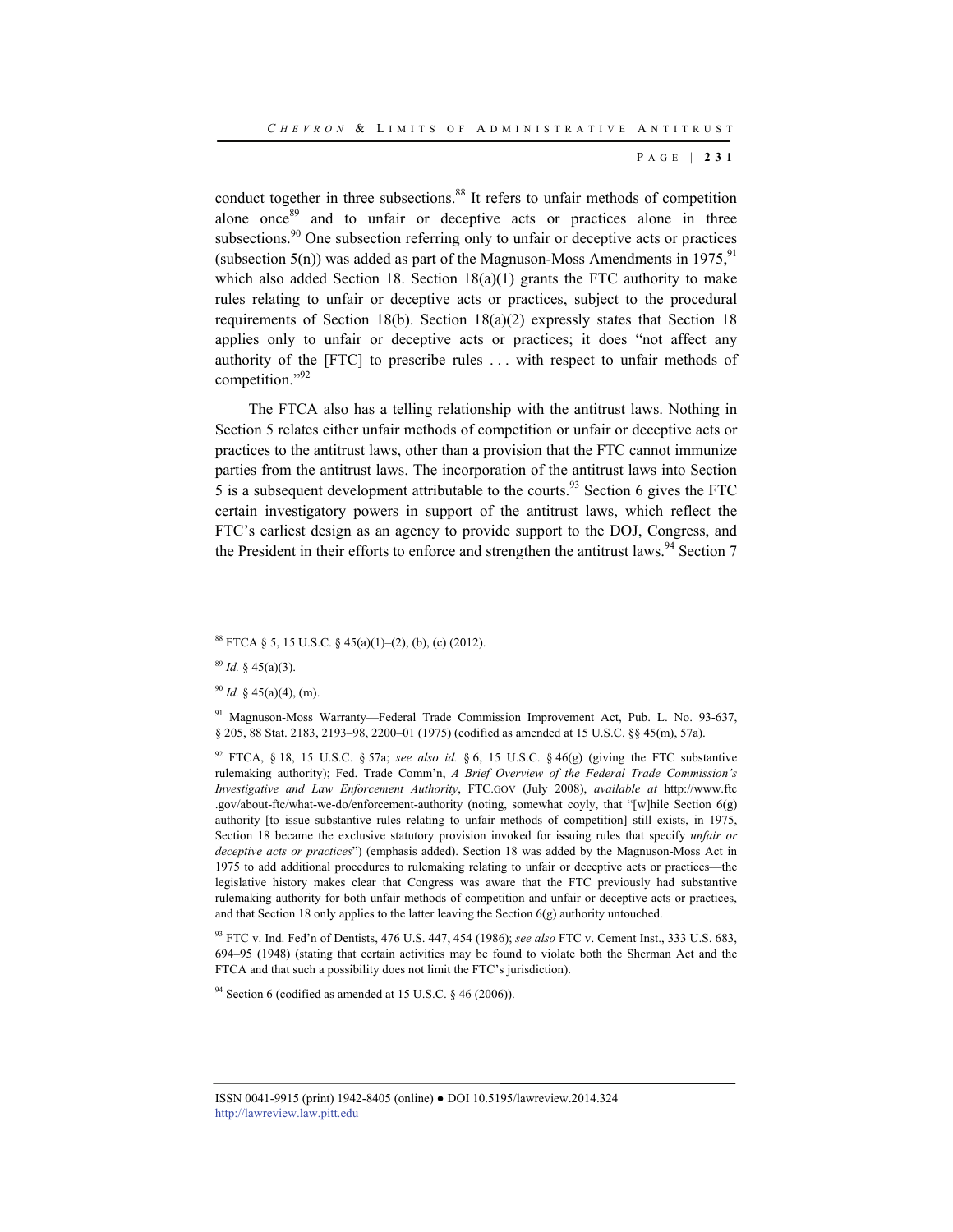P AGE | **232** | V O L . 7 6 | 2014

similarly provides for the FTC to act as a master in chancery to assist the courts in fashioning equitable remedies to antitrust claims brought by the Attorney General.<sup>95</sup> Section 11 is also an antitrust savings clause.<sup>96</sup>

Other than these miscellaneous and largely ancillary provisions, nothing in the FTCA itself gives the FTC substantive authority relating to the antitrust laws. Section 20, however—which authorized the FTC to issue administrative subpoenas $97$ —provides further insight into the relationships between unfair methods of competition, unfair or deceptive acts or practices, and antitrust law. Sections  $20(a)(2)$ ,  $(a)(3)$ ,  $(a)(7)$ , and  $(c)(1)$  differentiate between unfair or deceptive acts or practices and "antitrust violations," and Section 20(a)(8) defines "antitrust violation" to be an unfair act or practice (within the meaning of Section 5), or a violation of the antitrust acts.<sup>98</sup> Thus, Section 20 continues to differentiate between unfair methods of competition and unfair or deceptive acts or practices—but it goes further, equating unfair methods of competition with, and excluding unfair or deceptive acts or practices from, antitrust violations. It is important to note, however, that these definitions are expressly limited to Section 20.<sup>99</sup> Given that Congress expressly limited their scope in this way, it is difficult to understand how these definitions should affect our understanding of the rest of the FTCA.

#### *C. Development of FTC Rulemaking Authority*

The FTC has the authority to adjudicate violations of Section 5, to seek temporary or permanent injunctions against conduct violative of Section 5, and to promulgate substantive rules as to what constitutes a violation of Section 5.100 The first two parts of this statement—the FTC's adjudicatory and enforcement powers—are not particularly controversial. The extent of the FTC's substantive

<sup>99</sup> *Id.* § 57b-1(a).

l

<sup>&</sup>lt;sup>95</sup> Section 7 (codified as amended at 15 U.S.C.  $\frac{6}{5}$  47 (2006)).

<sup>96</sup> Section 11 (codified as amended at 15 U.S.C. § 51 (2006)) (explaining that nothing in the FTCA shall "be construed to alter, modify, or repeal the said antitrust Acts").

 $97$  15 U.S.C. § 57b-1 ("Civil investigative demands").

<sup>&</sup>lt;sup>98</sup> *Id.* § 57b-1(a)(2)–(3), (7), (c)(1).

<sup>100</sup> *Id.* §§ 45, 46(g). Section 5(b), *id.* § 45(b), provides for formal adjudication of Section 5 violations by the FTC, which are both reviewable by Article III courts, *id.* § 45(c), and enforceable by Article III courts, *id.* § 45(d). Section 13(b), *id.* § 53(b), allows the FTC to seek temporary, and in some cases permanent, restraining orders in Article III courts for conduct violating Section 5. The FTC's authority to promulgate substantive rules is discussed in the remainder of this section.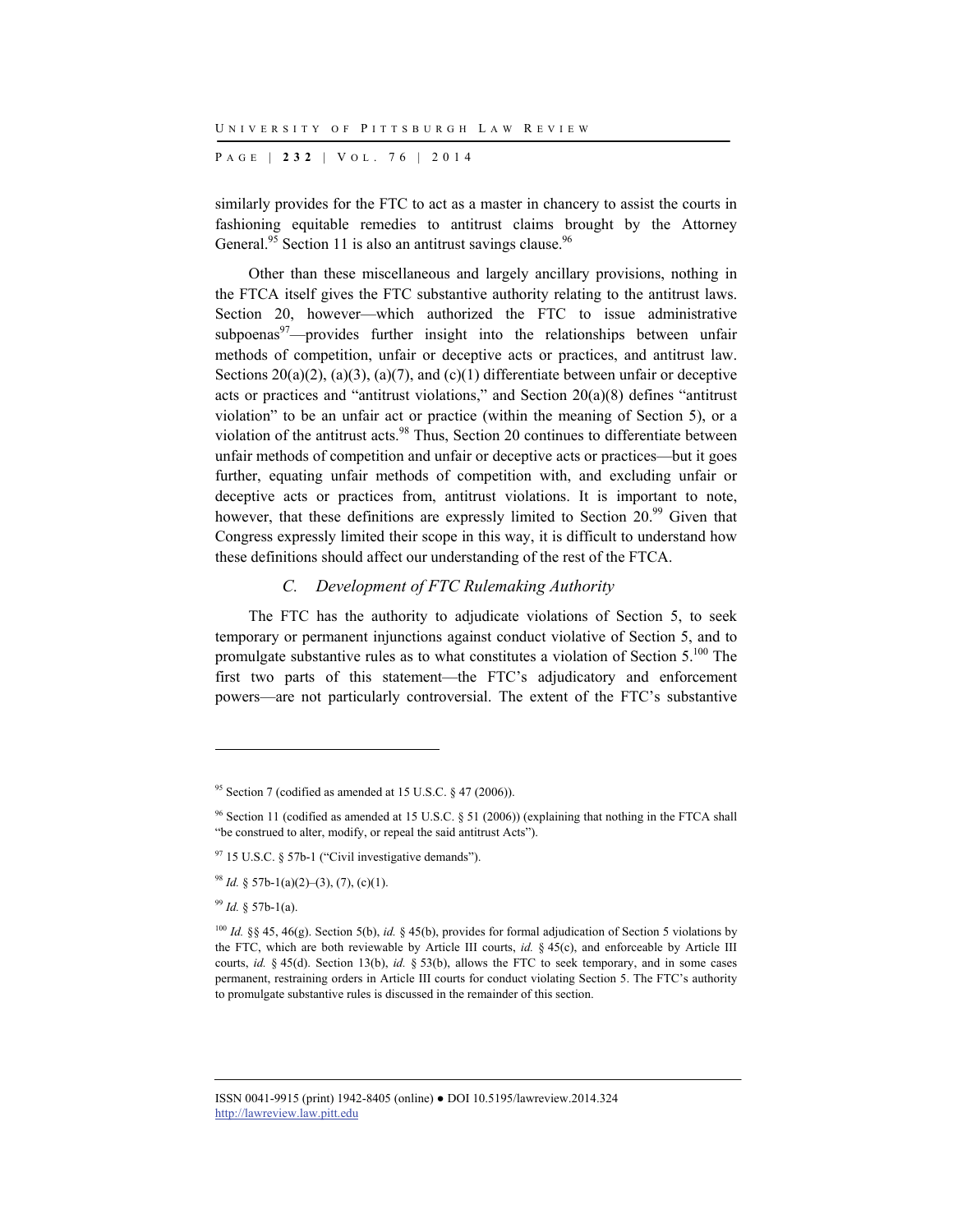rulemaking authority, however, has long been the subject of much confusion and debate.

This section provides a recent history of the FTC's substantive Section 5 rulemaking authority, particularly as it relates to unfair methods of competition. It starts with the United States Court of Appeals for the District of Columbia's 1973 holding in *National Petroleum Refiners Ass'n v. FTC* that the FTC does have such power. It then traces the evolution of the statute through a series of congressional amendments. These amendments consistently recognize, and sometimes debate, the FTC's Section 5 rulemaking power. In terms of unfair methods of competition, these amendments have consistently preserved the power that the D.C. Circuit recognized in *National Petroleum Refiners*.

## 1. *National Petroleum Refiners* (1973)

The FTC's rulemaking authority has a checkered history. Prior to 1973, its power to promulgate substantive rules was uncertain at best.<sup>101</sup> Indeed, the FTC did not seek to promulgate substantive rules prior to 1962, and before then it had even indicated that it lacked such power.<sup>102</sup> Ultimately, however, the D.C. Circuit resolved the FTC's authority to issue substantive rules in the affirmative. In *National Petroleum Refiners*—now a seminal case in the canon of administrative law—the court held that the substantive rulemaking authority granted to the FTC in Section 6 applies to the entirety of the FTCA, including Section 5.<sup>103</sup>

## 2. Magnuson-Moss (1975)

Despite decades of lead-up to *National Petroleum Refiners*, this opinion was just the start of the saga of the FTC's rulemaking authority. In 1975, Congress enacted the Magnuson-Moss Warranty—Federal Trade Commission Improvements

l

<sup>101</sup> *See* Merrill & Watts, *supra* note 39.

<sup>102</sup> Nat'l Petroleum Refiners Ass'n v. FTC, 482 F.2d 672, 693 (D.C. Cir. 1973) ("[T]he agency itself did not assert power to promulgate substantive rules until 1962 and indeed indicated intermittently before that time that it lacked such power."), *cert. denied*, 415 U.S. 951 (1974).

<sup>&</sup>lt;sup>103</sup> *Id.* The D.C. Circuit faced the same arguments that had been previously made against the FTC's substantive rulemaking authority for Section 5: Section 5 only mentioned adjudication, and the only rulemaking authority was (at the time) in Section 6—a division that, it was argued, must have been deliberate by Congress. *Id.* at 675. The court rejected these arguments, explaining that the FTC uses rulemaking "to carry out what the Congress agreed was among its central purposes: expedited administrative enforcement of the national policy against monopolies and unfair business practices. Under the circumstances, since Section  $6(g)$  plainly authorizes [rulemaking] and nothing in the statute or in its legislative history precludes its use for this purpose, the action of the [FTC] must be upheld." *Id.* at 693.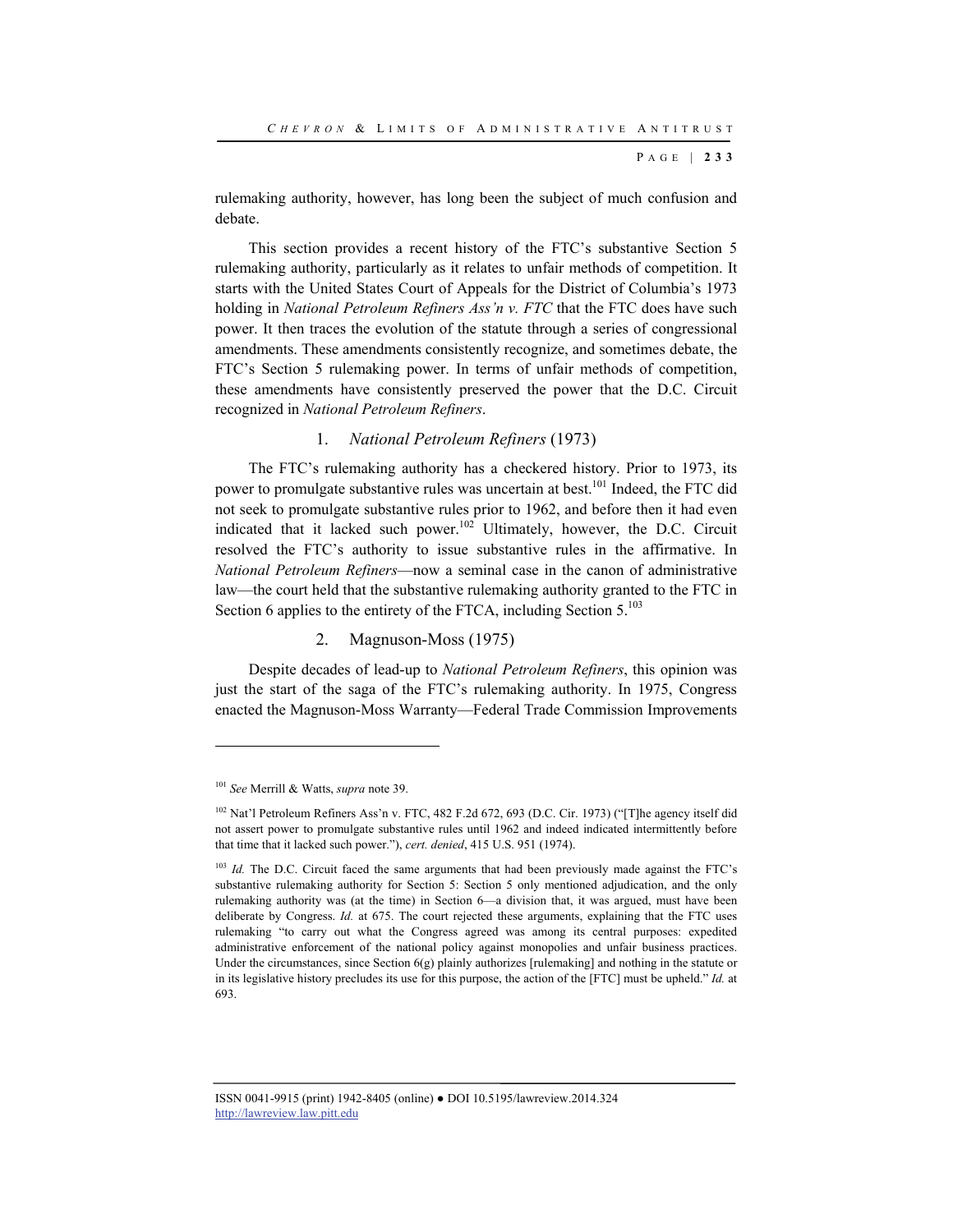P AGE | **234** | V O L . 7 6 | 2014

Act ("Magnuson-Moss").<sup>104</sup> Congress enacted Magnuson-Moss to give the FTC express authority to issue industry-wide rules, including requiring the agency to issue rules regulating warranties.<sup>105</sup>

In addition, Magnuson-Moss provided additional procedural safeguards to the FTC's rulemaking process for unfair or deceptive acts or practices. However, the law did not touch the FTC's rulemaking powers as they related to its unfair methods of competition authority. This result was the product of compromise between the House and Senate. The original Senate bill did not contain new provisions relating to the FTC's rulemaking power.106 The House version of the bill, on the other hand, added a new section to the FTCA: Section 18, which provided new procedures to govern all substantive FTC rulemaking.<sup>107</sup> The new language in the House bill—which was ultimately accepted—"replace[d] the existing rulemaking authority of the FTC under [S]ection 6(g) of the [FTCA] with a new Section 18 which authorizes the FTC to issue rules defining with specificity the acts or practices which are unfair or deceptive and which are within the scope of Section  $5(a)$ ."<sup>108</sup> Note that this language speaks only to unfair or deceptive acts or practices. Under the second part of the House's proposal, which was ultimately rejected, "the FTC would not have rulemaking authority with respect to unfair methods of competition to the extent they are not unfair or deceptive acts or practices."109

The House's approach was rejected in committee. The conference report explains that, in the final bill, the House's new Section 18 was adopted as the exclusive authority for rulemaking relating to unfair or deceptive acts or practices.<sup>110</sup> It expressly states that, "[t]he conference substitute does not affect any

<sup>107</sup> *Id.* at 7762.

108 H.R. REP. NO. 93-1107 (1974), *reprinted in* 1974 U.S.C.C.A.N. 7702, 7727.

<sup>109</sup> *Id.*

<sup>104</sup> Magnuson-Moss Warranty—Federal Trade Commission Improvement Act, Pub. L. No. 93-637, 88 Stat. 2183 (1975) (codified at 15 U.S.C. §§ 2301–2312 (2012) and other scattered sections of 15 U.S.C.).

<sup>&</sup>lt;sup>105</sup> *Id.* ("An Act [t]o provide minimum disclosure standards for written consumer product warranties; to define minimum Federal content standards for such warranties; to amend the [FTCA] in order to improve its consumer protection activities; and for other purposes.").

<sup>106</sup> S. CONF. REP. NO. 93-1408 (1974), *reprinted in* 1974 U.S.C.C.A.N. 7755, 7761 ("The Senate bill contained no provisions relating to rulemaking procedures to be followed by the [FTC].").

<sup>110</sup> S. CONF. REP. NO. 93-1408, 1974 U.S.C.C.A.N. at 7763.

ISSN 0041-9915 (print) 1942-8405 (online) ● DOI 10.5195/lawreview.2014.324 http://lawreview.law.pitt.edu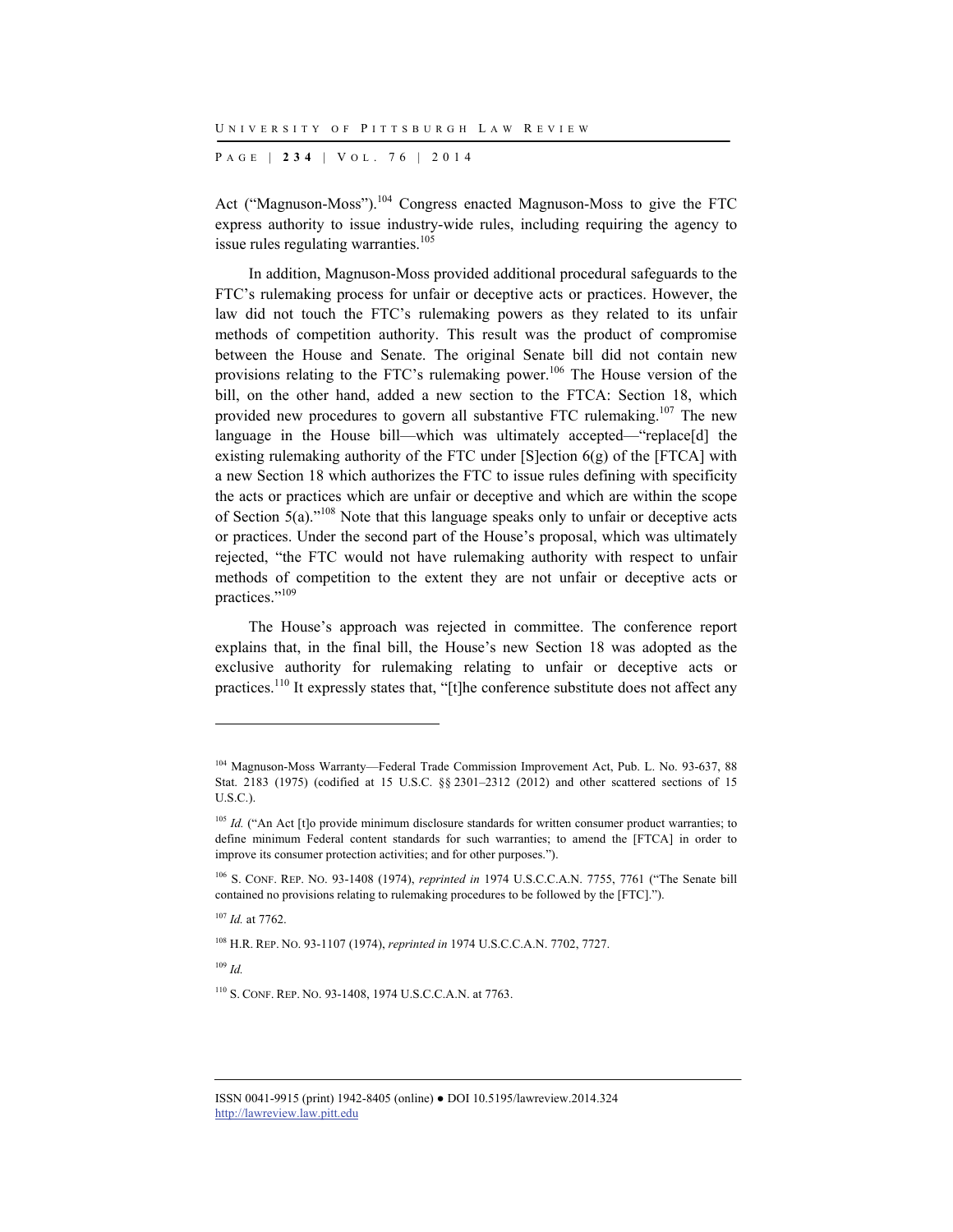authority of the FTC under existing law to prescribe rules with respect to unfair methods of competition."<sup>111</sup>

Thus, the version of the bill that Congress ultimately passed and enacted into law in 1975 contained the following Section 18(b)(2):

The [FTC] shall have no authority under this act, other than its authority under this section, to prescribe any rule with respect to unfair or deceptive acts or practices in or affecting commerce (within the meaning of Section  $5(a)(1)$ ). The preceding sentence shall not affect any authority of the [FTC] to prescribe rules (including interpretive rules), and general statements of policy, with respect to unfair methods of competition in or affecting commerce.<sup>112</sup>

The FTC, therefore, retained substantive rulemaking authority, authorized by Section 6(g), affirmed in *National Petroleum Refiners*, and governed by the standard Administrative Procedure Act ("APA") notice-and-comment rulemaking procedures.<sup>113</sup>

#### 3. FTC Improvements Act (1980)

The next turn was, however, right around the corner. Between 1975 and 1980, the FTC engaged in extensive and often controversial rulemaking. This history is amply documented elsewhere.<sup>114</sup> For present purposes it is sufficient to reference the FTC's attempt to ban all advertising directed at children as unfair, arguing that it was "immoral, unscrupulous, and unethical." The FTC had become the second most powerful legislature in the country. This famously led the *Washington Post* to declare that the FTC had assumed the role as "National Nanny."<sup>115</sup>

The *Washington Post*'s concerns resonated with Congress, which took action to reverse the FTC's newfound fervor for rulemaking, even shutting the FTC down

<sup>111</sup> *Id.* at 7764.

<sup>&</sup>lt;sup>112</sup> Magnuson-Moss Warranty—Federal Trade Commission Improvements Act, Pub. L. No. 93-637, 83 Stat. 2183 (1975) (codified as amended at 15 U.S.C. § 57a(a)(2) (2012)).

<sup>113</sup> Because Section 6(g) does not contain any procedures, the APA, 5 U.S.C. § 500 *et seq.* (2012), governs as a default rule. Section 553 of the APA governs notice-and-comment rulemaking.

<sup>114</sup> *See* J. Howard Beales, *The FTC's Use of Unfairness Authority: Its Rise, Fall, and Resurrection*, FTC.GOV (May 30, 2003), http://www.ftc.gov/public-statements/2003/05/ftcs-use-unfairness-authorityits-rise-fall-and-resurrection.

<sup>115</sup> *The FTC as National Nanny*, WASH. POST, Mar. 1, 1978, at A22.

ISSN 0041-9915 (print) 1942-8405 (online) ● DOI 10.5195/lawreview.2014.324 http://lawreview.law.pitt.edu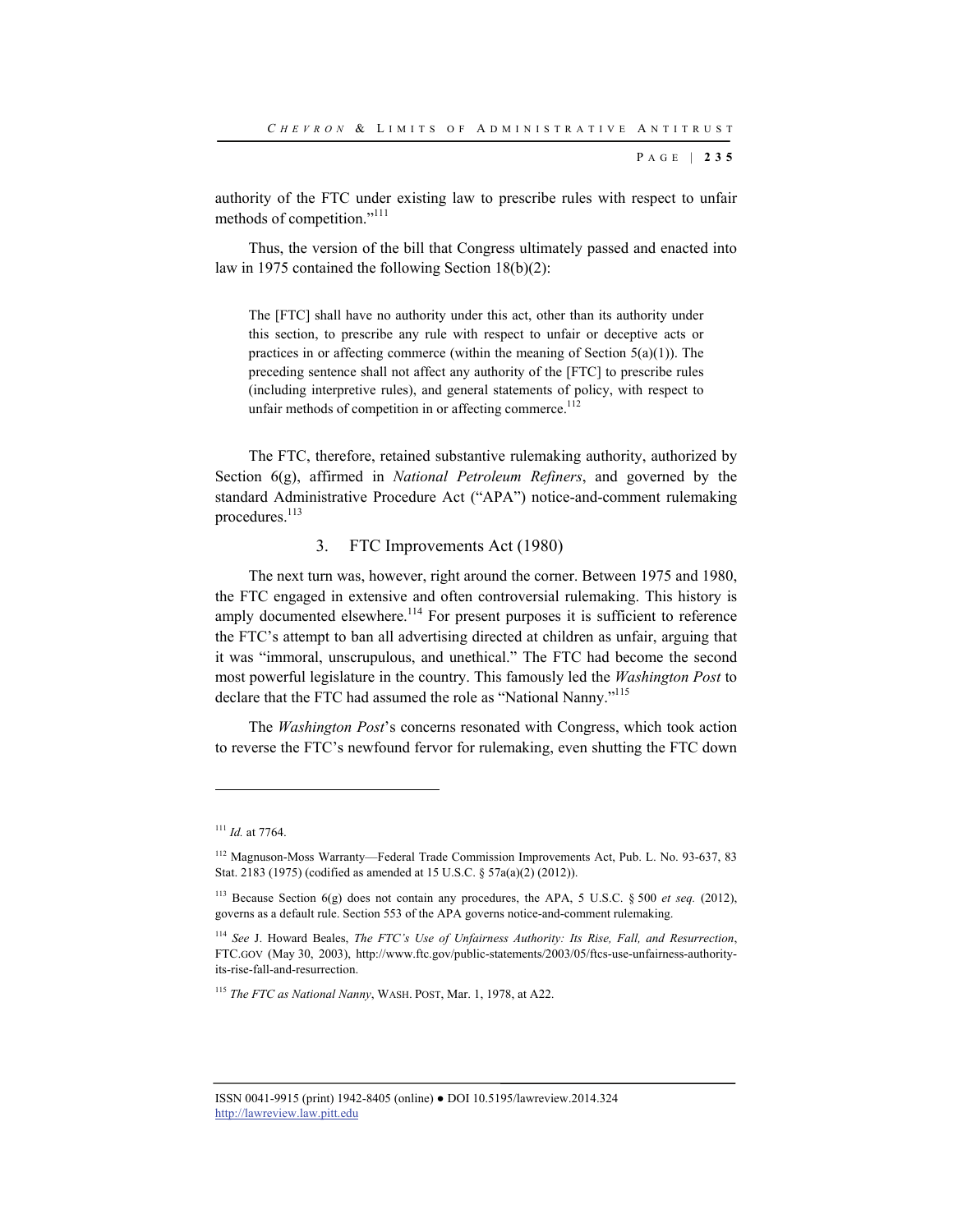P AGE | **236** | V O L . 7 6 | 2014

for several days. In 1980, Congress passed the FTC Improvements Act of 1980.<sup>116</sup> The 1980 Act added further procedural requirements to Section 18, including requirements that notices of proposed rulemaking be submitted to Congress prior to any new rule going into effect.<sup>117</sup> It also stripped the FTC of rulemaking authority relating to various specific issues, including, unsurprisingly, children's advertising.<sup>118</sup> The 1980 Act also included a legislative veto for all FTC rules including for unfair methods of competition—though this provision sunset in 1982<sup>119</sup>

Despite the broad concern and additional procedural requirements placed on Section 18 rulemaking, Congress did not add any additional procedures to Section 6(g) rulemaking. The conference report briefly recounts the Magnuson-Moss amendments, noting that it "specifically addressed the [FTC's] rulemaking authority over 'unfair or deceptive acts or practices'" and that Section 18 expressly declaimed any effect on the FTC's authority with respect to unfair methods of competition.120

Thus, following the 1980 Act amendments, the FTC retained whatever rulemaking authority relating to unfair methods of competition that it previously had. By expressly declining to alter the FTC's rulemaking authority with respect to unfair methods of competition, Congress affirmed the FTC's rulemaking authority as authorized by Section 6(g) and affirmed in *National Petroleum Refiners*.

## 4. 1994 FTC Reauthorization

The final turn (to date) in the story of the FTC's rulemaking authority came in 1994. Between 1980 and 1994, Congress failed to pass any reauthorization of the FTCA after the 1980 Act expired in 1982. A reauthorization bill was passed in 1994.121 Among other things, the 1994 Act codified a set of principles adopted by the FTC in a 1980 policy statement defining unfair acts or practices:

<sup>116</sup> Federal Trade Commission Improvements Act of 1980, Pub. L. No. 96-252, 94 Stat. 374 (1980) (codified at 15 U.S.C. § 57a (2012)).

<sup>&</sup>lt;sup>117</sup> These provisions are still included in Section 18(b)(2).

<sup>118</sup> *Id.* § 18(h).

<sup>&</sup>lt;sup>119</sup> *Id.* § 21. The sunset provision was included out of concern that the legislative veto might be unconstitutional. *See* H.R. REP. NO. 96-917, at 1154 (1980); S. REP. 96-500, at 1140 (1979).

<sup>&</sup>lt;sup>120</sup> H.R. REP. NO. 96-917, at 1146-47.

<sup>&</sup>lt;sup>121</sup> Federal Trade Commission Act Amendments of 1994, Pub. L. No 103-312, 108 Stat. 1691 (1994).

ISSN 0041-9915 (print) 1942-8405 (online) ● DOI 10.5195/lawreview.2014.324 http://lawreview.law.pitt.edu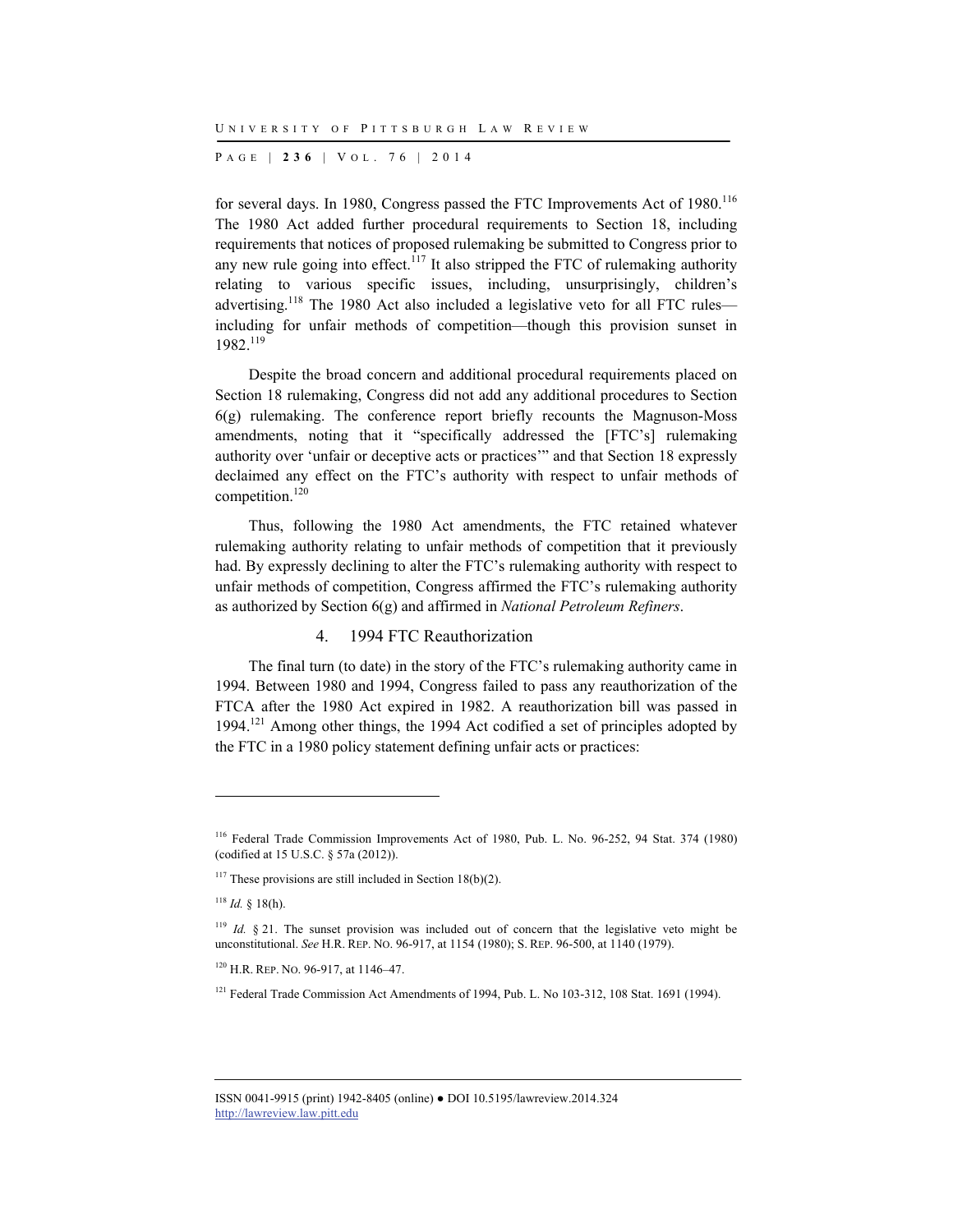The [FTC] shall have no authority . . . to declare unlawful an act or practice on the grounds that such act or practice is unfair unless the act or practice causes or is likely to cause substantial injury to consumers which is not reasonably avoidable by consumers themselves and not outweighed by countervailing benefits to consumers or to competition.  $\ldots$ <sup>122</sup>

This language is important for two reasons. First, it again applies only to acts or practices—indeed, in this case, only unfair acts or practices, excluding both *deceptive* acts or practices and unfair methods of competition. Thus, this is the final example of the FTCA distinguishing between unfair methods of competition and unfair or deceptive acts or practices. Second, this language codifies a consumer welfare standard into the unfairness analysis—but limited this analysis to unfair acts or practices. The expression of this standard in the context of unfair acts or practices, but not in the context of unfair methods of competition, may have bearing in subsequent interpretation of the FTCA.<sup>123</sup>

## **III. SECTION 5 AND ANTITRUST LAW**

As set forth above, Congress' purpose in enacting the FTCA was to supplement the antitrust laws—to create a commission with the discretion to proscribe conduct injurious to competition that nonetheless was not proscribed by the antitrust laws. To this end, Congress gave the FTC broad adjudicatory and rulemaking authority.

Despite having this broad power, the FTC has restrained itself over the past thirty years to an interpretation of Section 5's proscription of unfair methods of competition. Until recently, the FTC has only used its Section 5 authority to enforce the Sherman Act.<sup>124</sup> In recent years,<sup>125</sup> the FTC has increasingly embraced a broader interpretation of Section 5, encouraged by a growing chorus of commentators and litigation losses.

l

 $122$  *Id.* § 5(n).

<sup>&</sup>lt;sup>123</sup> Indeed, as originally drafted, the FTCA condemned only "unfair methods of competition," which the Court held to require harm to a competitor, not only to consumers. FTC v. Raladam Co., 283 U.S. 643 (1931).

<sup>&</sup>lt;sup>124</sup> The FTC has authority under the Clayton Act to enforce its provisions directly. 15 U.S.C. § 21(b) (2012).

<sup>125</sup> *See* Rambus, Inc. v. FTC, 522 F.3d 456 (D.C. Cir. 2008) (noting that the FTC expressly limited its unsuccessful litigation to Section 2 of the Sherman Act).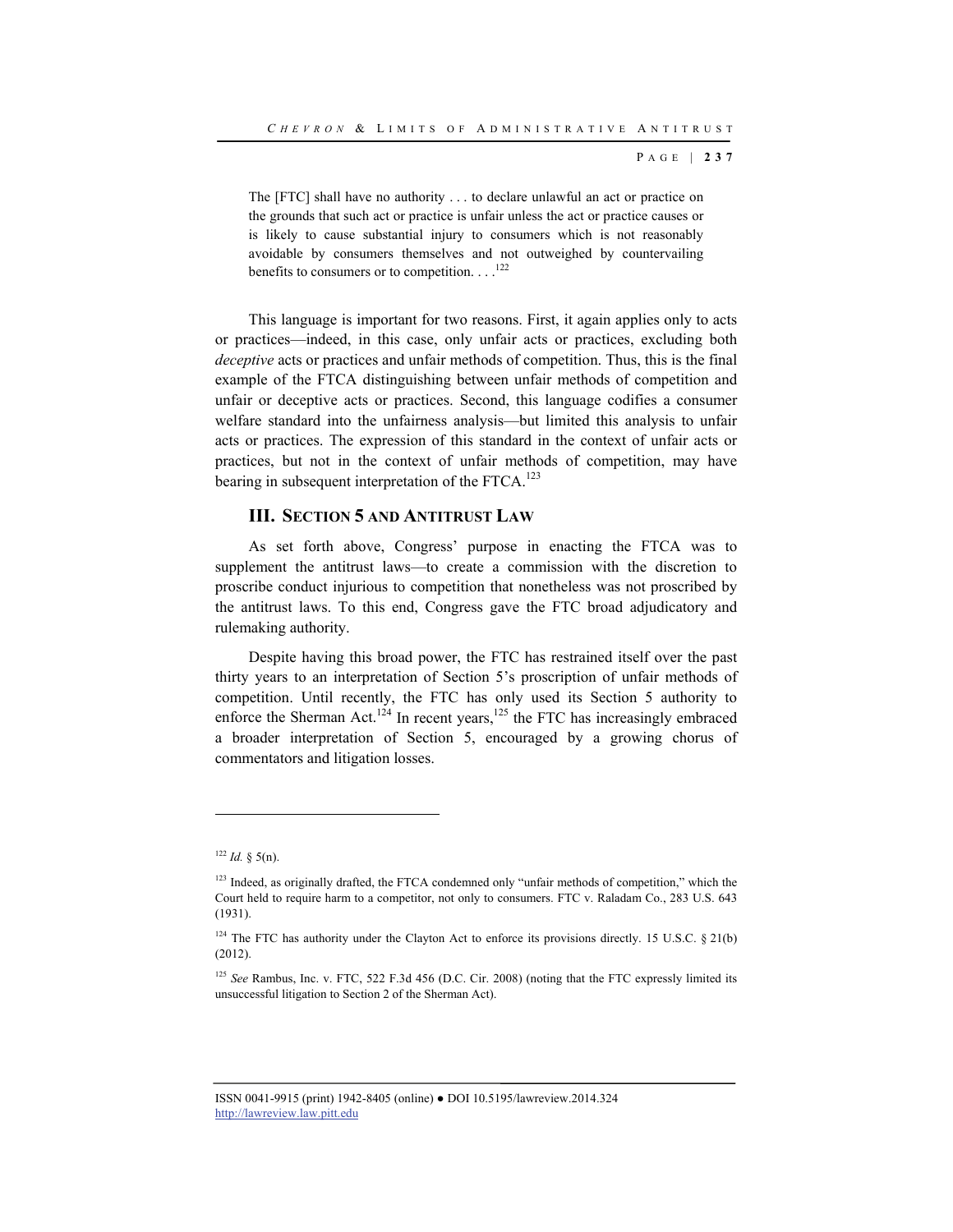P AGE | **238** | V O L . 7 6 | 2014

This section traces the past thirty years of the FTC's approach to Section 5's proscription against unfair methods of competition. Part III.A discusses the period during which the FTC dialed its enforcement of Section 5 back to be coextensive with the Sherman Act. Part III.B discusses recent criticisms that the FTC has adopted an unduly restrictive understanding of Section 5. Part III.C looks at the FTC's ongoing reassertion of its Section 5 authority.

#### *A. Dialing Back Section 5*

This reluctance to use its Section 5 authority to challenge conduct beyond that of unlawful antitrust conduct typically finds three explanations. First, the FTC suffered a series of high-profile losses in the federal circuit courts in the early 1980s.<sup>126</sup> In each of these cases, the FTC alleged standalone Section 5 violations and found itself in the position of defending both the legal standard it purported to apply under Section 5 and the factual support for its conclusion under that standard.<sup>127</sup> The high burden suggested by these cases makes bringing independent Section 5 claims unappealing.

*Ethyl Corp. v. FTC* is illustrative. In *Ethyl*, the FTC argued that "Section 5 prohibits practices by individual firms which can be shown to have a significant adverse effect on competition by promoting price uniformity at supracompetitive levels, although this result is accomplished without evidence of an explicit agreement."<sup>128</sup> In support of this, the FTC articulated what it called a "'rule of reason' test," whereby "unilateral business practices" could violate the [FTCA] if the structure of the industry "rendered it susceptible to anticompetitive price coordination," if there was "substantial evidence of actual noncompetitive performance," and if there was "no 'pro-competitive' justification offsetting the harmful effect of the practices."<sup>129</sup>

<sup>129</sup> *Id.*

 $126$  E.I. Du Pont De Nemours & Co. v. FTC, 729 F.2d 128 (2d Cir. 1984); Official Airline Guides, Inc. v. FTC, 630 F.2d 920 (2d Cir. 1980); Boise Cascade Corp. v. FTC, 637 F.2d 573 (9th Cir. 1980).

<sup>&</sup>lt;sup>127</sup> *Boise Cascade Corp.*, 637 F.2d at 581–82 ("The policies calling for deference to the [FTC] are, of course, in tension with the acknowledged responsibility of the courts to interpret Section 5. . . . [T]he weight of the case law, as well as the practices and statements of the [FTC], establish the rule that the [FTC] must find either collusion or actual effect on competition to make out a Section 5 violation for use of delivered pricing. . . . Since we have found that there is not substantial evidence in the record to support the [FTC's] finding of anticompetitive effect, it follows that the [FTC's] order may not be enforced.").

<sup>128</sup> Ethyl Corp. v. FTC, 729 F.2d 128, 130 n.2 (2d Cir. 1984).

ISSN 0041-9915 (print) 1942-8405 (online) ● DOI 10.5195/lawreview.2014.324 http://lawreview.law.pitt.edu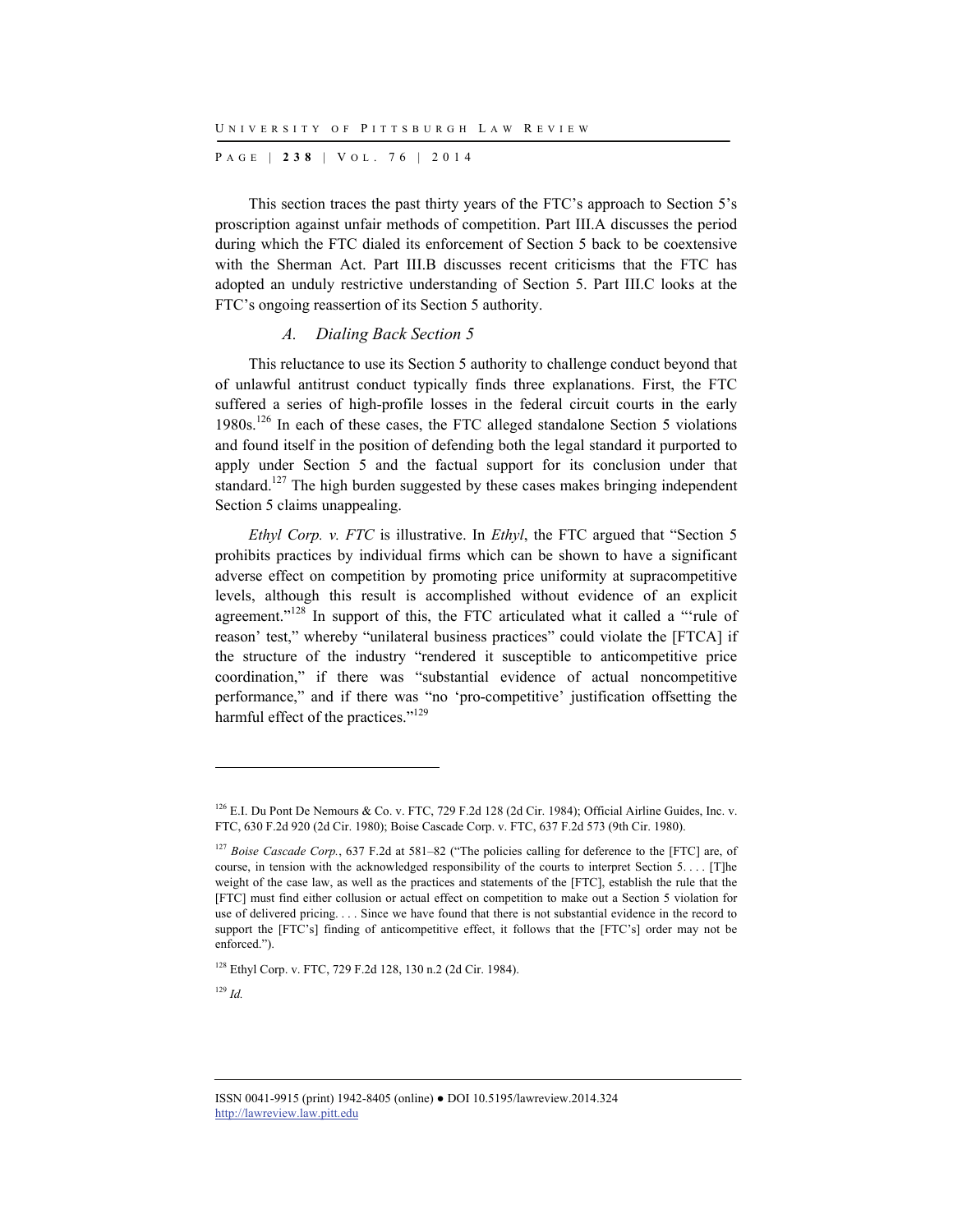In other words, the FTC used a balancing test in furtherance of its understood statutory mandate to take action against incipient violations of the antitrust laws. The United States Court of Appeals for the Second Circuit rejected this test and then rejected the FTC's factual support for the alleged Section 5 violation, judged against a standard the court crafted on its own.<sup>130</sup> The court's willingness to replace the FTC's understanding of Section 5, and its attempts to define the contours of Section 5 with its own interpretation, proved devastating to the FTC.<sup>131</sup>

<sup>&</sup>lt;sup>130</sup> *Id.* at 139 ("In our view, before business conduct in an oligopolistic industry may be labeled 'unfair' within the meaning of [Section 5,] a minimum standard demands that, absent a tacit agreement, at least some indicia of oppressiveness must exist such as (1) evidence of anticompetitive intent or purpose on the part of the producer charged, or (2) the absence of an independent legitimate business reason for its conduct."); *id.* at 141 ("In short, we do not find substantial evidence in this record as a whole that the challenged practices significantly lessened competition in the antiknock industry or that the elimination of those practices would improve competition.").

<sup>&</sup>lt;sup>131</sup> Judge Lumbard's concurrence and dissent in *Ethyl Corp*. is worth quoting at some length. He argues that the court was wrong to reject the FTC's standard, both because it need not have been an issue before the court and, more importantly for this discussion, because it was not unreasonable. After noting that the court found insufficient factual support to support a FTC's mission's own standard, Judge Lumbard explained:

As this failure [to show sufficient factual basis for the FTC's action] alone requires us to deny enforcement, it is unnecessary for us to reach the broader question raised by the FTC's order: whether, as my colleagues hold, the FTC's authority under [Section 5] is limited to conduct that is either per se pernicious (i.e., collusive, coercive, predatory or exclusionary) or could not have been adopted for other than pernicious reasons; or whether, as the FTC now argues, it extends also to conduct that may be acceptable in some situations but not in others, in light of poor industry structure and performance, substantial anticompetitive effects, and lack of offsetting procompetitive justification. . . .

On the scope of [Section 5], Judge Mansfield does not appear to argue that [Section 5] by its terms cannot be construed to extend to noncollusive practices that facilitate oligopolistic pricing. Nor do I think that such an argument has much weight, given the deliberate vagueness of the statutory language, and the generous reach of the Supreme Court's limiting gloss that [Section 5] is intended to reach only that conduct which is contrary to the spirit of the Sherman and Clayton Acts. Indeed, that limitation is particularly unlikely to prove troublesome for the FTC here, as there is substantial support for the view that the noncollusive adoption of "facilitating practices" like uniform delivered pricing systems is contrary not only to the spirit of Sherman Act  $\delta$  1, but to its letter as well.

On the problem of vagueness in the FTC's proposed prohibition of noncollusive "facilitating practices," I share Judge Mansfield's concern that it will be difficult to devise standards that are certain enough to allow companies to predict government intervention, and narrow enough not to encompass clearly desirable conduct. However, that difficulty inheres to

ISSN 0041-9915 (print) 1942-8405 (online) ● DOI 10.5195/lawreview.2014.324 http://lawreview.law.pitt.edu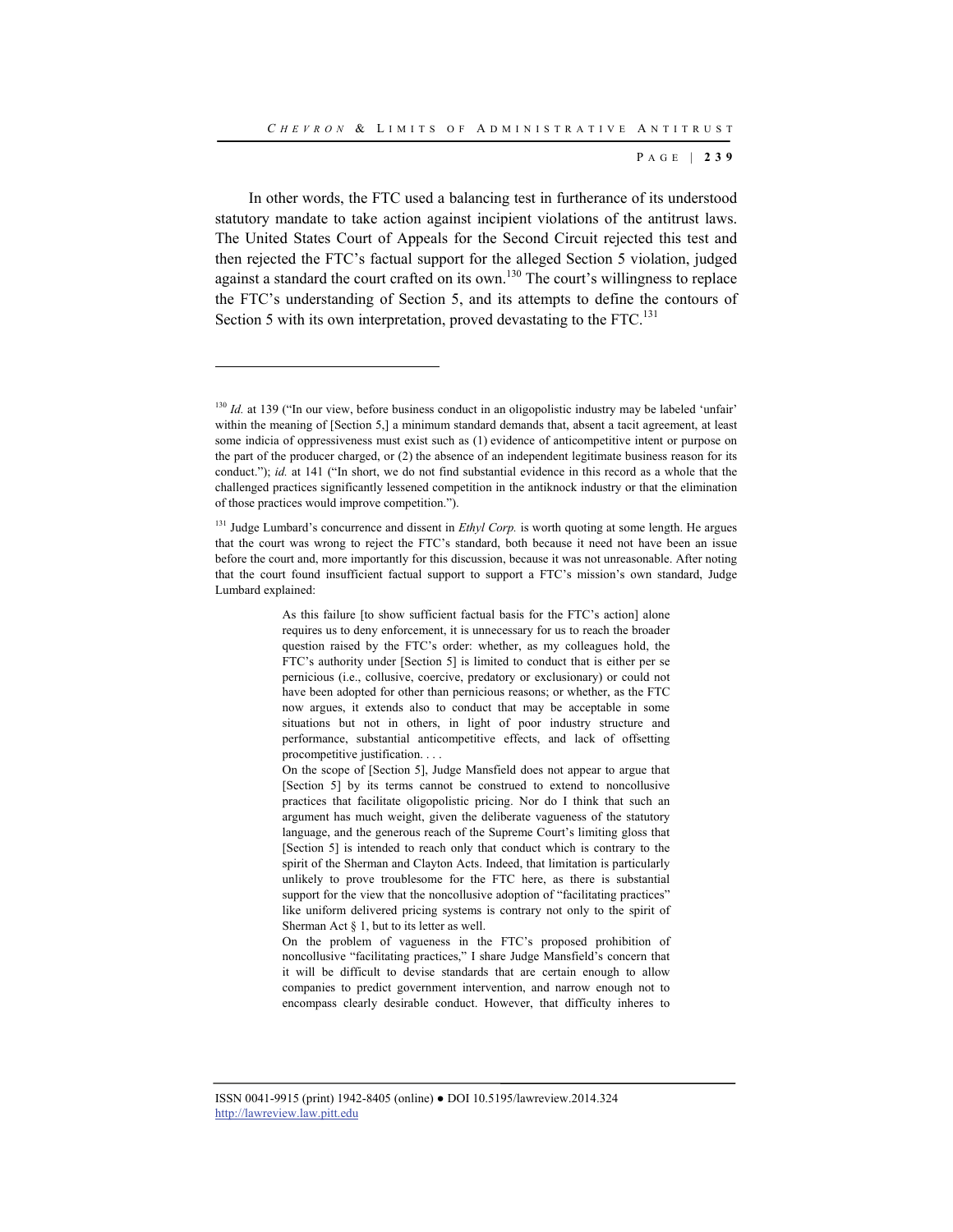P AGE | **240** | V O L . 7 6 | 2014

The second reason that the FTC has been reluctant to pursue an independent Section 5 is also related to these losses: The FTC's treatment in the courts especially in an era in which it was already under substantial scrutiny for its rulemaking—was psychologically debilitating. The FTC reacted to these losses by restricting its Section 5 activity to the safe, court-approved confines of the antitrust  $laws$ <sup>132</sup>

The third reason for this shift was the evolution in antitrust law to focus on rigorous economic analysis, which supports the idea that Section 5 is necessarily limited by antitrust law. The publication of Robert Bork's 1978 book, *The Antitrust Paradox*, was a watershed moment in antitrust law, reshaping the law to have an almost exclusive focus on consumer welfare and economic efficiency.<sup>133</sup> Under this new approach, concern over conduct that had long been viewed as anticompetitive fell before the rigor of economic analysis. Few types of conduct, it turned out, are categorically anticompetitive. Almost any potentially anticompetitive conduct may be justified by procompetitive offsets, and antitrust law has evolved greater nuance over the past thirty-five years to avoid condemning economically efficient conduct.<sup>134</sup>

This transition in antitrust law affected understandings of Section 5. First, an important conclusion of the economic approach to antitrust law is that conduct that harms a competitor—that is, that which has long been viewed as "unfair"—is often procompetitive and beneficial to consumers. The classic example is predatory

> some degree in all balancing tests, including those decisions the FTC and the courts must routinely make in applying the Rule of Reason under Sherman Act § 1, or an analogous reasonableness standard under Sherman Act § 2 and Clayton Act § 7.

*Ethyl Corp.*, 729 F.2d at 142–43.

l

<sup>132</sup> *See* Daniel Crane, *Reflections on Section 5 of the FTC Act and the FTC's Case Against Intel*, at 4, LAW.UMICH.EDU (Jan. 19, 2010), http://www.law.umich.edu/centersandprograms/lawandeconomics/ abstracts/2010/Documents/10-001crane.pdf (describing the FTC as "shell-shocked by its treatment in the courts when it has invoked an independent Section 5").

133 ROBERT BORK, THE ANTITRUST PARADOX (1978); *see also* Barak Y. Orbach, *The Antitrust Consumer Welfare Paradox*, 7 J. COMPETITION L. & ECON. 133 (2010).

<sup>134</sup> *See, e.g.*, Broad. Music v. Columbia Broad. Sys., 441 U.S. 1, 19 (1979) ("[O]ur inquiry must focus on whether the effect[s] . . . of the practice are to threaten the proper operation of our predominantly free-market economy—that is, whether the practice facially appears to be one that would always or almost always tend to restrict competition and decrease output, and in what portion of the market, or instead one designed to increase economic efficiency and render markets more, rather than less, competitive.") (internal citations and quotations omitted).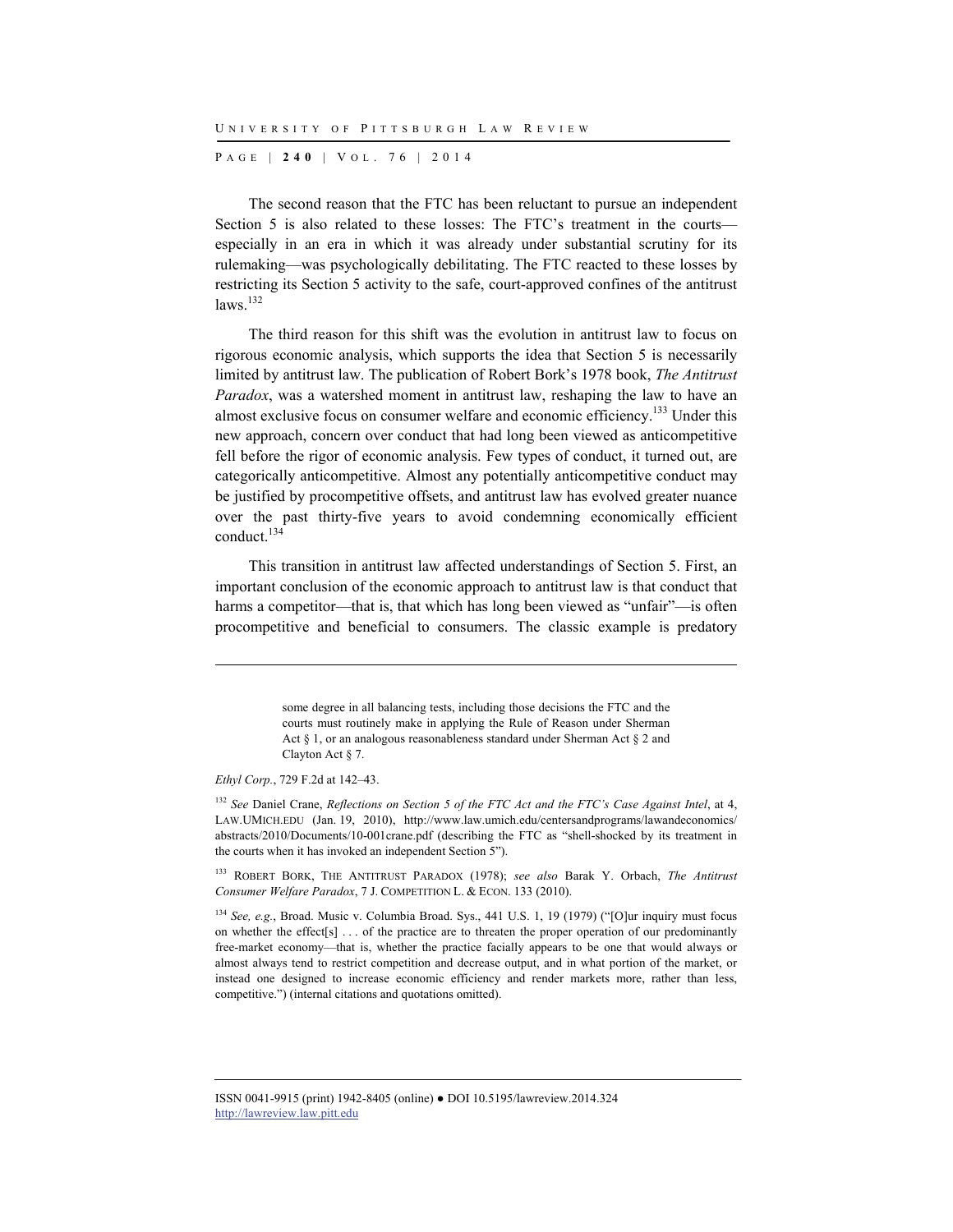pricing, where a person sells goods below cost to harm its competitors. Economically speaking, predatory pricing is widely viewed as a dubious strategy: Any firm engaging in it loses money and eventually must either abandon the strategy or go out of business.<sup>135</sup> In either case, the market will naturally remedy the "anticompetitive" conduct, and consumers actually benefit from lower prices during the period of the conduct.

Many practices traditionally thought of as unfair have been found to be economically justifiable under a wide range of circumstances. Either they are not likely to ever result in anticompetitive harms, or those harms are potentially justifiable.<sup>136</sup> This analysis calls into question the idea of Section 5 extending beyond the limits of antitrust law. If any ongoing practice demonstrably harms competition, it violates antitrust law. And there is little justification, the argument goes, to proscribe conduct that merely might lead to competitive harm, given the likelihood either that the market will correct the conduct on its own or that the conduct might ultimately be justified by procompetitive offsets.

### *B. Dialing Back Section 5 Too Far?*

l

Critics have increasingly expressed concern that the FTC has dialed enforcement of Section 5 back too far.<sup>137</sup> Two general arguments support this view, the first of which is the concern that the antitrust laws are under-enforced or insufficient to protect against certain types of anticompetitive conduct. While most antitrust practitioners and scholars agree about most of what constitutes (and what should constitute) anticompetitive conduct, there remain some areas of disagreement.

<sup>135</sup> *See also* THOMAS J. DILORENZO, THE MYTH OF PREDATORY PRICING (Cato Institute 1992); John McGee, *Predatory Price Cutting: The Standard Oil (N.S.) Case*, 1 J.L. & ECON. 137 (1958); Roland Koller II, *The Myth of Predatory Pricing: An Empirical Study*, 4 ANTITRUST L. & ECON. REV. 105 (1971).

<sup>136</sup> *See, e.g.*, Daniel Crane, *Chicago, Post-Chicago, and Neo-Chicago*, 76 U. CHI. L. REV. 1911 (2009) ("As the 1980s became the 1990s, the Court jettisoned a wide swath of Warren Court precedents. Predatory pricing became a disfavored legal theory; maximum resale price maintenance became subject to the rule of reason and hence de facto legal; vertical resale price maintenance became difficult to prove. . . . Still, more work remained to be done in the 2000s, and the Chicago School continued to wreak its vengeance. Away went the presumption of market power in patent tie-ins, the duty of a monopolist to deal with competitors, . . . and, most recently, the ninety-six-year-old rule of per se illegality for vertical resale price maintenance.").

<sup>137</sup> *See, e.g.*, Rosch, *supra* note 4; Leibowitz, *supra* note 4 ("So everyone can agree (*I've decided*) that the [FTCA] goes beyond the metes and bounds of the Sherman Act.") (emphasis added).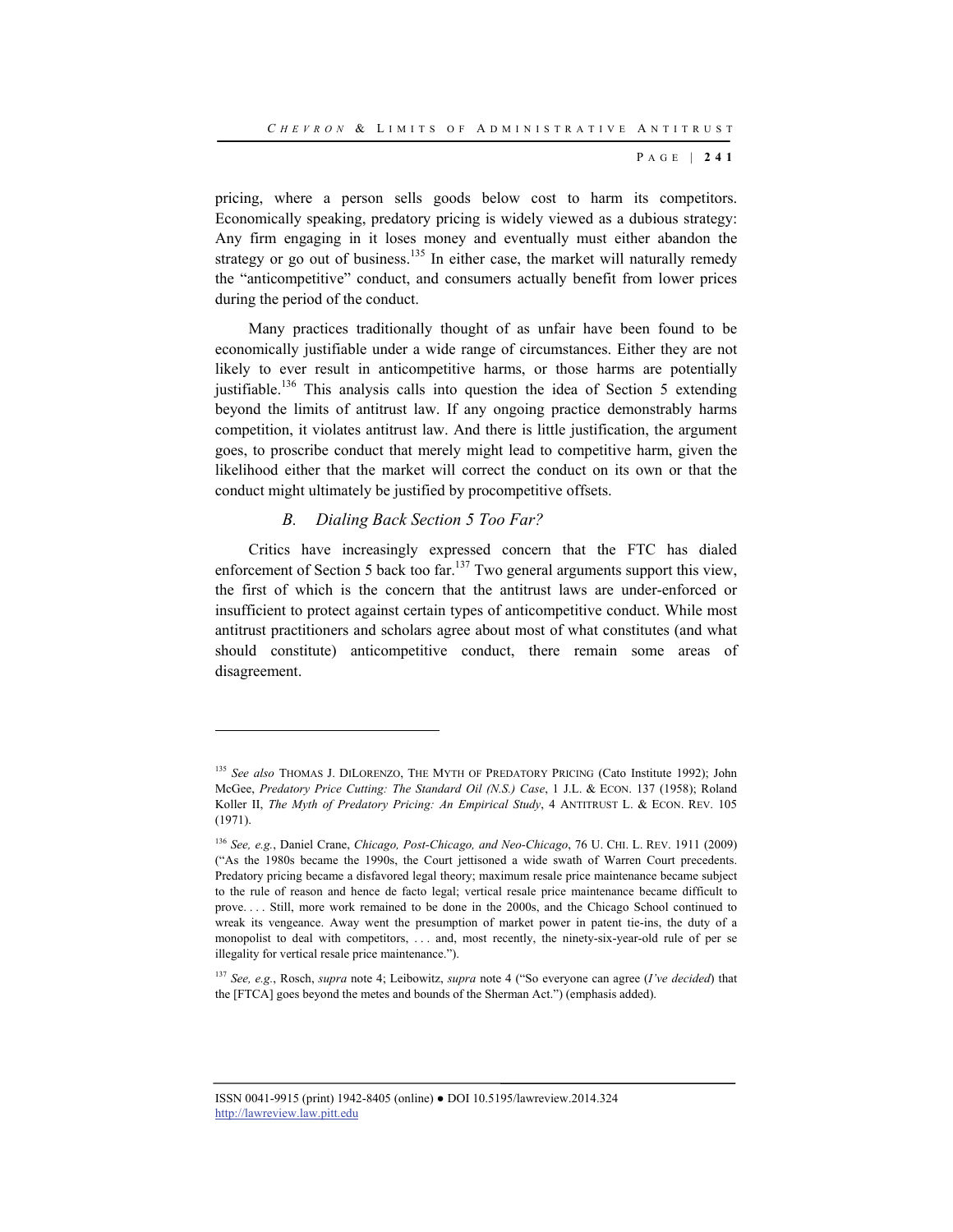P AGE | **242** | V O L . 7 6 | 2014

l

This was perhaps best demonstrated when the DOJ issued its report on Section 2 of the Sherman Act.<sup>138</sup> The DOJ Antitrust Division and the FTC have a long history of working together to issue joint reports and enforcement guidelines relating to the antitrust law.<sup>139</sup> In this pattern, the agencies worked together to host a series of workshops in the 2000s to consider the state of Section 2 of the Sherman Act. Many forms of conduct historically viewed as anticompetitive under Section 2 are increasingly viewed as competitively neutral or even procompetitive. After several years of work, the agencies could not agree on the report's conclusions. The DOJ believed that cases challenging conduct under Section 2 should be brought only under very limited circumstances, where the potential for anticompetitive harms was "substantially disproportionate" to any potential procompetitive justifications. The FTC argued that this standard "place[d] a thumb on the scales in favor of firms with monopoly or near-monopoly power."

This disagreement between the FTC and DOJ demonstrates one area of uncertainty over the extent or meaning of the antitrust laws.<sup>140</sup> We need not consider which agency's approach to Section 2 was right. Disagreement itself implies that there may be some forms of conduct that are recognized by a nontrivial number of modern antitrust practitioners and scholars that fall outside the accepted boundaries of the antitrust laws.

Another form of this argument is that as our economic theories and econometric tools continue to develop, they increasingly find exceptions to the conclusions of the first generation of post-Bork antitrust scholars. Einer Elhague, for instance, has cataloged exceptions to the economic theories that led the DOJ to

<sup>138</sup> United States Dep't of Justice, *Competition and Monopoly: Single-Firm Conduct Under Section 2 of the Sherman Act*, USDOJ.GOV (2008), http://www.usdoj.gov/atr/public/reports/236681.pdf. Section 2 of the Sherman Act governs single-firm conduct, for example where one firm refuses to deal with other firms. This is as opposed to coordinated conduct between multiple firms (e.g., price fixing), which is governed by Section 1 of the Sherman Act.

<sup>139</sup> United States Dep't of Justice & Fed. Trade Comm'n, *Antitrust Guidelines for the Licensing of Intellectual Property*, JUSTICE.GOV (Apr. 6, 1995), http://www.justice.gov/atr/public/guidelines/0558; United States Dep't of Justice & Fed. Trade Comm'n, *Horizontal Merger Guidelines*, JUSTICE.GOV (Aug. 19, 2010), http://www.justice.gov/atr/public/guidelines/hmg-2010.pdf; United States Dep't of Justice & Fed. Trade Comm'n, *Non-Horizontal Merger Guideline*, JUSTICE.GOV (June 14, 1984), http://www.justice.gov/atr/public/guidelines/2614.pdf.

<sup>&</sup>lt;sup>140</sup> It is important to note that the DOJ subsequently withdrew the Section 2 report's conclusions. Press Release, United States Dep't of Justice, *Justice Dep't Withdraws Report on Antitrust Monopoly Law* (May 11, 2009), *available at* http://www.justice.gov/opa/pr/2009/May/09-at-459.html.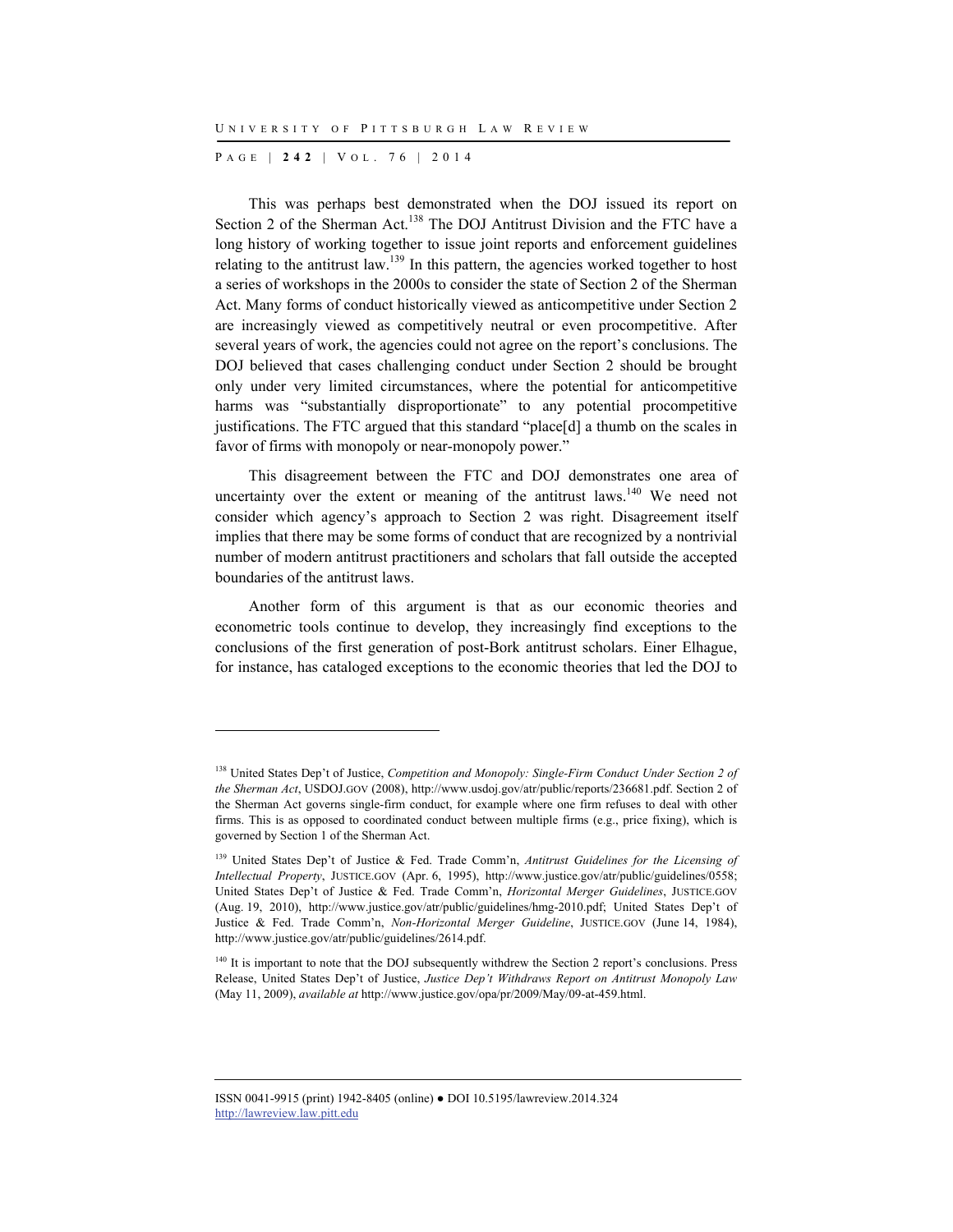take its cautious approach to Section  $2^{141}$  Similarly, there is substantial current interest in behavioral economic theories, many of which claim to identify anticompetitive conduct that would not ordinarily be recognized under the antitrust laws.<sup>142</sup> No matter whether they are right or wrong, these scholars' conclusions express a concern that modern antitrust law under-enforces, or does not recognize, restrictions on anticompetitive conduct. To the extent that they are right—both that this conduct is anticompetitive and that it falls outside the bounds of modern antitrust law—such conduct would fall under the auspices of Section 5 of the FTCA.

The second argument that enforcement of Section 5 has been dialed too far back is that it is not bounded solely by an economic conception of competition law. Thus, unlike modern antitrust law, unfair methods of competition include noneconomic public policy considerations, and Congress's delegation of authority to the FTC in Section 5 included the power to consider such factors. Indeed, Section 5(n) expressly provides that the FTC can consider public policy factors in some of its decisions, though it may not rely upon them as a primary basis for those decisions. It must be remembered that Congress is free to implement economically unsound policy, subject only to the very generous rational basis standard.<sup>143</sup> Congress' agencies are under no stricter requirement to implement economically sound policy, so long as they act within the reasonably interpreted bounds of their delegated authority.<sup>144</sup>

## *C. Reasserting Section 5*

l

In recent years, commentators and FTC Commissioners have argued for broader use of Section 5 to challenge unfair methods of competition.<sup>145</sup> This has

<sup>145</sup> *See, e.g.*, Rosch, *supra* note 4; Leibowitz, *supra* note 4.

<sup>141</sup> Einer Elhague, *Tying, Bundled Discounts, and the Death of the Single Monopoly Profit Theory*, 123 HARV. L. REV. 397 (2009).

<sup>142</sup> *See, e.g.*, Avishalom Tor, *Understanding Behavioral Antitrust*, 92 TEX. L. REV. 573 (2014); Joshua D. Wright & Judd E. Stone II, *Misbehavioral Economics: The Case Against Behavioral Antitrust*, 33 CARDOZO L. REV. 1517 (2012); Amanda P. Reeves & Maurice E. Stucke, *Behavioral Antitrust*, 86 IND. L.J. 1527 (2011).

<sup>&</sup>lt;sup>143</sup> United States v. Carolene Prods. Co., 304 U.S. 144, 154 (1938).

<sup>&</sup>lt;sup>144</sup> See Motor Vehicle Mfrs. Ass'n v. State Farm Mutual Auto. Ins. Co., 463 U.S. 29, 43 (1983) ("[A]n agency rule would be arbitrary and capricious if the agency has relied on factors which Congress has not intended it to consider, entirely failed to consider an important aspect of the problem, offered an explanation for its decision that runs counter to the evidence before the agency, or is so implausible that it could not be ascribed to a difference in view or the product of agency expertise.").

ISSN 0041-9915 (print) 1942-8405 (online) ● DOI 10.5195/lawreview.2014.324 http://lawreview.law.pitt.edu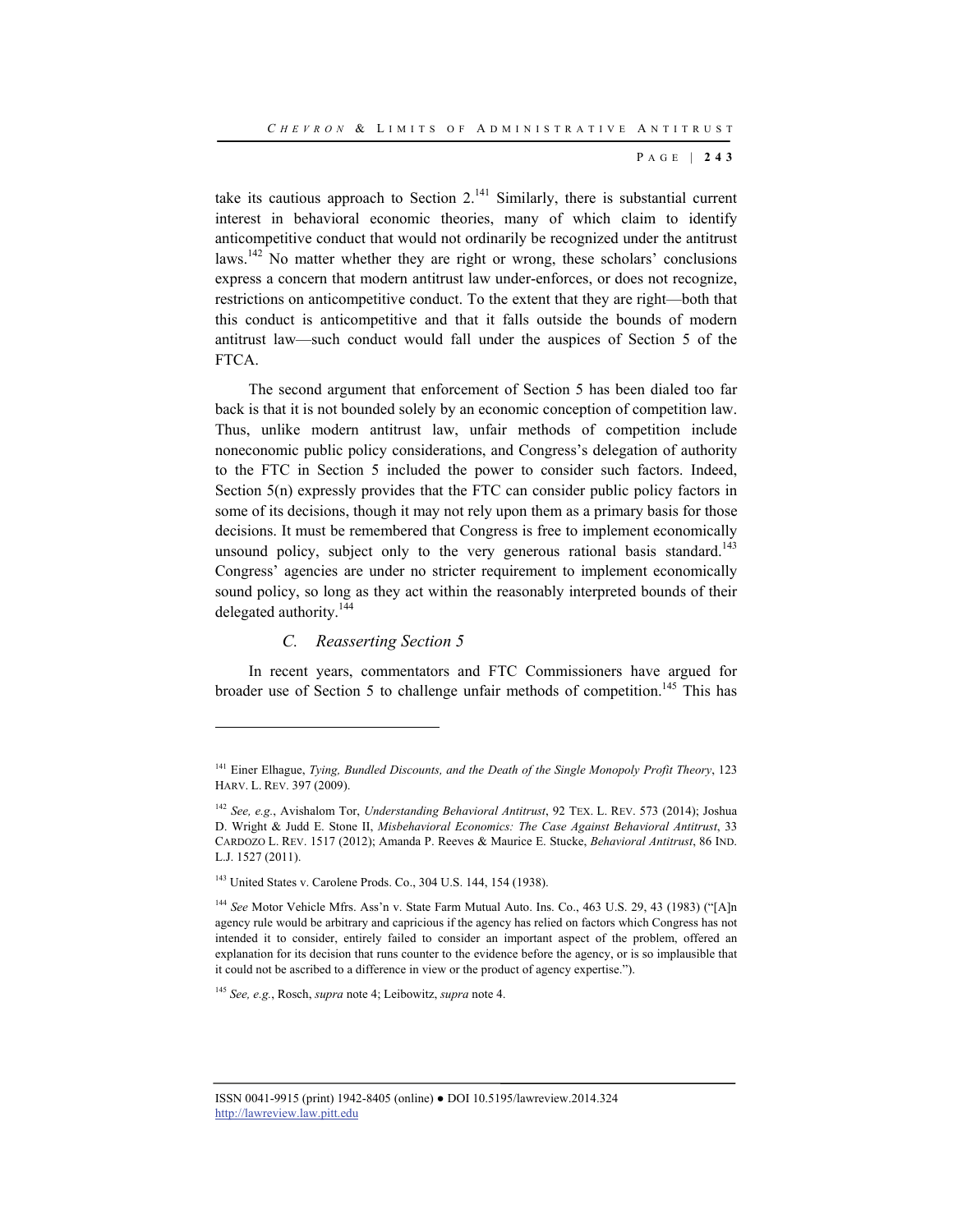P AGE | **244** | V O L . 7 6 | 2014

translated into a willingness on the part of the FTC to investigate an increasingly wider range of conduct under Section 5 than would be recognized under the antitrust laws alone. The FTC's approach to asserting its Section 5 authority in these cases is revealing, as discussed below. Despite the FTC's eagerness to use the uncertain breadth of Section 5 to investigate conduct, in the few cases that have proceeded to trial, the FTC's successful claims have ultimately relied on traditional Sherman Act jurisprudence. Importantly, asserting claims based upon a broader understanding of Section 5 is a step toward arguing that this broader understanding is entitled to deference.<sup>146</sup>

Cases in which the FTC has asserted a broader understanding of Section 5 have generally been resolved in one of two ways: settlement or litigation. Most of the attention paid to the FTC's expanded use of Section 5 unfair methods of competition claims has focused on high-profile cases that have ultimately settled. When initially bringing a claim, the FTC need not allege anything more than a reason to believe that Section 5 has been violated.<sup>147</sup> The FTC need not frame its allegations with any greater specificity; in particular, it need not specify whether it asserts a violation of the traditional antitrust laws (which it can enforce under Section 5) or a standalone Section 5 claim. Rather than limit its options, the FTC typically does not specify a precise legal theory but rather embraces the expansive ambiguity inherent in Section 5's "unfairness" standard. This approach increases the litigation uncertainty faced by the targets of an FTC investigation, which can be used as leverage by the FTC in securing a favorable settlement.<sup>148</sup> This was the pattern used in *McWane* (discussed below). The FTC also used it in three recent high-profile investigations into high-tech industries: Intel,  $^{149}$  N-Data,  $^{150}$  and

l

<sup>150</sup> *See* Fed. Trade Comm'n, *Negotiated Data Solutions LLC., In the Matter of*, FTC.GOV, http://www .ftc.gov/enforcement/cases-proceedings/051-0094/negotiated-data-solutions-llc-matter (last updated Sept. 23, 2008). Settlement announcement concurrent with the complaint filing prompted dissents from

<sup>146</sup> *See supra* Part I.C.1 (discussing strategic and litigating positions).

<sup>147</sup> *See* 15 U.S.C. § 45(b) (2012).

<sup>148</sup> *See, e.g.*, Richard M. Cooper, *The Need for Oversight of Agency Policies for Settling Enforcement Actions*, 59 ADMIN. L. REV. 835, 843 (2007) (explaining that firms may settle claims irrespective of their merits due to the "pendency, process, and uncertainty of such litigation impose unacceptable costs.").

<sup>&</sup>lt;sup>149</sup> *See* In the Matter of Intel Corp., 150 F.T.C. 420 (2010), in which the FTC's initial complaint alleges five violations, each of Section 5, and begins by explaining that Section 5 "gives the [FTC] a unique role in determining what constitutes unfair methods of competition." *Id.* The FTC notes that, "like a court of equity, the [FTC] may consider public values beyond simply those enshrined in the letter or encompassed in the spirit of the antitrust laws." *Id.* (internal citations and quotations omitted).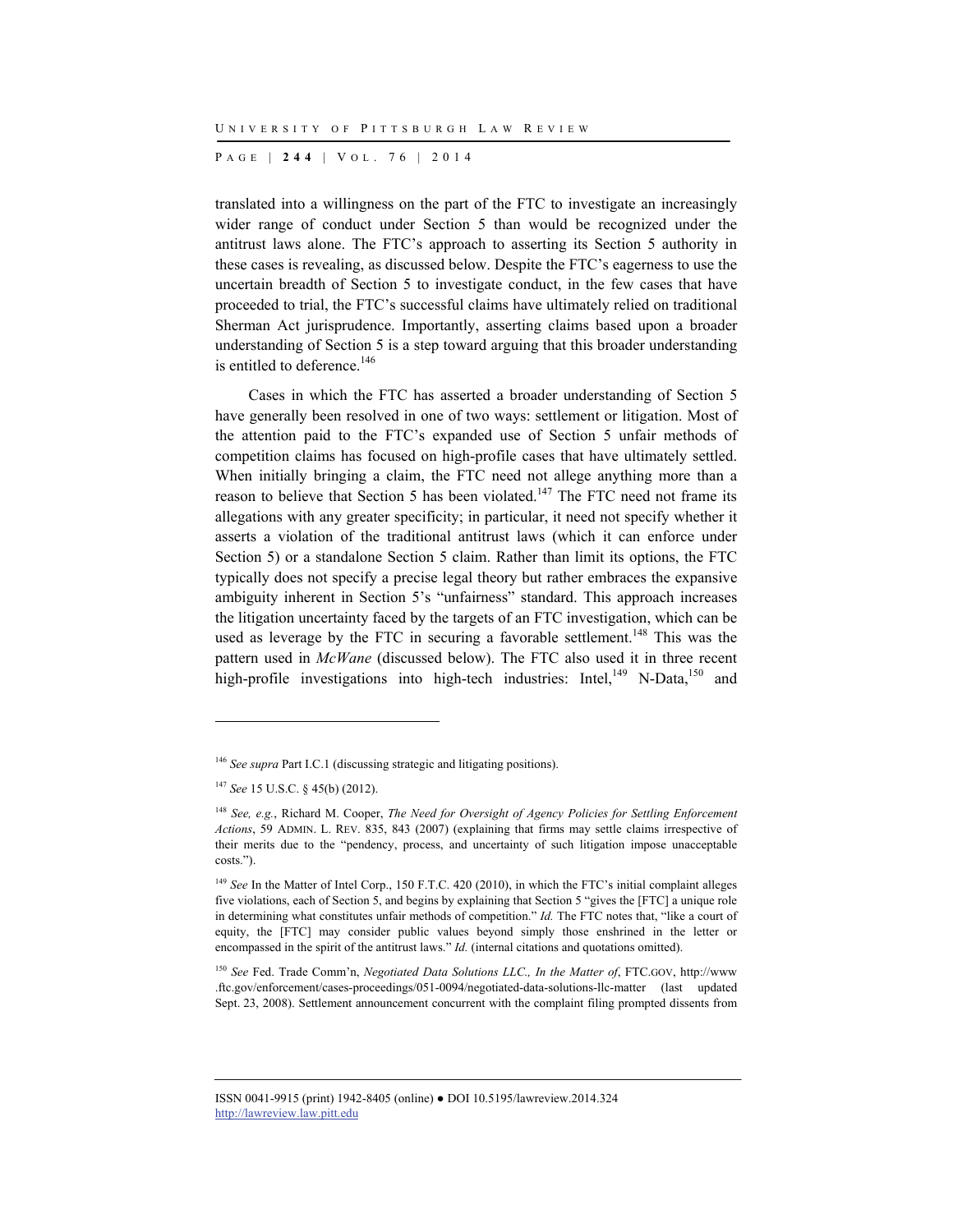Google.<sup>151</sup> This approach has also been the basis of the FTC's privacy and data security jurisprudence, spanning more than one hundred cases.<sup>152</sup>

While the FTC's use of Section 5 in high-profile cases has garnered the most attention, its use of Section 5 in lower profile cases, especially those that do not settle, is more revealing. As an administrative agency, a case brought by the FTC is typically heard by an Administrative Law Judge ("ALJ").<sup>153</sup> The FTC prepares and files a complaint, the subject of the investigation files an answer, and both parties submit briefs of their arguments to the ALJ, who will then submit findings of fact and law in an Initial Decision to the Commission.<sup>154</sup>

A curious thing has happened between the complaint and briefing stages of unfair method of competition cases that the FTC brings before an ALJ. Often, the

l

<sup>152</sup> *See, e.g.*, David J. Solove & Woodrow Hartzog, *The FTC and the Common Law of Privacy*, 114 COLUM. L. REV. 583 (2014).

<sup>153</sup> The process for administrative procedures is governed by 16 C.F.R. § 3 (2014). "Hearings in adjudicative proceedings shall be presided over by a duly qualified [ALJ] or by the [FTC] or one or more members of the [FTC] sitting as [ALJs]." *Id.* at § 3.42. *See also* Fed. Trade Comm'n, *A Brief Overview of the Federal Trade Commission's Investigative and Law Enforcement Authority*, FTC.GOV (July 2008), http://www.ftc.gov/about-ftc/what-we-do/enforcement-authority.

<sup>154</sup> See id. (also providing for appeals to the FTC, which are subsequently appealable to Article III courts).

two members of the FTC, who argued that the FTC's reliance on standalone Section 5 authority was inappropriate. *See Dissenting Statement of Chairman Majoras, In the Matter of Negotiated Data Solutions LLC, File No. 0510094*, FTC.GOV (2008), *available at* http://www.ftc.gov/sites/default/ files/documents/cases/2008/01/080122majoras.pdf ("The facts do not support a determination of antitrust liability. The preconditions for use of stand-alone Section 5 authority to find an 'unfair method of competition' are not present. And the novel use of our consumer protection authority to protect large corporate members of a standard-setting organization [] is insupportable."); *Dissenting Statement of Commissioner William E. Kovacic, In the Matter of Negotiated Data Solutions LLC, File No. 0510094*, FTC.GOV (2008), *available at* http://www.ftc.gov/sites/default/files/documents/cases/2008/01/ 080122kovacic.pdf (objecting to the finding of Section 5 liability and expressing concerns about the settlement mechanism).

<sup>151</sup> *See* Fed. Trade Comm'n, *Motorola Mobility LLC, and Google Inc., In the Matter of*, FTC.GOV, http://www.ftc.gov/enforcement/cases-proceedings/1210120/motorola-mobility-llc-google-inc-matter (last updated July 24, 2013). As with *N-Data*, announcement of this settlement was concurrent with filing of the complaint, and again it proved to be a controversial use of the FTC's standalone Section 5 authority. *See Dissenting Statement of Commissioner Maureen K. Ohlhausen, In the Matter of Motorola Mobility LLC and Google Inc. FTC File No. 121-0120*, FTC.GOV (Jan. 3, 2013), *available at* http:// www.ftc.gov/sites/default/files/documents/cases/2013/01/130103googlemotorolaohlhausenstmt.pdf ("I dissented [in a prior case] in large part because I question whether such conduct, standing alone, violates Section 5. . . . Not only does today's decision raise many of the same concerns for me [but] the [FTC] is now expanding its new policy. . . . I decline to join in another undisciplined expansion of Section 5.").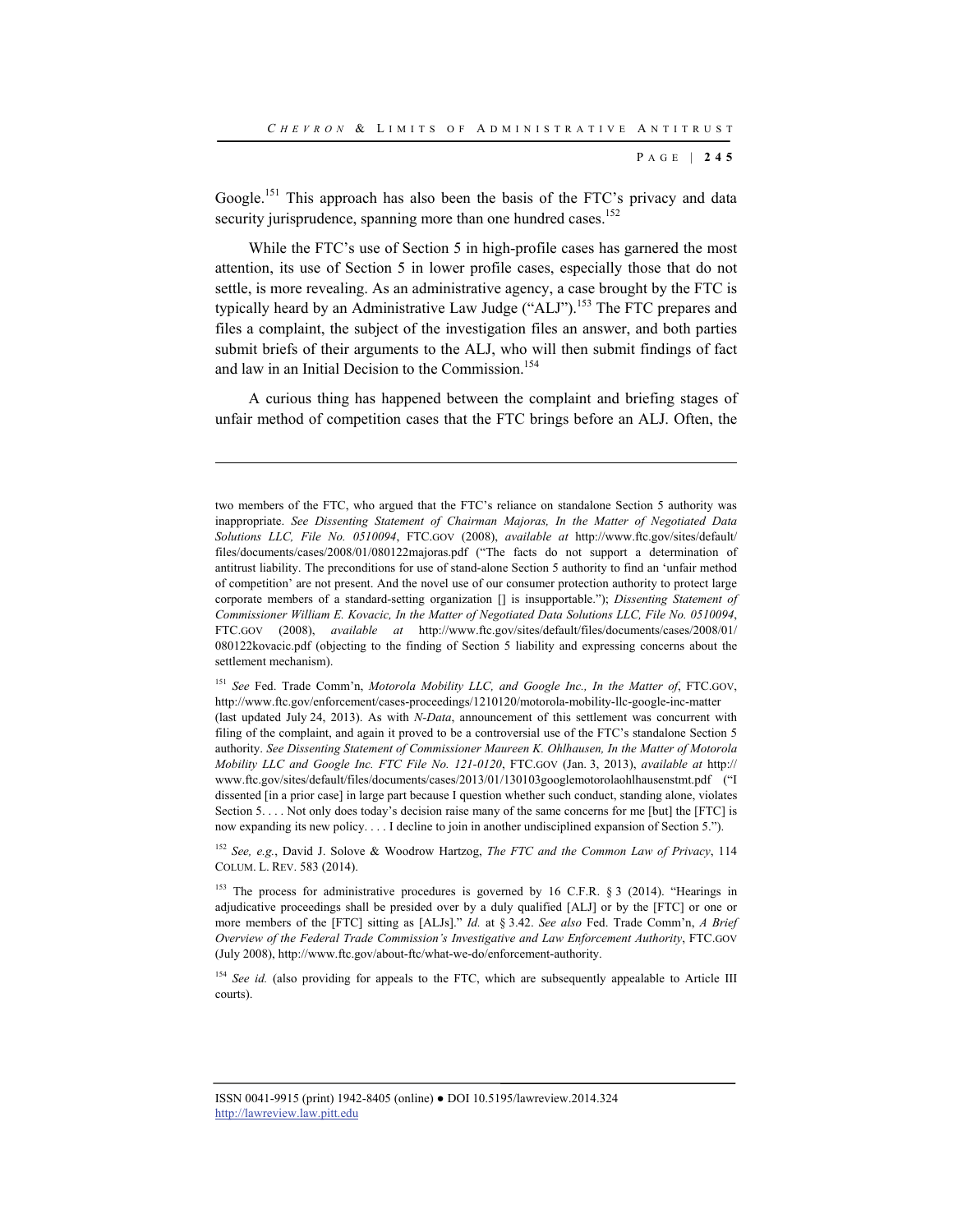P AGE | **246** | V O L . 7 6 | 2014

l

complaint will cite only Section 5 as the legal basis for the complaint. In the vast majority of cases, this is sufficient to spur the target of the investigation to settle, and, typically, the settlement will have been agreed to prior to the filing of the complaint. In those cases that do not settle, the FTC explains in its brief that Section 5 unfair methods of competition claims incorporate Sections 1 and 2 of the Sherman Act.<sup>155</sup>

There is only one recent case in which the FTC has maintained through litigation that Section 5's proscription of unfair methods of competition is broader than that of the Sherman Act; in all other cases, the FTC has either settled the complaint based upon Section 5 or narrowed the complaint once the defendant refuses to settle.156 Count three of the Administrative Complaint against McWane, Inc., alleges an "invitation to collude."<sup>157</sup> As the FTC argued in its Complaint Brief, the FTCA "encompasses Section 1 and 2 of the Sherman Act, and is also broader to capture more conduct, including invitations to collude."158 Complaint counsel lost this claim before the ALJ.<sup>159</sup> Importantly, although the decision does

<sup>157</sup> *See generally* Fed. Trade Comm'n, *McWane, Inc., and Star Pipe Products, Ltd., In the Matter of*, FTC.GOV, http://www.ftc.gov/enforcement/cases-proceedings/101-0080b/mcwane-inc-star-pipeproducts-ltd-matter (last updated Aug. 29, 2014).

<sup>155</sup> *See generally* Fed. Trade Comm'n, *North Carolina Board of Dental Examiners, The, In the Matter of*, FTC.GOV, http://www.ftc.gov/enforcement/cases-proceedings/081-0137/north-carolina-board-dentalexaminers-matter (last updated June 4, 2013). In its initial administrative complaint, the FTC alleged only violations of Section 5. *See id.*; *see also* Final Brief of Respondent, N.C. Bd. of Dental Exam'rs v. FTC, 717 F.3d 359 (4th Cir. 2013) (No. 12-117), 2012 WL 2922441, at \*12 (noting that "On the Board's appeal to the [FTC], the latter reviewed the entire record de novo, and—noting that, like the ALJ, it would apply the standards of Section 1 of the Sherman Act—concluded that the Board had violated the FTC Act."). *North Carolina Board of Dental Examiners v. FTC* is currently on appeal before the Supreme Court. *See North Carolina Board of Dental Examiners v. Federal Trade Commission*, SCOTUSBLOG.COM, http://www.scotusblog.com/case-files/cases/north-carolina-board-ofdental-examiners-v-federal-trade-commission/ (last visited Dec. 3, 2014).

<sup>&</sup>lt;sup>156</sup> This is based upon the author's own review of the FTC docket and conversations with others who study or participate in this area.

<sup>158</sup> Complaint Counsel's Pre-Trial Brief A Exhibits, In the Matter of McWane, Inc. (Docket No. 9351) (F.T.C. 2012), *available at* http://www.ftc.gov/sites/default/files/documents/cases/2012/08/120823 mcwanebrief.pdf.

<sup>159</sup> McWane, Inc., File No. 101-0080, 369 (F.T.C. May 8, 2013) (ALJ Initial Decision), http://www.ftc.gov/sites/default/files/documents/cases/2013/05/130509mcwanechappelldecision.pdf ("For all the foregoing reasons, Complaint Counsel has failed to prove any invitation to collude. . . .") (internal citations omitted). Both McWane and Complaint counsel appealed their respective losses before the ALJ to the full FTC, with the exception that Complaint counsel did not appeal the pure Section 5 "invitation to collude."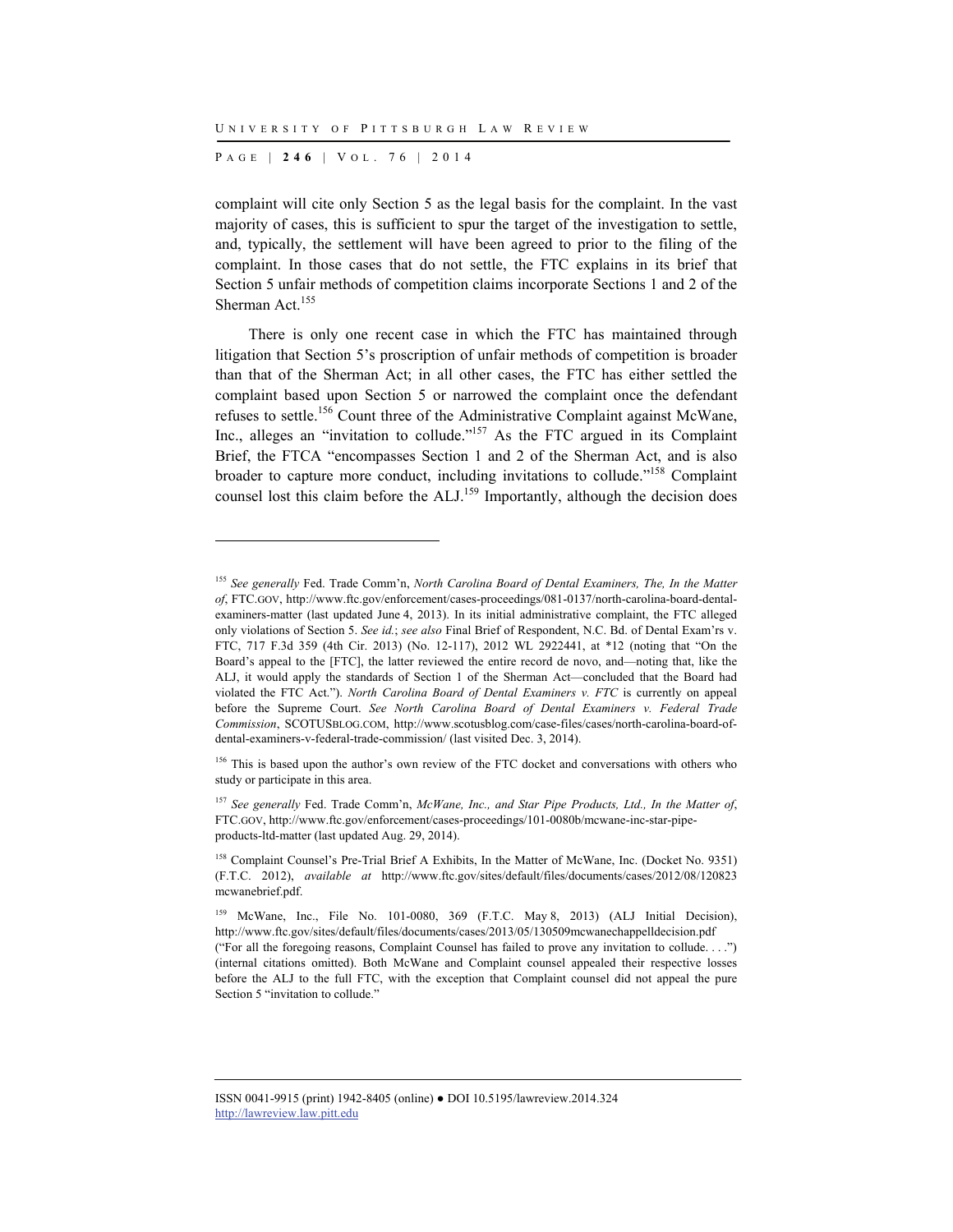accept the theoretical viability of an "invitation to collude" claim,<sup>160</sup> the ALJ notes that, "[a]lthough the [FTC] has previously challenged alleged 'invitations to collude' as unlawful under Section 5, Complaint Counsel cites no litigated case that has found the existence of an 'invitation to collude' within the purview of Section  $5.^{"161}$ 

The fact that this case raises a pure Section 5 claim does not mean that it necessarily implicates *Chevron* deference, or that the FTC would necessarily win by virtue of such deference. The fact that the FTC is now litigating pure Section 5 claims, however, places the legal standard of such a claim—and the question of who determines what that standard is (that is, whether FTC interpretations of Section 5 receive *Chevron* deference)—front and center. Indeed, the ALJ in *McWane* expressly laments the lack of a clear standard by which to evaluate "invitation to collude" claims," $162$  and it seems likely that he would have deferred to the FTC's preferred legal standard had it been promulgated in a way sufficient to merit *Chevron* deference.<sup>163</sup>

## **IV. SECTION 5 AND** *CHEVRON*

The extent of Section 5—in particular, whether it is broader than or bounded by the antitrust laws—has been a topic of intense debate in recent years.<sup>164</sup> Participants in this debate have given little consideration to whether the FTC has

l

<sup>164</sup> *See, e.g.*, Fed. Trade Comm'n, *Section 5 of the FTC Act as a Competition Statute*, FTC.GOV (Oct. 17, 2008), http://www.ftc.gov/bc/workshops/section5/index.shtml.

<sup>160</sup> *McWane, Inc.*, File No. 101-0080 at 363, 365. The ALJ, noting no precedent, considers what material he can to establish "reference points." *Id.*

<sup>161</sup> *Id.* at 363.

<sup>&</sup>lt;sup>162</sup> *Id.* ("[T]he type of communications that will prove an unlawful 'invitation to collude' is unclear.").

<sup>&</sup>lt;sup>163</sup> *See id.* at 363 n.36 (rejecting Complaint counsel's attempts to save the claim by pointing to prior FTC statements that McWane's conduct constituted an invitation to collude and noting in part that statements issued in conjunction with a consent decree "do not constitute regulatory law," having been made through neither adjudication or rulemaking). While the ALJ does not cite to *Chevron* or *Mead*, this is the sort of discussion one would expect to see in an opinion considering whether to defer to an agency construction of a statute. Substantively, the ALJ's analysis is incomplete (under *Mead*, the question is not merely whether a construction was promulgated through adjudication or rulemaking—indeed, every agency action is, by definition, either adjudication or rulemaking, even those not meriting deference) however, for reasons similar to those discussed in Part I.C.1 (discussing litigation positions), the conclusion that a statement accompanying a consent decree does not merit deference is almost certainly correct.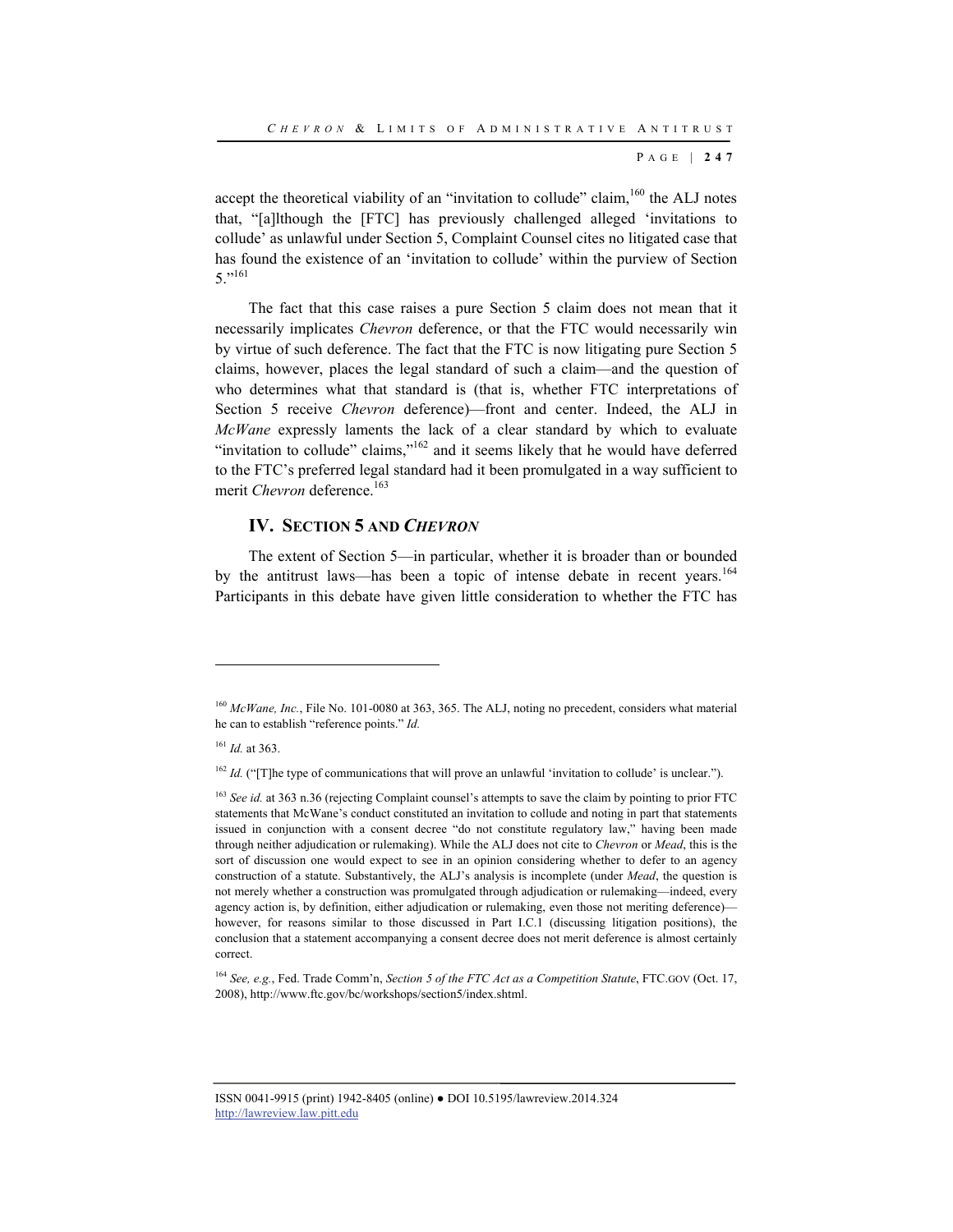P AGE | **248** | V O L . 7 6 | 2014

the power to resolve this question or whether it can be resolved only by the courts or Congress.

With rare exception, the few commentators who have considered whether the FTC has this power—that is, whether FTC interpretations of Section 5 receive *Chevron* deference such that they are binding upon the courts—have argued that it does not.165 This section explains why these arguments are wrong. Section 5 is precisely the sort of statute to which *Chevron* applies. This section considers arguments that have been made against the application of *Chevron* to FTC interpretations of Section 5 and explains why they are wrong. It concludes by considering *FTC v. Indiana Federation of Dentists*, the only case in which the Supreme Court has considered the legal standard that applies to the FTC's "unfair methods of competition" authority since *Chevron*. 166 Commentators have interpreted *Indiana Federation of Dentists* as establishing a lower level of deference for FTC interpretations of Section 5; this section explains why this is an outdated and incorrect interpretation of the Court's opinion.

## *A. Section 5 is Precisely the Sort of Statute to Which* Chevron *Applies*

As a threshold matter, Section 5 is precisely the sort of statute to which *Chevron* deference is meant to apply.<sup>167</sup> At a mechanical level, *Chevron* instructs courts to first ask whether the meaning of the statute is clear.<sup>168</sup> Both "unfair methods of competition" and "unfair or deceptive acts or practices" are inherently ambiguous; courts need not turn to historical documents to determine whether a specific meaning was intended by Congress or whether Congress clearly intended to delegate interpretive authority to the FTC. Nearly every word of the statute is rife with ambiguity: What is unfair? Unfair to whom? What is deceptive? What is a

<sup>&</sup>lt;sup>165</sup> The discussion in this section frequently cites Dan Crane's work. Crane has written extensively on antitrust institutions and, in so doing, has presented the most comprehensive discussions of judicial deference to agency interpretations of Section 5. The frequent citation to his work here, in the context of explaining why the common understandings that he presents are wrong, should not be taken as criticism of his work. To the contrary, it is a reflection of the comprehensive nature of his work.

<sup>&</sup>lt;sup>166</sup> The Court has recently decided a second case relating to the FTC's substantive legal authority, but that case did not consider the substantive legal standard that governs that authority nor the relationship between the FTC and the courts in determining that standard. *See generally* FTC. v. Actavis, Inc., 133 S. Ct. 2223 (2013).

<sup>&</sup>lt;sup>167</sup> In addition to this discussion, see Caust-Ellenbogen, *supra* note 10, at 817 (explaining that FTC interpretations meet the typical factors required for *Chevron* to apply).

<sup>168</sup> *See supra* Part I.A.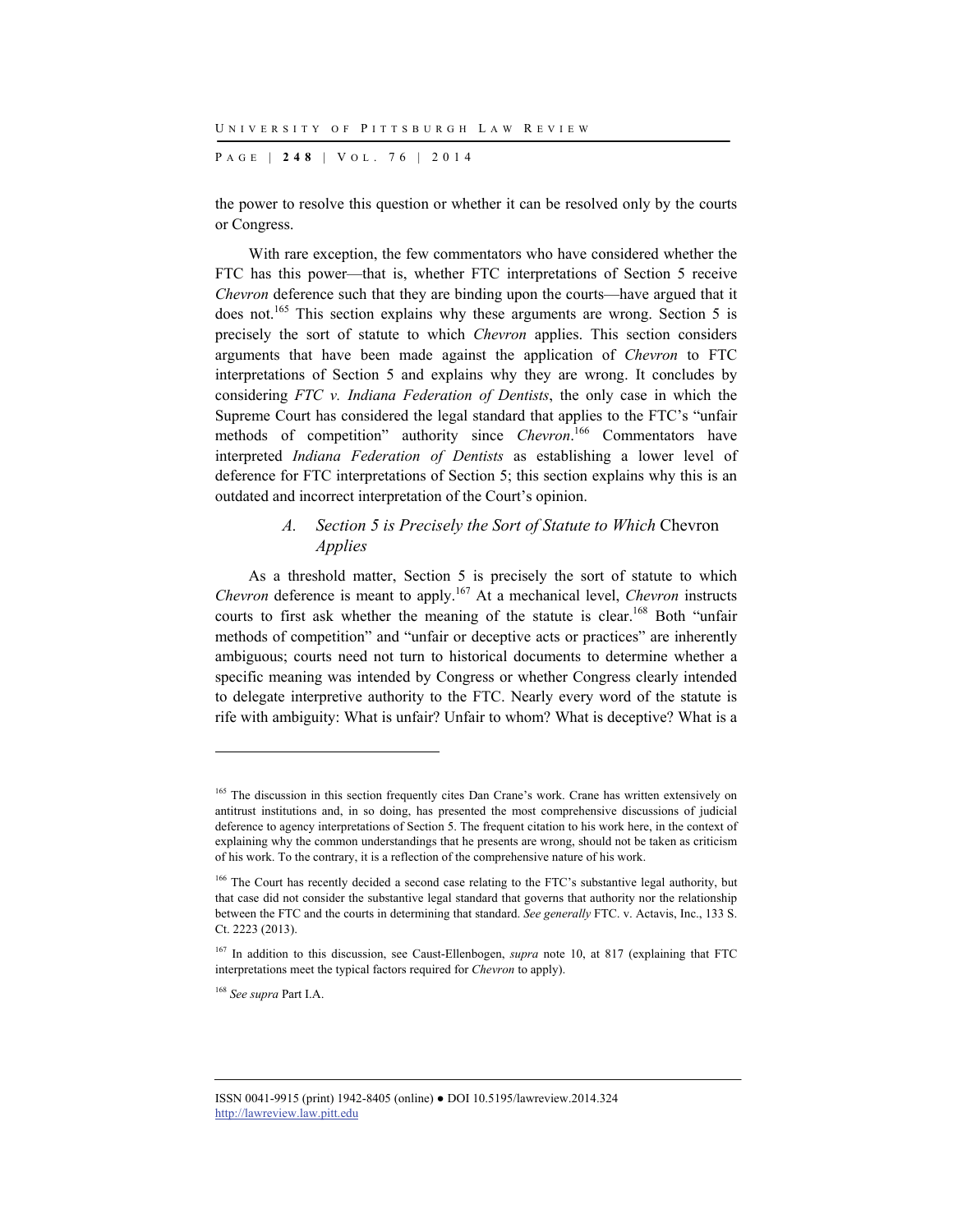method? An act? A practice? What is competition? As the Court has noted, the standard is "by necessity, an elusive one."<sup>169</sup>

Absent clarifying language in the statute itself, or in some cases references outside the statute that indicate contrary congressional intent,<sup>170</sup> the ambiguity inherent in the language of Section 5 is sufficient to trigger *Chevron* deference. The sole task of the courts is—or should be—to ensure that, whatever construction the FTC gives to Section 5, that construction is permissible within the boundaries of the statute.171

The argument for deference is even stronger when we consider outside references. The statutory history has consistently demonstrated a congressional intent to grant the FTC broad discretion to define the scope of Section 5 and, in particular, that the scope of Section 5 is broader than that of the antitrust laws.<sup>172</sup> Section 5 was enacted in response to concerns that the courts had interpreted the antitrust laws too narrowly;<sup>173</sup> it was deliberately drafted with language that had not previously been considered by the courts.174 When the Court imposed an overly narrow construction on the statute in the 1950s, Congress amended the statute to overcome that narrowing interpretation.<sup>175</sup>

Section 5 is, thus, a case study in each of the four rationales for *Chevron* deference:<sup>176</sup> congressional intent; agency expertise; concern about the courts' limited political accountability as compared to Congress and its agencies; and the separation of powers—all of which urge deference to the FTC's interpretation of Section 5. It is hard to imagine a statute better suited to *Chevron* deference than Section 5.

l

<sup>176</sup> *See supra* Part I.A.

<sup>169</sup> FTC v. Ind. Fed'n of Dentists, 476 U.S. 447, 454 (1986) (citing FTC v. Cement Inst., 333 U.S. 683 (1948)).

<sup>170</sup> *See supra* Parts I.B and I.C.

<sup>171</sup> *See supra* Part I.A.

<sup>172</sup> *See supra* Part II.A.

<sup>173</sup> *See supra* Part II.A.

<sup>174</sup> *See supra* Part II.A.

<sup>175</sup> *See supra* Part II.A.

ISSN 0041-9915 (print) 1942-8405 (online) ● DOI 10.5195/lawreview.2014.324 http://lawreview.law.pitt.edu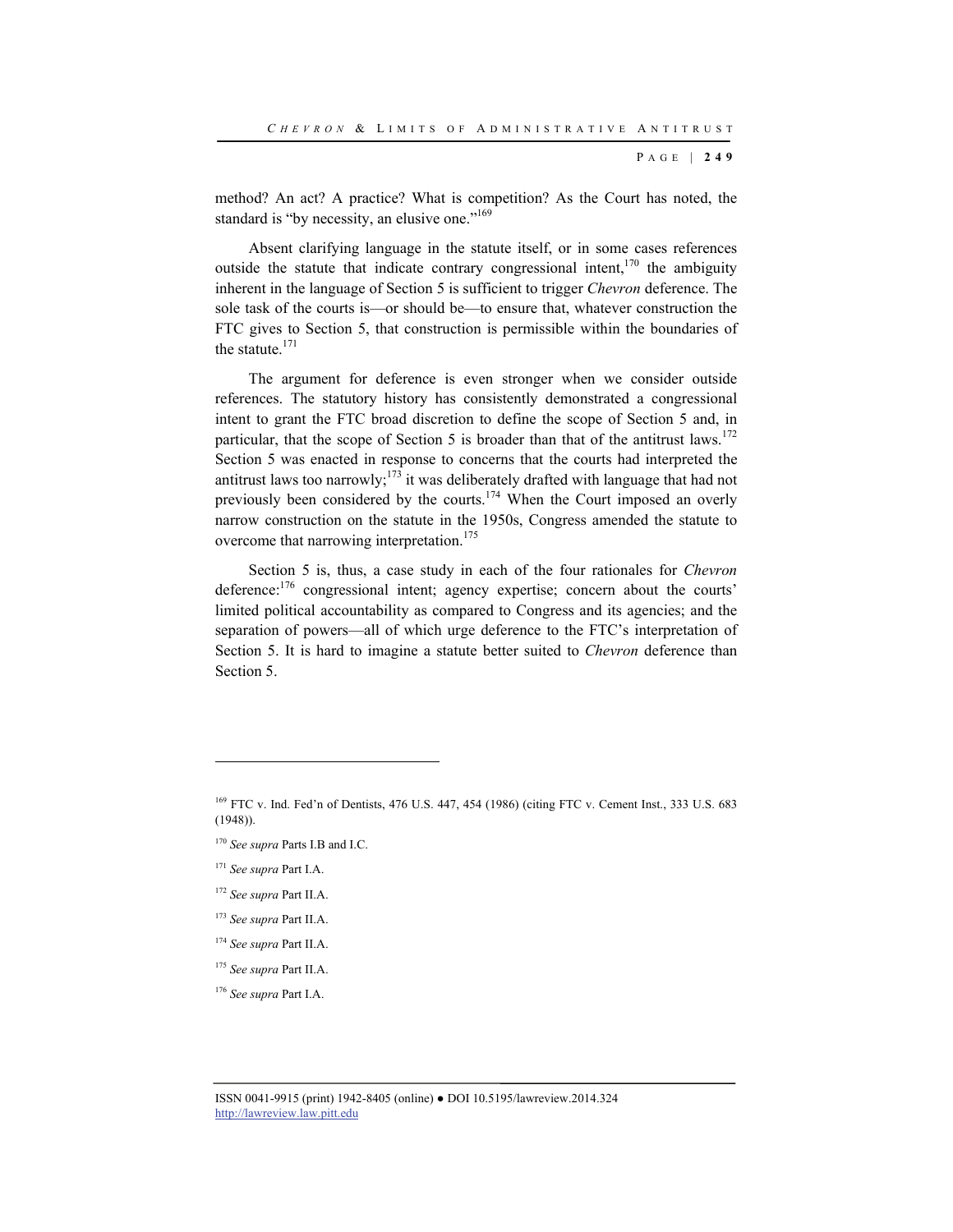P AGE | **250** | V O L . 7 6 | 2014

## *B. Common Explanations for Why* Chevron *Does Not Apply Are Wrong*

The rest of this section explores the general, but erroneous, consensus that has developed among antitrust commentators that *Chevron* does not apply to FTC interpretations of "unfair methods of competition" under Section 5.

There are two general arguments why *Chevron* does not apply to Section 5. The first argument is that *Chevron* would apply but for some circumstances that take Section 5 out from its domain. The Second is that some other standard affirmatively applies to, and therefore displaces *Chevron* from, FTC interpretations of Section 5. This first set of understandings is addressed in Part IV.B, which includes arguments that *Chevron* does not apply because: (1) the FTC lacks, or is not exercising, statutory rulemaking authority; (2) the FTC's statutory authority overlaps with DOJ enforcement of the antitrust laws; and (3) judicial-interpretation of Section 5 takes priority over FTC interpretations, either because the courts have previously interpreted the statute or otherwise have jurisdiction to develop competition law. Part IV.C takes up the argument that *Indiana Federation of Dentists* affirmatively holds that FTC interpretations of Section 5 are subject to *de novo* review.

It is useful to note that these are all "Step Zero" questions $177$  that go to whether *Chevron* applies at all, not to whether Section 5 is ambiguous (step one) or whether the FTC's construction of that ambiguity is permissible (step two).

These understandings are incorrect, albeit for interesting reasons. Parts IV.B and IV.C consider how they developed and explain why they are incorrect—why, that is, *Chevron* likely does apply to FTC interpretations of "unfair methods of competition" under Section 5.

## 1. Does *Chevron* Not Apply Because the FTC Lacks Sufficient Rulemaking Authority?

Once of the most common explanations for why the FTC would not receive *Chevron* deference is that it lacks substantive rulemaking authority. There has long been disagreement over whether the FTC has rulemaking power and, if it does, what the extent of that power is.<sup>178</sup> *Chevron* deference is contingent upon an agency's ability to establish binding legal norms. If the FTC lacks sufficient power

<sup>177</sup> *See supra* Part B.

<sup>178</sup> *See supra* Part II.C.

ISSN 0041-9915 (print) 1942-8405 (online) ● DOI 10.5195/lawreview.2014.324 http://lawreview.law.pitt.edu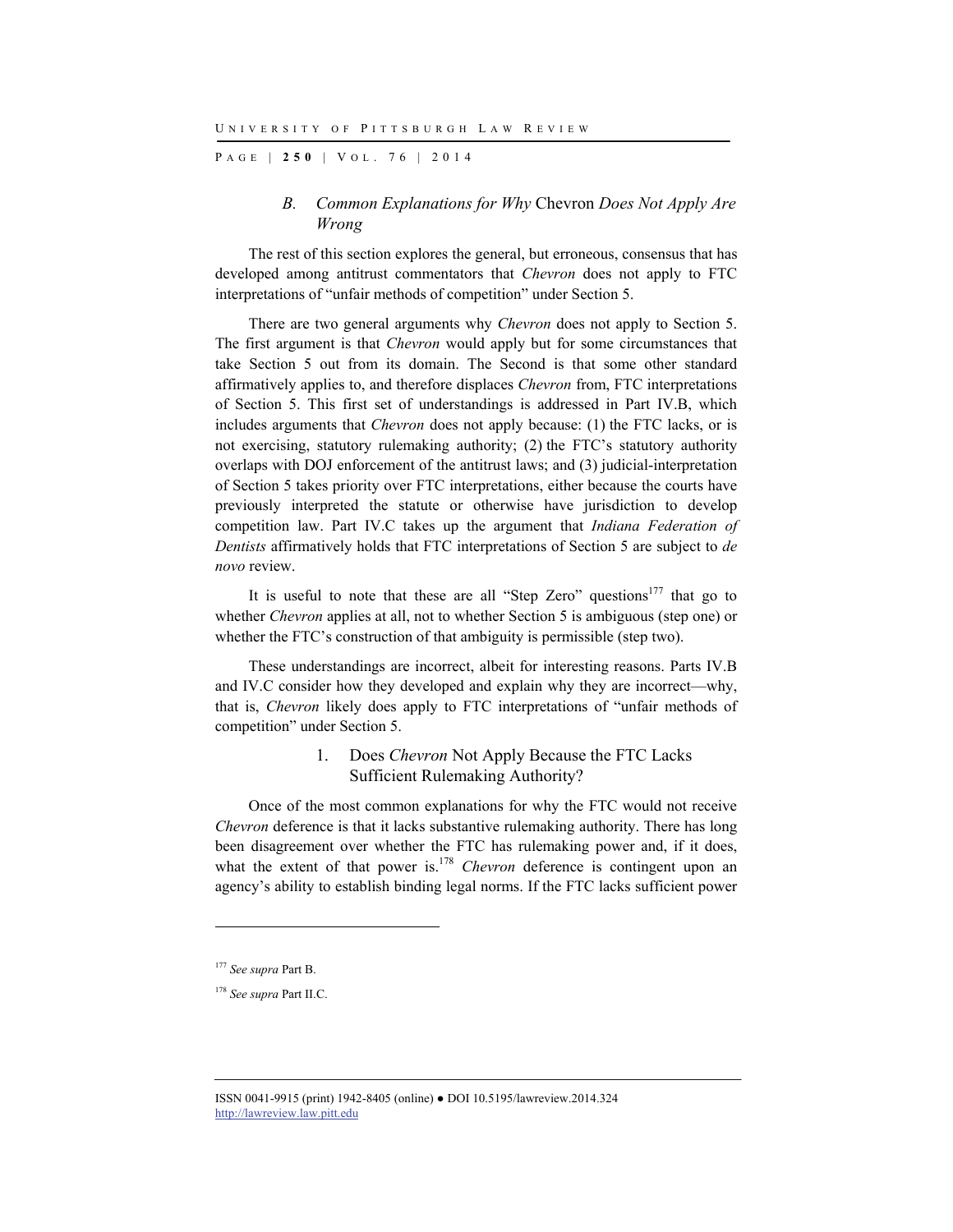to establish such norms—typically though substantive rulemaking authority—then *Chevron* does not apply.<sup>179</sup>

Dan Crane's arguments on this front are representative. Crane explains that, "insofar as its antitrust mission is concerned, the FTC has essentially the status of a law enforcer and not a norm creator."<sup>180</sup> In other words, with respect to antitrust matters, the FTC enforces antitrust laws (including through its own adjudicatory powers). Under this view, the FTC does not have the power to say what the antitrust law is. Crane uses this to offer a *Mead*-like explanation for why *Chevron* does not apply: "Courts are wary of agency assertions that the agency should be accorded independent space to develop *legal* norms."181

The problem with this argument is that it is facially wrong: It has long been held that the FTC *does* have substantive rulemaking authority.<sup>182</sup> Congress has expressly acknowledged, discussed, and declined to alter this power in the context of Section 5's prohibition against unfair methods of competition.<sup>183</sup> There is important, ongoing debate among administrative law scholars over whether the holding in *National Petroleum Refiners* was correct—but this debate occurs in a context much broader than that of the FTC.<sup>184</sup> As a matter of long-established precedent, the FTC does have substantive rulemaking authority. This is, literally, the example casebooks use to explain this black letter principle of administrative law.

What is more, *Mead* makes clear that the "rulemaking" power necessary to receive deference—that is, "to make rules carrying the force of law"—may be satisfied "by an agency's power to engage in adjudication or notice-and-comment rulemaking."<sup>185</sup>

It is possibly important to distinguish between the FTC's rulemaking power relating to unfair methods of competition and unfair or deceptive acts or practices.

l

<sup>184</sup> *See infra* V.C.

<sup>179</sup> *See supra* Part I.B.

<sup>180</sup> Daniel Crane, *Technocracy*, 86 TEX. L. REV. 1159, 1206 (2008).

<sup>181</sup> CRANE, *supra* note 10, at 136.

<sup>182</sup> *Supra* Part II.C.1 (discussing *National Petroleum Refiners*).

<sup>&</sup>lt;sup>183</sup> See supra Part II.A (discussing the legislative history of the 1938, 1975, 1980, and 1994 amendments to the FTCA); *see also* Michigan v. Bay Mills Indian Cmty., 134 S. Ct. 2024 (2014).

<sup>&</sup>lt;sup>185</sup> United States v. Mead, 533 U.S. 218, 227 (2001).

ISSN 0041-9915 (print) 1942-8405 (online) ● DOI 10.5195/lawreview.2014.324 http://lawreview.law.pitt.edu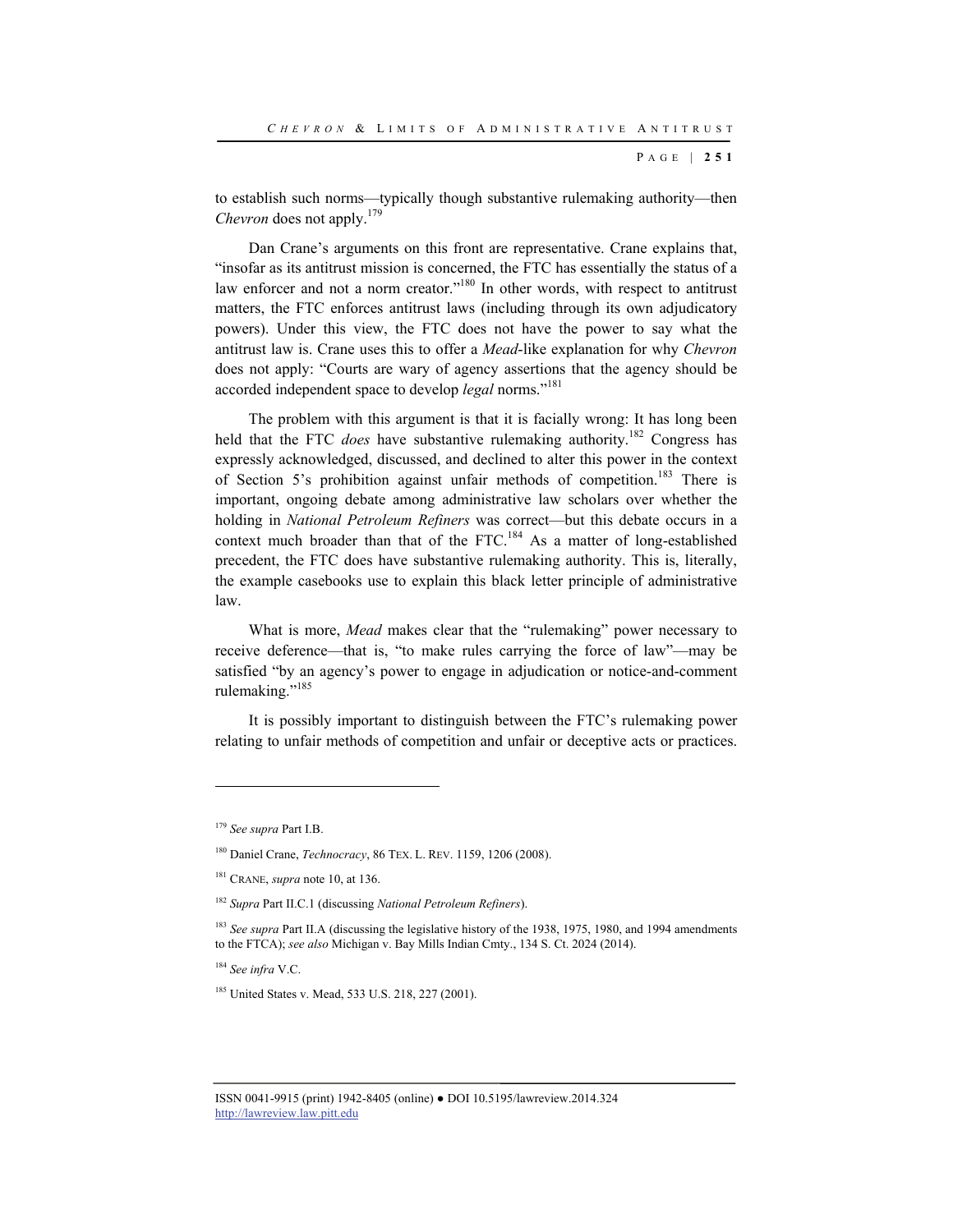P AGE | **252** | V O L . 7 6 | 2014

As discussed in Part II.C, Magnuson-Moss (and subsequent amendments) added additional procedural requirements for rulemaking relating to unfair or deceptive acts or practices. On initial blush, one might expect these procedural requirements to reduce the deference given to the FTC; they arguably suggest that Congress has some skepticism as to the FTC's rulemaking judgment.

At the same time, the fact that Congress elected to add these additional procedures relating to unfair or deceptive acts or practices, but declined to do so with respect to the FTC's unfair methods of competition rulemaking power, suggests that Congress was not concerned with the FTC's power to engage in substantive rulemaking in this area. Given that Congress was aware that the Court held that the FTC does have power under Section  $6(g)$ , Congress's decision to decline to alter this power can be taken as an expression of confidence in the FTC's competence to exercise it.<sup>186</sup>

## 2. Does *Chevron* Not Apply Because the FTC Is Not Exercising Its Rulemaking Authority?

A related argument is that FTC interpretations do not merit deference because they are not made through the exercise of its rulemaking authority. Depending upon the circumstances of a particular matter, this may or may not be a valid reason that *Chevron* does not apply. It is unquestionably the case, for instance, that interpretations made in the course of litigation may not merit deference.<sup>187</sup> Crane is correct to say that "a 'just trust us strategy' has no chance of success in the courts."188

But an agency need not arrive at its interpretations through a rulemaking process for them to receive full *Chevron* deference. So long as the agency's consideration of the matter is sufficiently rigorous, interpretations arrived at in the course of case-by-case adjudications may be entitled to *Chevron* deference.<sup>189</sup> Indeed, the Court has held that many rules are best made in the context of case-by-

<sup>186</sup> *See supra* Part II.C.

<sup>187</sup> *See supra* Part I.C.1 (discussing litigation positions).

<sup>188</sup> Crane, *supra* note 180, at 5.

<sup>189</sup> *See supra* Part I.C.2.

ISSN 0041-9915 (print) 1942-8405 (online) ● DOI 10.5195/lawreview.2014.324 http://lawreview.law.pitt.edu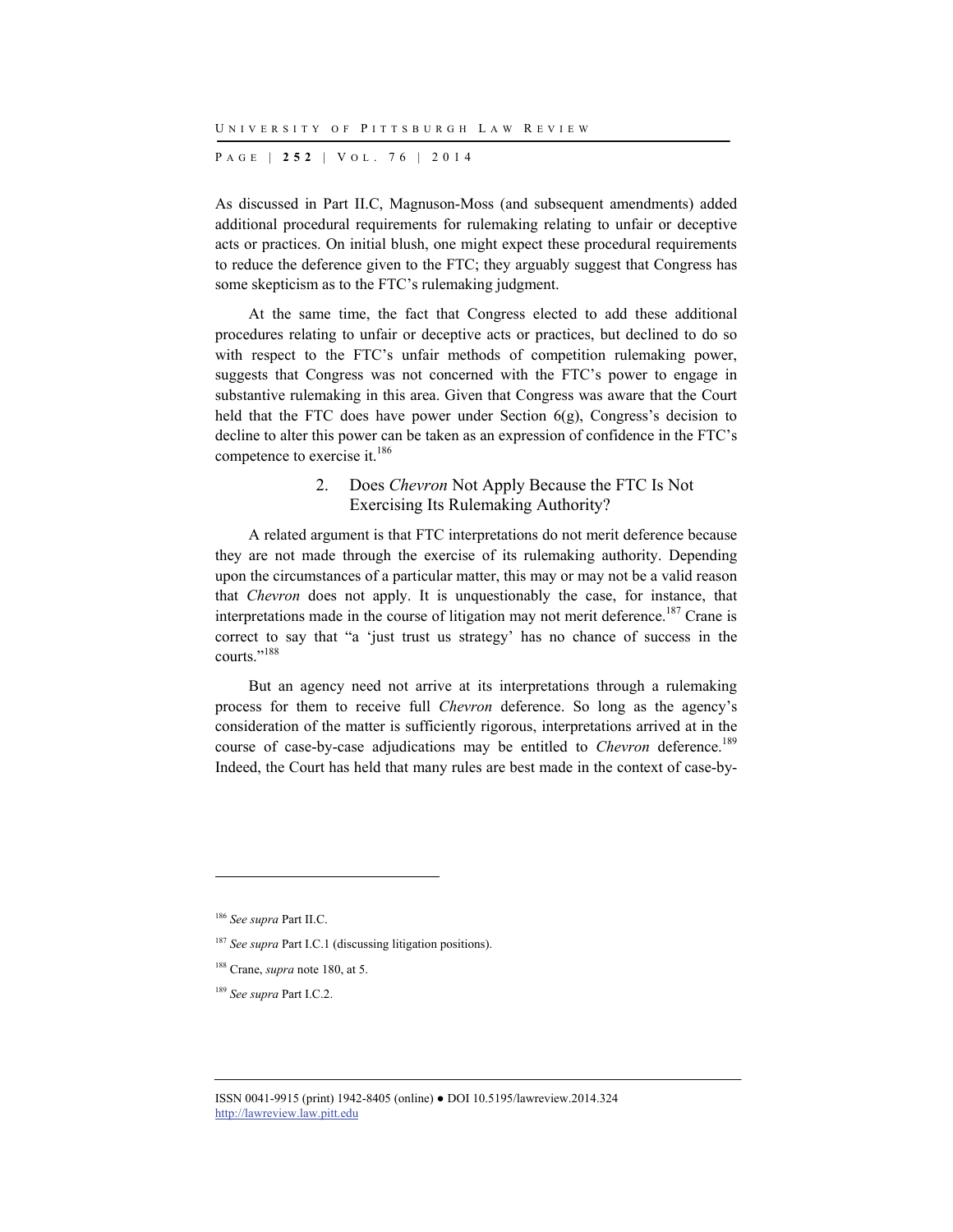case adjudication, $190$  and the Court does not make deference contingent upon exalting rulemaking's form over its function.<sup>191</sup>

Thus, Crane is mistaken where he says that, "[b]ecause it is not formally creating antitrust norms but merely enforcing a statute, the FTC receives little deference from the courts."192 While the FTC's norm-creating *modus operandi* may be adjudicatory, this is quite reasonably understood as the most appropriate modality for it to carry out its statutory mandate. At the time of its creation, Congress noted the difficulty of crafting *ex ante* rules to circumscribe unfair methods of competition; rather, a case-by-case approach is better suited to the FTC's mission of both setting and enforcing competition norms.<sup>193</sup>

The FTC is hardly unique in this sense. As discussed by the Court in *Chenery II*, where "the problem may be so specialized and varying in nature as to be impossible of capture within the boundaries of a general rule, . . . the agency must retain power to deal with the problems on a case-to-case basis if the administrative process is to be effective."194 The Court further explained:

Not every principle essential to the effective administration of a statute can or should be cast immediately into the mold of a general rule. Some principles must await their own development, while others must be adjusted to meet particular unforeseeable situations. In performing its important functions in these respects, therefore, an administrative agency must be equipped to act either by general rule or by individual order. To insist upon one form of action to the exclusion of the other is to exalt form over necessity.<sup>195</sup>

Crane and others are undoubtedly correct that the courts have historically been reluctant to defer to agency interpretations that they do not believe are sufficiently backed by rulemaking.<sup>196</sup> But as the Court made clear in *Mead*, there are myriad ways in which agencies can exercise their power to establish binding

<sup>194</sup> *Chenery*, 332 U.S. at 203.

<sup>195</sup> *Id.* at 202.

l

196 Crane, *supra* note 180.

<sup>190</sup> SEC v. Chenery, 332 U.S. 194, 203 (1947).

<sup>191</sup> *See supra* Part III.B.

<sup>192</sup> Crane, *supra* note 180, at 1200.

<sup>193</sup> *See supra* Part II.C.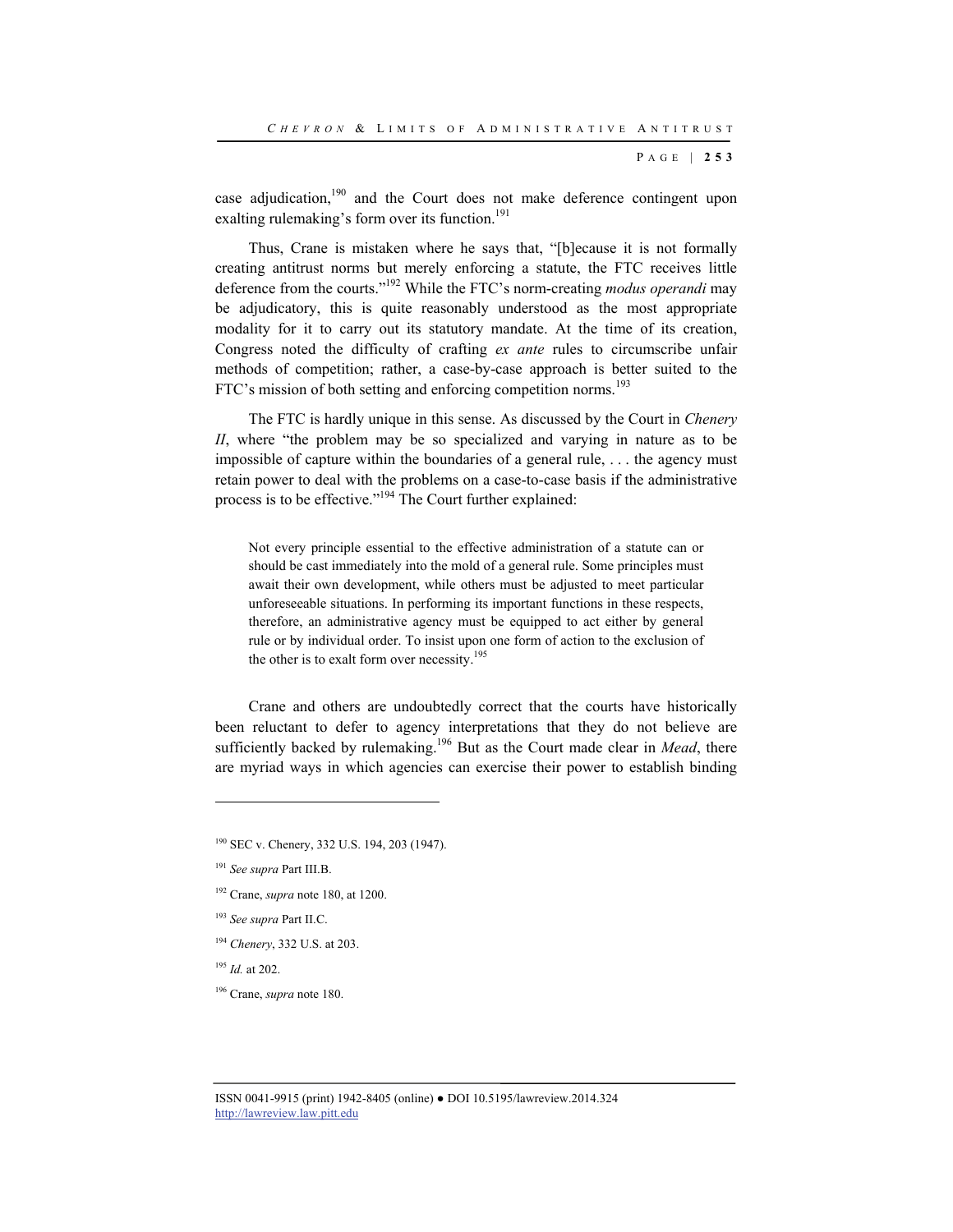P AGE | **254** | V O L . 7 6 | 2014

legal norms: "Rulemaking" is not the *sine qua non* of deference.<sup>197</sup> In the specific context of the FTC, the most recent relevant case is *Ethyl Corp.*—a case decided by the Second Circuit months before the Court decided *Chevron* and more than fifteen years before *Mead*. It is true that the Court in *Ethyl Corp.* rejected the FTC's test for what constitutes an unfair method of competition at least in part because it was adopted through adjudication instead of rulemaking.<sup>198</sup> But as discussed in Judge Lumbard's concurring and dissenting opinion, the court need not have addressed the substance of the FTC's preferred test.<sup>199</sup> Rather, he notes that while "it will be difficult to devise standards that are certain enough to allow companies to predict government intervention, and narrow enough not to encompass clearly desirable conduct" when acting through adjudication, this "difficulty inheres to some degree in all balancing tests."200 As seen above, the Court explained in *Chenery II* that such difficulties suggest that agencies should rely on case-by-case adjudication instead of *ex ante* rulemaking to develop binding legal norms—not that they should simply forego developing such norms where developing rules is difficult.

## 3. Does *Chevron* Not Apply Because FTC Authority Overlaps with the DOJ's Authority?

Perhaps the most enduring explanation for why *Chevron* does not apply to FTC interpretations of Section 5 is that its authority overlaps with that of the DOJ's antitrust authority, and *Chevron* does not apply to agencies with overlapping statutory authority.<sup>201</sup> As an initial matter, it is simply not accurate to categorically say that *Chevron* does not apply in cases of overlapping statutory authority.<sup>202</sup>

l

<sup>199</sup> *Ethyl Corp.*, 729 F.2d at 142.

<sup>197</sup> *See supra* Part I.B.

<sup>&</sup>lt;sup>198</sup> As argued by the Second Circuit, "the [FTC] owes a duty to define the conditions under which conduct claimed to facilitate price uniformity would be unfair so that businesses will have an inkling as to what they can lawfully do rather than be left in a state of complete unpredictability." Ethyl Corp. v. FTC, 729 F.2d 128, 139 (2d Cir. 1984). Such a duty could only be met through *ex ante* rulemaking.

<sup>&</sup>lt;sup>200</sup> *Id.* at 143 (Lumbard, J., dissenting). Judge Lumbard expressly notes that this "difficulty inheres . . . [in] those decisions the FTC and the courts must routinely make in applying the Rule of Reason under Sherman Act § 1, or an analogous reasonableness standard under Sherman Act § 2 and Clayton Act § 7." *Id.*

<sup>&</sup>lt;sup>201</sup> See Crane, *supra* note 180, at 1209 (discussing "the fact that the FTC and Antitrust Division [of the DOJ] share responsibility for enforcing the antitrust laws"); Caust-Ellenbogen, *supra* note 10, at 817 ("Chevron is also inapplicable in situations involving parallel enforcement modes, such as the antitrust laws."); *Section 5 of the FTC Act as a Competition Statute*, FTC.GOV (Oct. 17, 2008), http://www.ftc .gov/bc/workshops/section5/index.shtml.

<sup>202</sup> *See supra* Part I.C.2.

ISSN 0041-9915 (print) 1942-8405 (online) ● DOI 10.5195/lawreview.2014.324 http://lawreview.law.pitt.edu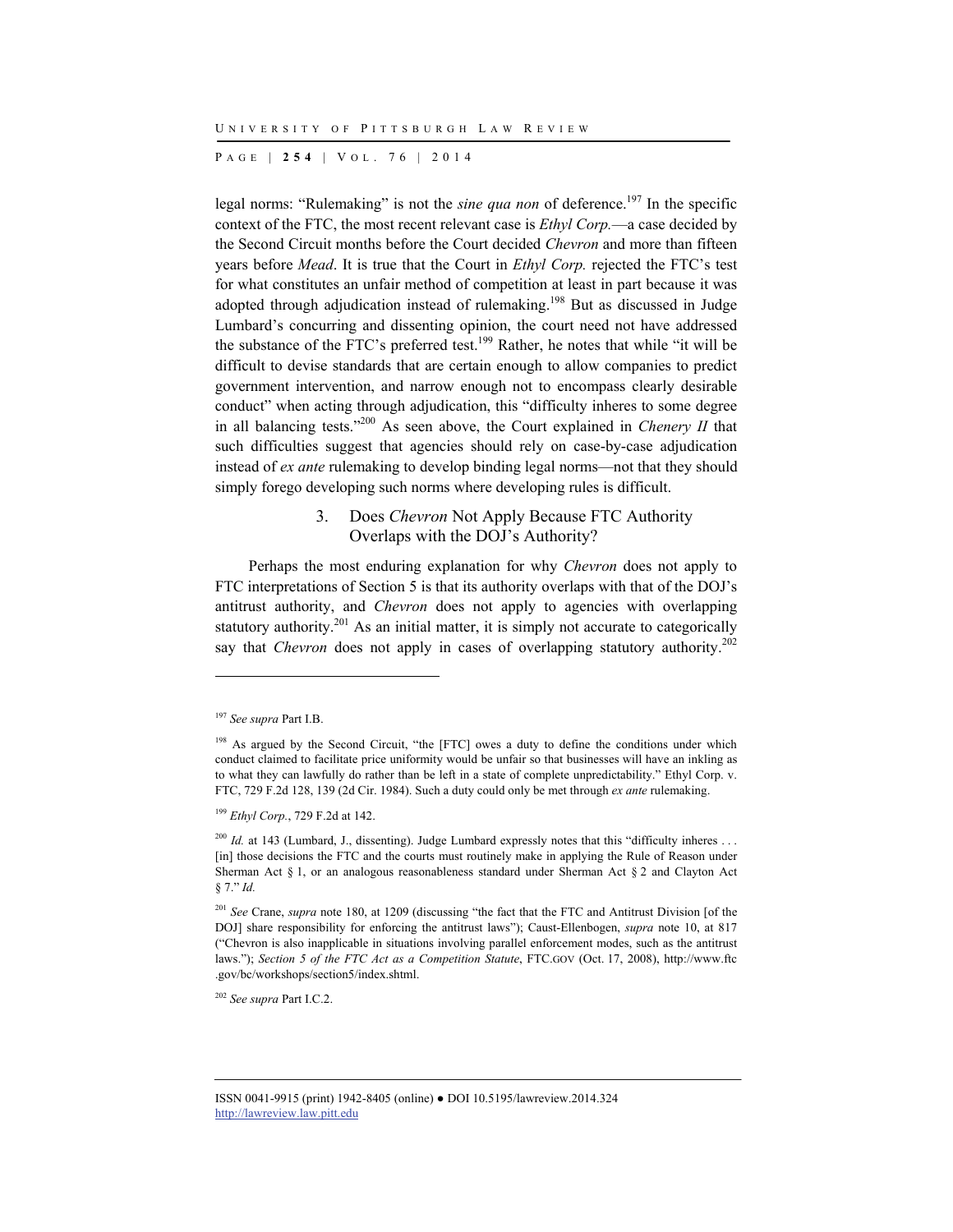Modern *Chevron* analysis treats this as a Step-Zero question, acknowledging that Congress may have intended such overlapping delegations of statutory authority or may have intended one agency to retain interpretive authority at the expense of the other.203

But there is a more fundamental problem with this argument against the application of *Chevron*. Section 5 *does not* (necessarily) overlap with the antitrust laws. Section 5 was enacted precisely to extend to conduct outside the scope of the antitrust laws—and nothing in Section 5 references the antitrust laws. It is surely the case that current understandings of Section 5 incorporate the antitrust laws. But this is a judicial construction of the statute.<sup>204</sup> Under *Brand X*, that construction is not binding on the FTC; and even if the FTC has previously endorsed that understanding, this poses little, if any, obstacle to the FTC changing this interpretation under *Fox I*. 205

Fundamentally, this argument is premised on a circular understanding that the FTC is not entitled to deference because the courts have interpreted Section 5 in a way that precludes deference. It surely is the case that the FTC cannot interpret Section 5 in a way that constrains other agencies' (or the courts') interpretations of the antitrust laws. But so long as it is interpreting Section 5, the mere existence of a cognate area of law does not limit the applicability of *Chevron*. This must especially be the case where, as here, Congress delegated authority precisely because it felt that that cognate area of law was too constricted<sup>206</sup>—a concern redoubled because Congress was also concerned that part of this constriction was due to the courts.<sup>207</sup>

<sup>203</sup> *See* Freeman & Rossi, *supra* note 50; Gersen, *supra* note 51.

<sup>204</sup> *See* FTC v. Cement Inst., 333 U.S. 683 (1948); FTC v. Ind. Fed'n of Dentists, 476 U.S. 447, 454–55 (1986).

<sup>205</sup> *See supra* Part I.C.3.

<sup>206</sup> *See supra* Part II.A (discussing the need for case-by-case adjudication because of the difficulty of legislatively circumscribing the undesirable conduct).

<sup>207</sup> *See supra* Part II.A; *see also* Crane, *supra* note 180, at 1207 ("In the case of the [FTCA], at least, there is evidence that Congress intended to delegate to the FTC, not the courts, the primary responsibility for developing a body of antitrust common law.").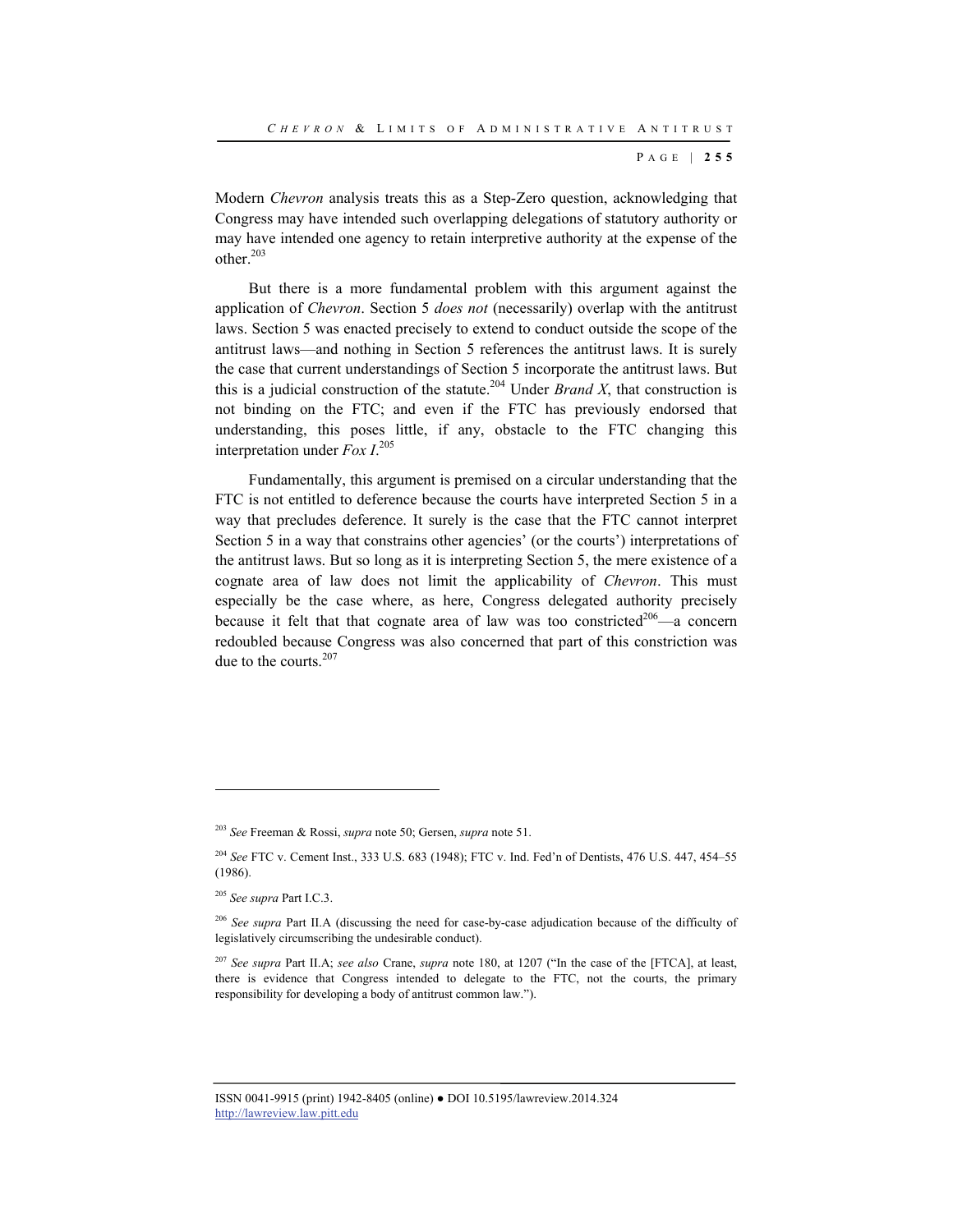P AGE | **256** | V O L . 7 6 | 2014

## 4. Does *Chevron* Not Apply if Courts Have Previously Acted?

This case of circularity highlights another misconception about the application of *Chevron* to Section 5: that "courts are most likely to defer to administrative agency judgments . . . about which the courts have not developed a deeply rooted body of precedent."<sup>208</sup> *Brand X* speaks directly to this argument: Existing judicial precedent is relevant to the interpretation of an agency's statute that is "otherwise entitled to *Chevron* deference only if the prior court decision holds that its construction follows from the unambiguous terms of the statute and thus leaves no room for agency discretion."<sup>209</sup> While some courts may have held historically to judicial precedent over agency interpretation of ambiguous statutory meaning, this is not the modern approach. It may be the case that prior judicial interpretations present concerns that must be addressed for a new statutory construction to be adopted, $2^{10}$  but this concern applies the same to prior agency constructions as to prior judicial constructions.

## 5. Does *Chevron* Not Apply Because Courts, Not Agencies, Develop Common Law?

Possibly the most fascinating argument against the applicability of *Chevron* to Section 5 is that interpretation of Section 5 is akin to common-law lawmaking, not merely resolving statutory ambiguity—and that such power is beyond the scope of *Chevron*. This understanding is carried by—or pushes against—deep currents in administrative law.

As explained by Crane:

[The FTCA is] not merely susceptible to two or more plausible readings but [is] essentially [a] delegation[] to either courts or agencies—which one is the question—to create a federal antitrust common law within a specified remedial structure. In the case of the [FTCA], at least, there is evidence that Congress intended to delegate to the FTC, not the courts, the primary responsibility for developing a body of antitrust common law. But courts tend to be jealous about the creation of common law, which they view as their distinct prerogative.

l

<sup>208</sup> Crane, *supra* note 180.

 $^{209}$  Nat'l Cable & Telecomms Ass'n v. Brand X Internet Servs., 545 U.S. 967, 982 (2005).

<sup>&</sup>lt;sup>210</sup> FCC v. Fox Television Stations, Inc., 556 U.S. 502 (2012) (noting a possible need for heightened care where "prior policy has engendered serious reliance interests that must be taken into account").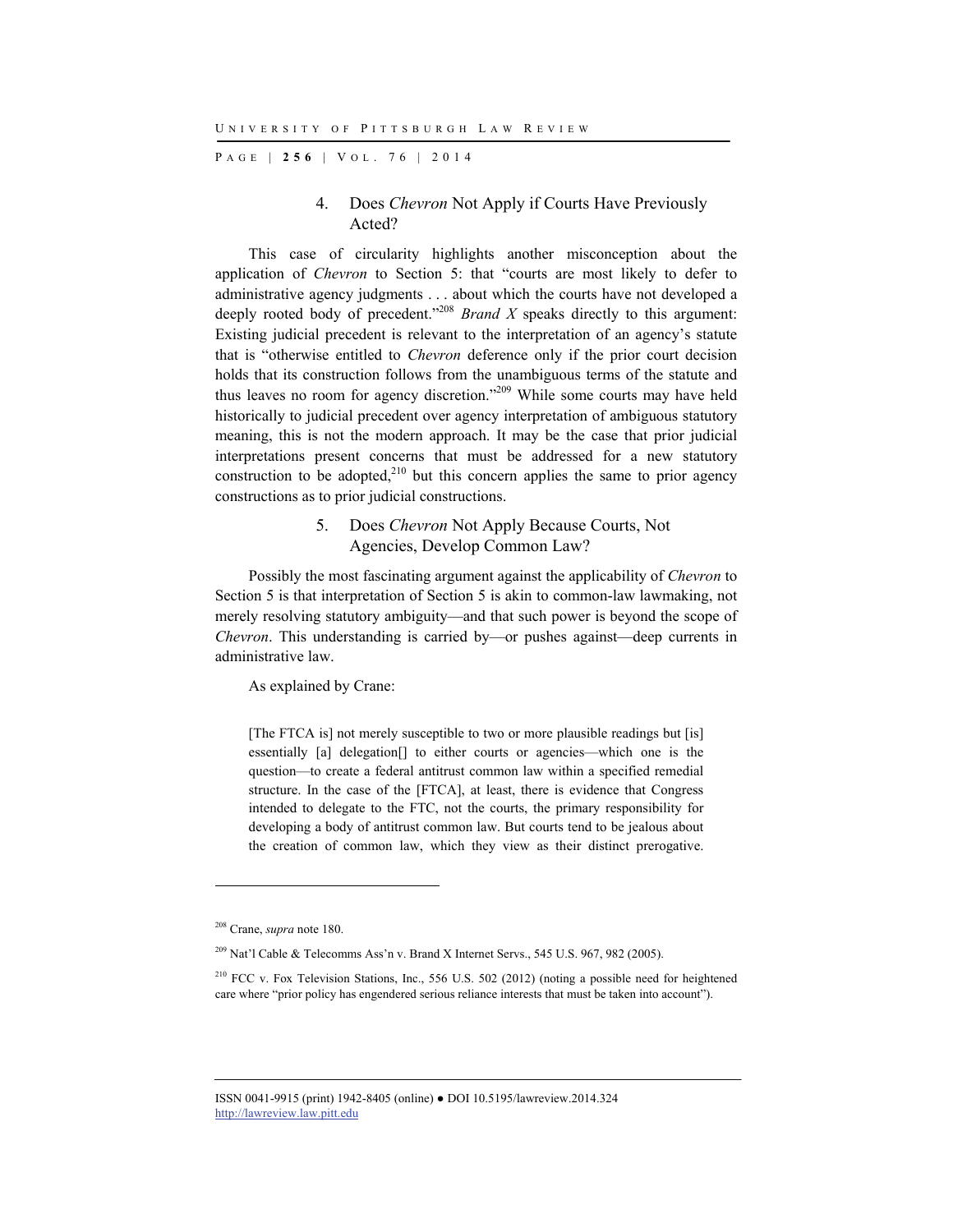Under at least one view of administrative law, the more an agency's decision veers in the direction of policy making and away from interpretation of a statute, the more intrusive judicial review should be. Even if courts are otherwise willing to give agencies policy-making breathing room, they may be reluctant to do so when the agency's norm creation is structured as a common law process—a judicial archetype.<sup>211</sup>

Of course, "jealousy" is not a jurisprudential theory. But, as Crane notes, this view is shared by some administrative law scholars. For instance, David Zaring has offered a realist understanding of *Chevron*, arguing that courts defer to agencies based upon their assessment of whether the agencies are acting reasonably, instead of based on *Chevron*'s stated standard.<sup>212</sup>

But the trend of modern administrative law—as crafted by the Supreme Court—runs the opposite direction. As explained previously, agencies have won the war of interpretive authority.213 This was first strongly seen in *Brand X*, where the Court held that prior judicial interpretations of ambiguous statutes are not binding on agencies.<sup>214</sup> The point was made even more directly in *American Electric Power*, where the court held that congressional delegation of interpretative authority—based on the same reasoning used in *Chevron*—displaces federal common law.215 In other words, the Court has spoken to Crane's concern that the FTC Act is "[a] delegation[] to either courts or agencies—which one [being] the question—to create a federal antitrust common law" in several other contexts, and it has come down on the side of the agencies.

l

<sup>211</sup> Crane, *supra* note 180, at 1207–08.

<sup>212</sup> *See generally* Zaring, *supra* note 27.

<sup>213</sup> *See supra* Part I.C.3 (discussing the *Brand X* decision).

<sup>214</sup> *See generally Brand X*, 545 U.S. 967.

<sup>215</sup> *Id.*; *see also* Am. Elec. Power v. Connecticut, 131 S. Ct. 2527, 2537 (2011) ("Legislative displacement of federal common law does not require the same sort of evidence of a clear and manifest congressional purpose demanded for preemption of state law. Due regard for the presuppositions of our embracing federal system as a promoter of democracy does not enter the calculus, for it is primarily the office of Congress, not the federal courts, to prescribe national policy in areas of special federal interest. The test for whether congressional legislation excludes the declaration of federal common law is simply whether the statute speaks directly to the question at issue."); *id.* at 2539 ("It is altogether fitting that Congress designated an expert agency . . . as best suited to serve as primary regulator. . . . The expert agency is surely better equipped to do the job than individual district judges issuing ad hoc, case-by-case injunctions. Federal judges lack the scientific, economic, and technological resources an agency can utilize in coping with issues of this order.").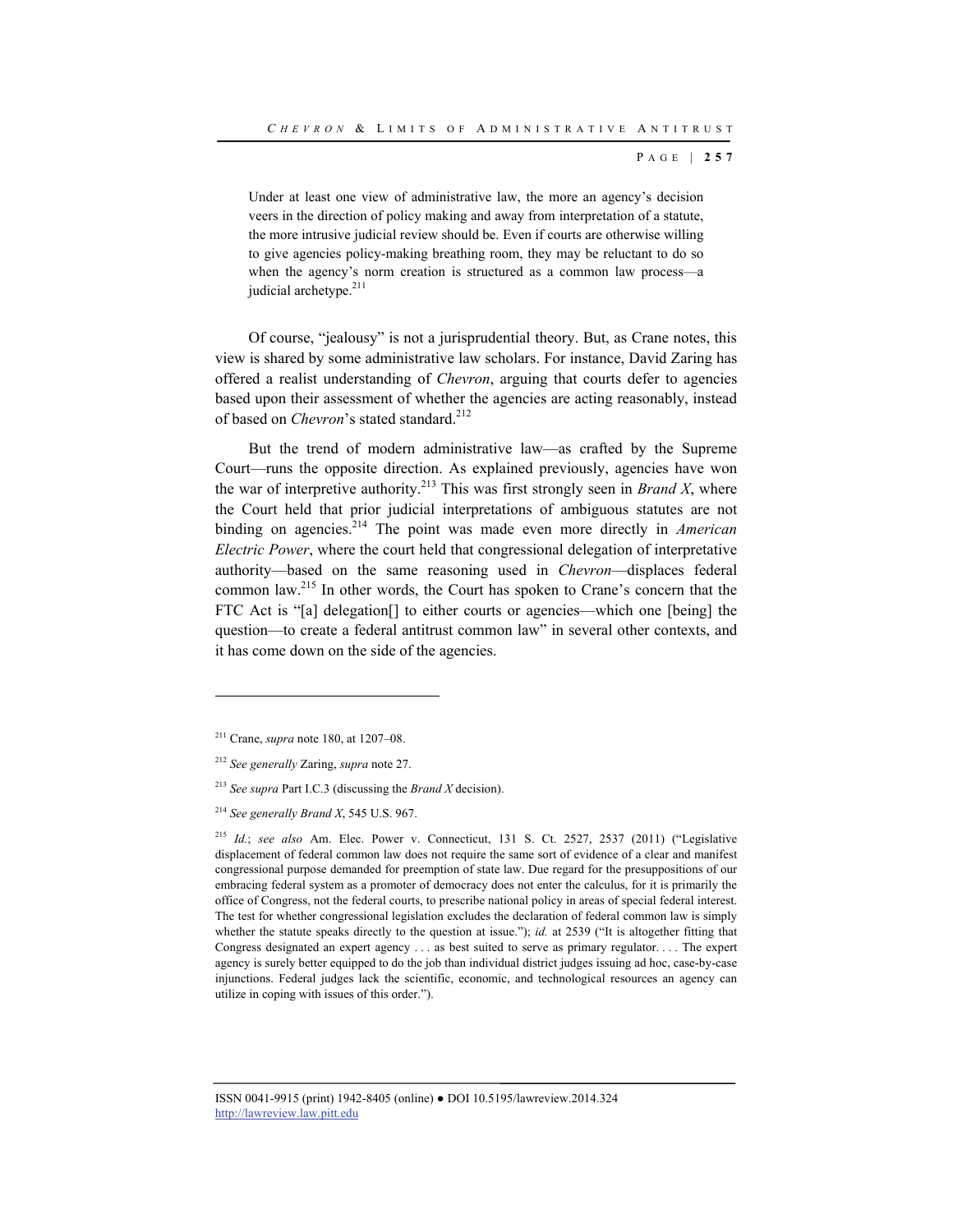P AGE | **258** | V O L . 7 6 | 2014

I do not mean to overstate this conclusion; this is still an evolving area of administrative law. But the trend appears to be toward greater deference to agencies to develop federal common law. It is the path suggested by *Brand X*. *Mead* and *Chenery II* make clear that agencies can receive deference when acting through common law-like processes;<sup>216</sup> it is the path suggested by  $Fox I<sub>1</sub><sup>217</sup>$  it is the path suggested by *American Electric Power*. 218

## *C.* Indiana Federation of Dentists *Supports Application of*  Chevron

*Indiana Federation of Dentists* bears special discussion. It is regularly cited for the proposition that courts conduct *de novo* review of FTC legal determinations under Section 5, according some (limited) deference to the  $\text{FTC}^{219}$  It also bears special note as it is the most recent Supreme Court opinion considering the application of Section 5's prohibition against unfair methods of competition—the only opinion to do so since *Chevron*. 220

The most cited passage from *Indiana Federation of Dentists* explains that:

The legal issues presented—that is, the identification of governing legal standards and their application to the facts found—are, by contrast, for the courts to resolve, although even in considering such issues the courts are to give some deference to the [FTC's] informed judgment that a particular commercial practice is to be condemned as "unfair."<sup>221</sup>

l

221 FTC v. Ind. Fed'n of Dentists, 476 U.S. 447, 454 (1986).

<sup>216</sup> *See supra* Parts IV.B.1, B.2.

<sup>217</sup> *See supra* Part I.C.3.

<sup>218</sup> This topic is the subject of my own ongoing work. *See* Hurwitz, *supra* note 19.

<sup>219</sup> *See, e.g.*, Crane, *supra* note 180, at 1200; Rambus, Inc. v. FTC, 522 F.3d 456 (D.C. Cir. 2008); *see also* Caust-Ellenbogen, *supra* note 10.

<sup>220</sup> In 2013, the Court decided another case relating to the substantive scope of the FTC's authority. *See generally* FTC v. Actavis, 133 S. Ct. 2223 (2013). That case, however, held that the alleged conduct could be found to violate the antitrust laws as traditionally understood—that is, as evaluated under the "rule of reason" standard traditionally applied under the Sherman Act. *Id.* The Court's *Actavis* opinion, therefore, offers no guidance on the role of the FTC versus that of the courts in defining the legal standard governing "unfair methods of competition."

ISSN 0041-9915 (print) 1942-8405 (online) ● DOI 10.5195/lawreview.2014.324 http://lawreview.law.pitt.edu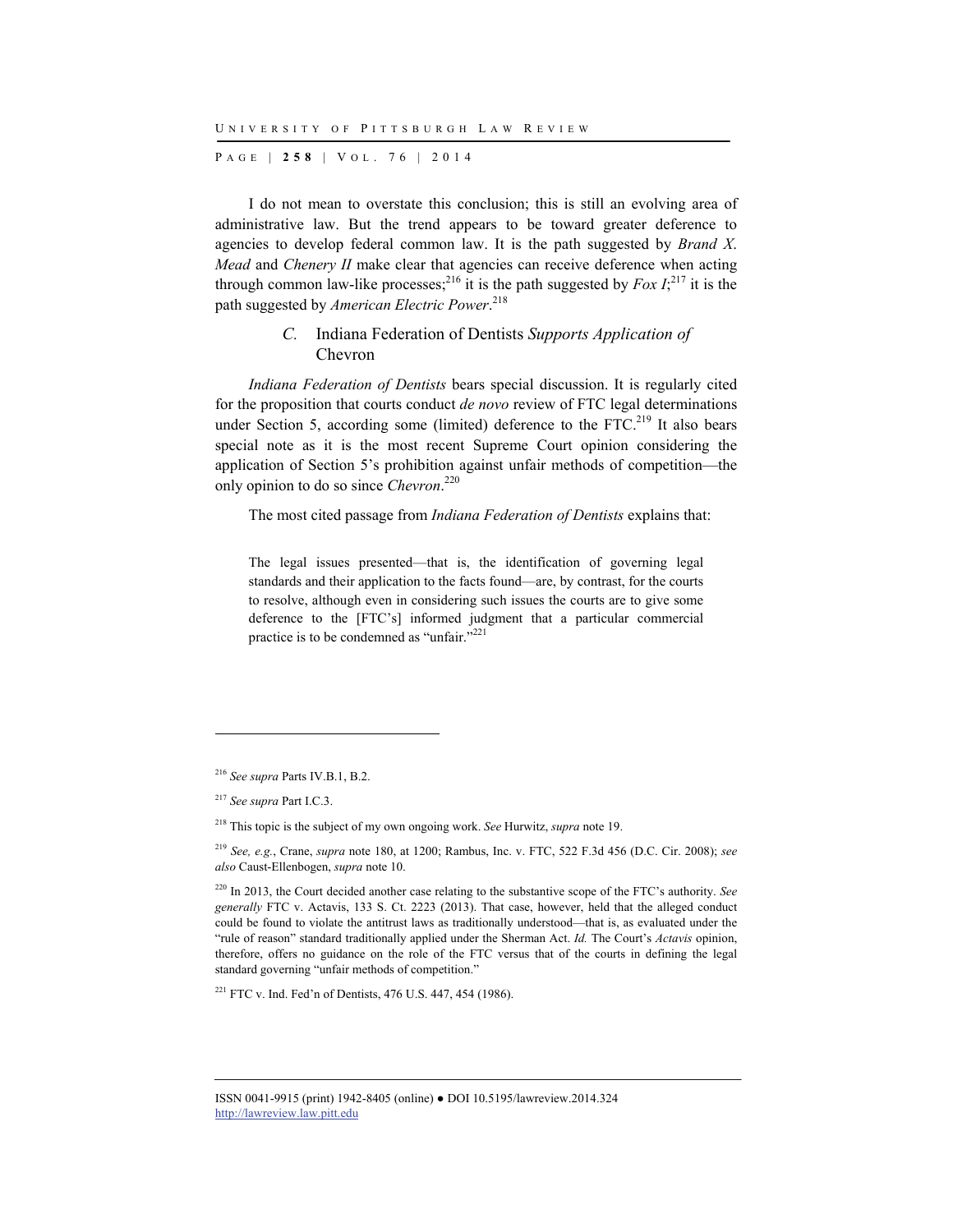This language has been cited as requiring *do novo* review of all legal questions, including the legal meaning of Section  $5^{222}$  Dan Crane has called this an "odd" standard,"223 noting that ordinarily "this is technically a question of *Chevron* deference, although the courts have not articulated it that way in the antitrust space."224 Indeed, it seems remarkable that *Indiana Federation of Dentists* does not even mention *Chevron*—a fact that has led antitrust commentators to believe that "[o]ne cannot explain judicial posture in the antitrust arena in *Chevron* terms."<sup>225</sup> But this is an over-reading of *Indiana Federation of Dentists*. Indeed, the case can instead be read as entirely in line with *Chevron*.

First, it is unsurprising that *Indiana Federation of Dentists* does not cite *Chevron*. The *Indiana Federation of Dentists* petitioned for *certiorari* from a Seventh Circuit opinion that had been argued before *Chevron* was decided, and the FTC was arguing for an uncontroversial interpretation of Section 5 as applying Section 1 of the Sherman Act.<sup>226</sup> In other words, the FTC had never structured its case to seek deference, and it had no need to argue for any deference before the Court. Given the case's history and posture, it would have been more surprising had the parties or the Court cited to *Chevron*.

Moreover, it took several years for the importance of *Chevron* to become understood and to filter its way into judicial review of agency statutory interpretation. Over the next several years, the circuits regularly cited *Indiana Federation of Dentists* to explain the standard of review for an agency's interpretation of its organic statutes.<sup>227</sup> Importantly, these cases recognized that there was some confusion as to the changing standard of review,  $228$  framed their

<sup>223</sup> *Id.*

l

<sup>226</sup> *Compare* Ind. Fed. of Dentists v. FTC, 745 F.2d 1124 (7th Cir. 1984), *rev'd*, 476 U.S. 447 (1986), *with Chevron*, 467 U.S. 837. And recall, as explained above, that it has long been understood that Section 5 incorporates the antitrust laws. *See supra* note 82.

<sup>227</sup> MesterMfg. Co. v. INS, 879 F.2d 561 (9th Cir. 1989); Whiteside v. Sec'y of Health & Human Servs., 834 F.2d 1289 (6th Cir. 1987); Tex. E. Prods. Pipeline Co. v. Occupational Safety & Health Review Comm'n, 827 F.2d 46 (7th Cir. 1987); Dir. Office of Workers' Comp. Programs, United States Dep't of Labor v. Ball, 826 F.2d 603 (7th Cir. 1987).

<sup>228</sup> "The standard of review in this case has been much discussed but little analyzed. . . . [I]n this case the dispute arises because neither the statute nor the appended regulations provide a clear answer to the issue raised by these unusual facts. [T]he scope of this court's review is *not*, as both parties have

<sup>222</sup> Crane, *supra* note 180, at 1200.

<sup>224</sup> *Id.*

<sup>225</sup> Caust-Ellenbogen, *supra* note 10.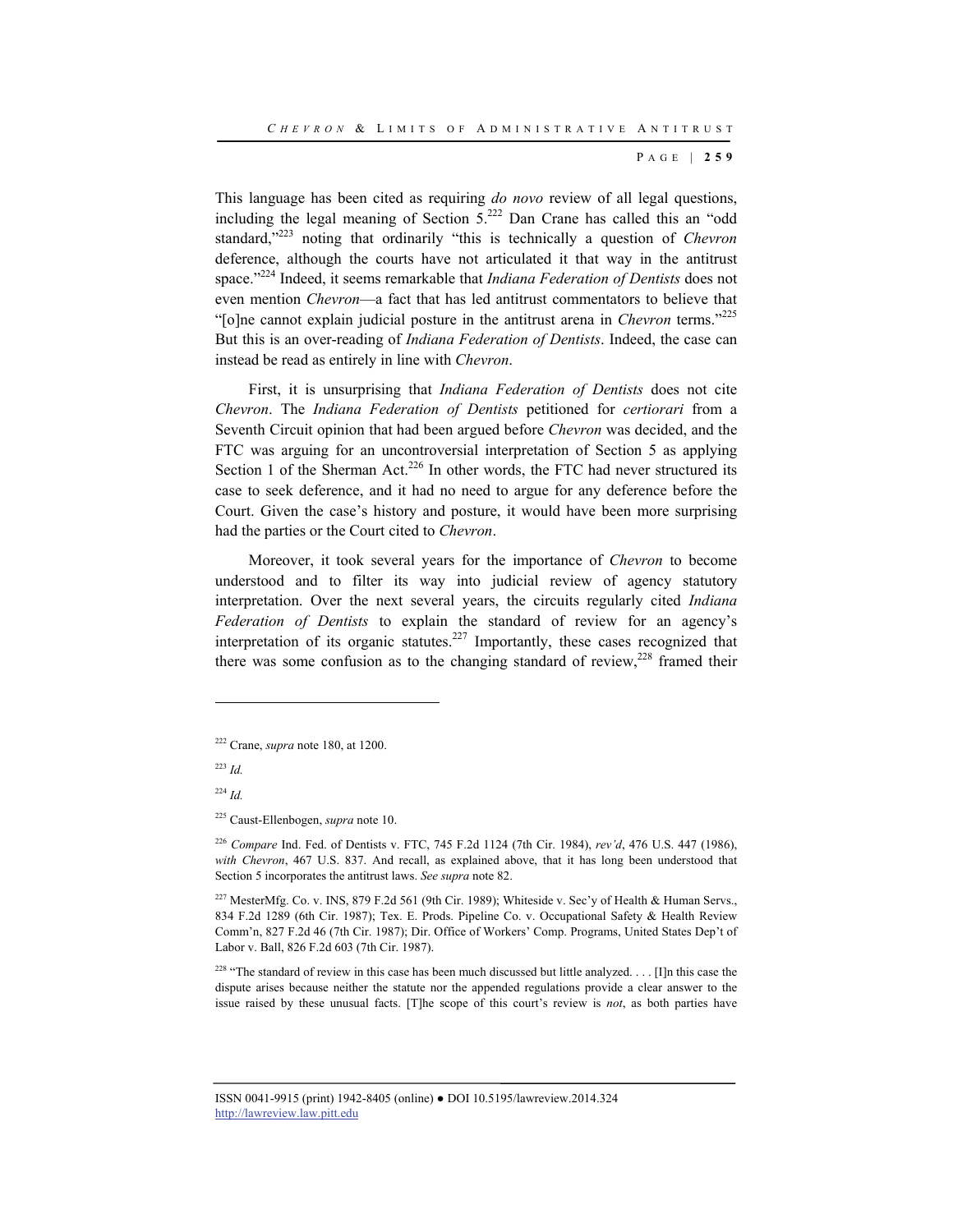P AGE | **260** | V O L . 7 6 | 2014

analysis in terms of *Skidmore* (the precursor to *Chevron* in this line of cases),<sup>229</sup> and largely reached *Chevron*-like conclusions, despite *Indiana Federation of Dentists*'s suggestion of a lower level of deference.<sup>230</sup> Perhaps most importantly, today it is *Chevron*, not *Indiana Federation of Dentists*, that is recognized as the law of the land—at least, for every regulatory agency other than the FTC.

Indeed, a close reading of *Indiana Federation of Dentists* finds that it accords with *Chevron*. The continuation of the paragraph quoted above goes on to explain that:

The standard of "unfairness" under the [FTCA] is, by necessity, an elusive one, encompassing not only practices that violate the Sherman Act and the other antitrust laws, but also practices that the [FTC] determines are against public policy for other reasons. *Once the [FTC] has chosen a particular legal rationale for holding a practice to be unfair, however, familiar principles of administrative law dictate that its decision must stand or fall on that basis, and a reviewing court may not consider other reasons why the practice might be deemed unfair.* In the case now before us, the sole basis of the FTC's finding of an unfair method of competition was [its] conclusion that the [alleged conduct] was an unreasonable and conspiratorial restraint of trade in violation of § 1 of the Sherman Act. Accordingly, the legal question before us is whether the [FTC's] factual findings, if supported by evidence, make out a violation of Sherman Act §  $1.^{231}$ 

This language alters the paragraph's initial proposition that the legal issues are for determination by the courts. Rather, the Court recognizes that Section 5 is inherently ambiguous. It is, therefore, up to the FTC to choose the legal standard

 $231$  FTC v. Ind. Fed'n of Dentists, 476 U.S. 447, 454–55 (1986) (emphasis added).

l

instructed the court, 'de novo.'" *Whiteside*, 834 F.2d. at 1292; *but see id.* at 1297 (arguing that even after *Indiana Federation of Dentists* (and *Chevron*) "courts are under no obligation to defer to the agency's legal conclusions").

<sup>229</sup> *Tex. E. Prods.*, 827 F.2d 46 (citing Skidmore v. Swift & Co., 323 U.S. 134 (1944)); *Ball*, 826 F.2d 603; *Whiteside*, 834 F.2d at 1292.

<sup>&</sup>lt;sup>230</sup> *Whiteside*, 834 F.2d at 1292 ("The question for this court, therefore, is not whose interpretation of the statute we prefer, but whether the Secretary's interpretation is reasonable, consistent, and persuasive."); *Texas E.*, 827 F.2d at 47 ("[M]ost often a reviewing court will accord some substantial deference to an agency's interpretation of its own statutes or regulations."); *Mester*, 879 F.2d at 565 ("If an agency's construction is reasonable, and consistent with congressional intent, we will accept it.").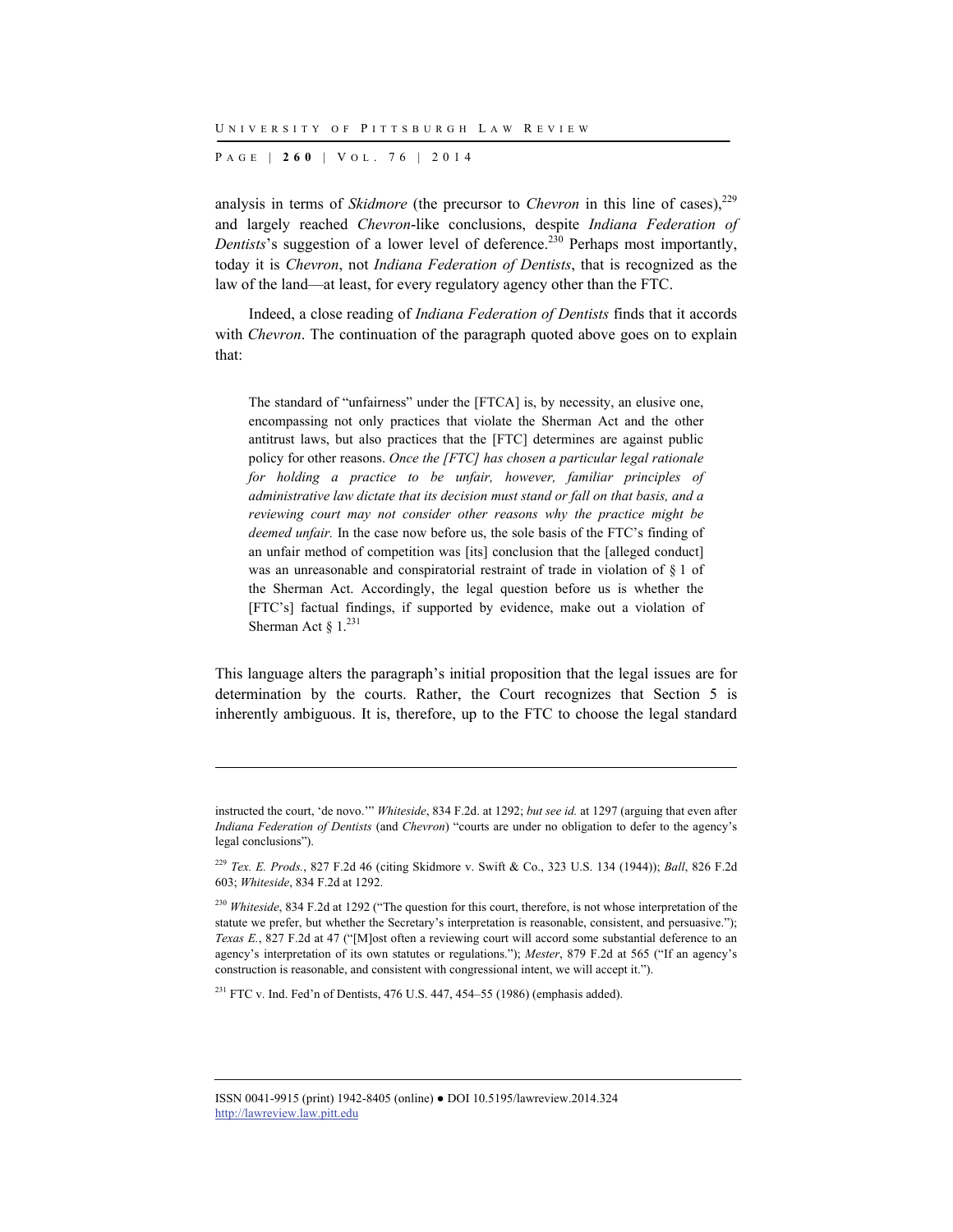under which that conduct will be reviewed: "[A] reviewing court may not consider other reasons why the practice might be deemed unfair."

This is precisely the standard established by *Chevron*: First, the courts determine whether the statute is ambiguous, and, if it is not, the court's reading of the statute is binding; but if it is ambiguous, the court defers to the agency's construction.232 Part of why *Chevron* is a difficult test is that both parts of this analysis do, in fact, present legal questions for the court. The first step is purely legal, as the court determines on its own whether the statute is ambiguous. Then, at step two, the legal question is whether the agency correctly applied the facts to its declared legal standard—as the Court recognized in *Indiana Federation of Dentists*, "the legal question before us is whether the FTC's factual findings make out a violation of Sherman Act  $\S 1.^{223}$  Thus, the opening, oft-quoted first sentence of the paragraph<sup>234</sup> is correct and in accord with *Chevron*: The legal issues presented are for the courts to resolve—but according to the legal standard prescribed by the FTC.

The most likely reason that *Indiana Federation of Dentists* is viewed as the standard of review for the FTC's interpretation of Section 5 is because the FTC has not sought greater deference. This is in part because, where the FTC couches enforcement of Section 5 in the antitrust laws, it can safely rely on judiciallycrafted understandings of the antitrust laws without any need to seek deference. Thus, in *Schering-Plough*, where the FTC's finding was based on Section 1 of the Sherman Act, the FTC's brief recounted *Indiana Federation of Dentists* as requiring *de novo* review of its legal determinations—a standard that was then used by the Eleventh Circuit in its opinion.235 But it is also surely in part because the FTC has been reluctant to advance a more deferential standard (shell-shocked as it

l

<sup>232</sup> *See* Crane, *supra* note 180, at 2 (discussing *Chevron*). The Court's discussion in *Indiana Federation of Dentists* does not include the nuance that the agency's construction of the statute must be a reasonable one—but this is unsurprising given that the reasonableness of the FTC's construction was not at issue.

<sup>233</sup> *Ind. Fed'n of Dentists*, 476 U.S. at 455.

<sup>&</sup>lt;sup>234</sup> *Id.* at 454 (stating that "The legal issues presented  $\ldots$  are  $\ldots$  for the courts to resolve").

<sup>&</sup>lt;sup>235</sup> In *Schering-Plough*, the FTC "conclude<sup>[d]</sup> that both the Schering/Upsher and the Schering/AHP agreements violated Section 5 of the [FTCA]. Specifically, we . . . find that the charges in the complaint that are grounded in Section 1 of the Sherman Act . . . have been proven." *Schering-Plough Corp.*, Docket No. 9297 (Dec. 18, 2003), *available at* http://ftc.gov/os/adjpro/d9297/031218commission opinion.pdf. The FTC's opinion in *Schering-Plough* treated Section 5 as incorporating Sections 1 and 2 of the Sherman Act. *Id.* at 83 n.107. In its reply brief on appeal to the Eleventh Circuit, the FTC explained the standard of review for its legal analyses as *de novo*, citing *Indiana Federation of Dentists*. Brief for Federal Trade Commission, 2004 WL 3557972, at \*15 (July 25, 2004).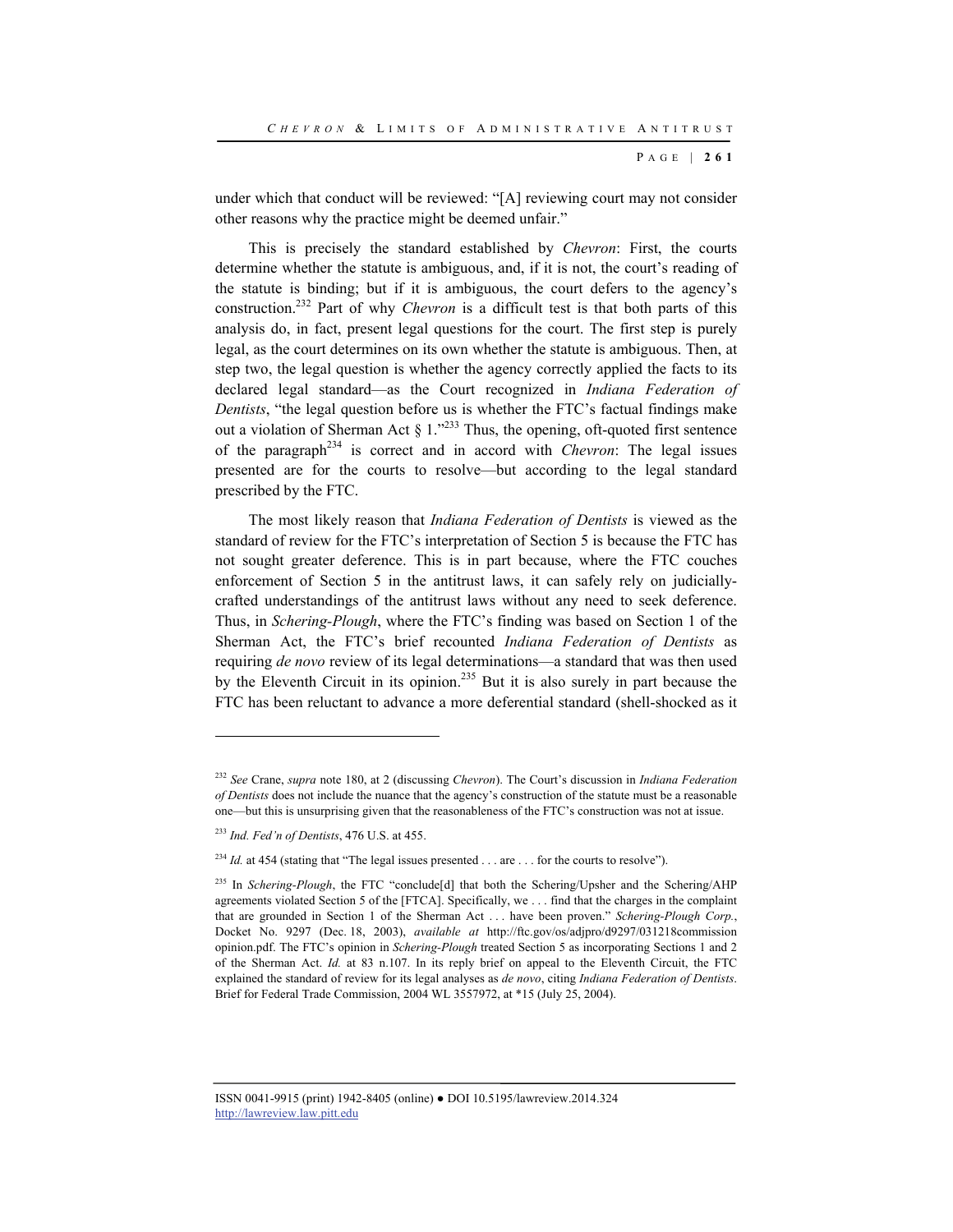P AGE | **262** | V O L . 7 6 | 2014

is from pre-*Chevron* losses)<sup>236</sup> and has failed to recognize the current agencydeferential state of administrative law.

#### **V. LIVING WITH A** *CHEVRON***-SUPERCHARGED SECTION 5**

Thus far, this Article has argued that *Chevron* applies to FTC interpretations of Section 5. That *Chevron* applies does not necessarily mean that courts will uphold any given agency interpretation. That is, FTC interpretations of Section 5 pass muster at *Chevron* step zero—but we still need to consider whether such interpretations are likely to pass muster at steps one and two. This Article has so far taken no position on whether such deference is normatively desirable, should it be granted.

These questions are addressed below, starting with a brief discussion of how the FTC is likely to fare under *Chevron* steps one and two and then turning to the normative question. The FTC has shown an alarming willingness in recent years to threaten litigation under Section 5 without feeling the need to define its understanding of Section 5's contours. It has leveraged the uncertain bounds of Section 5 to demand extrajudicial settlements from numerous firms, especially in high-tech industries. This has occurred even with the understanding that the FTC is not entitled to *Chevron* deference. This article's argument that the agency will, by and large, receive deference may have the regrettable effect of strengthening the agency's strong-arm settlement tactics. Sections V.B, V.C, and V.D argue that the FTC should not have such broad power. These sections also consider possible challenges to its use of that power. Finally, these sections argue for possible administrative and statutory changes to reign in the agency's power.

## *A. Do FTC Constructions of Section 5 Pass* Chevron *Steps One and Two?*

That *Chevron* applies to FTC constructions of Section 5 does not necessarily mean that the courts will defer to agency constructions of the statute. Actual deference in any specific case will turn on the *Chevron* step one and two inquiries concerning whether the statute is ambiguous and, if so, whether the agency's interpretation is a permissible construction. Given the inherently and deliberately ambiguous nature of Section 5, it seems very likely that any agency action to

ISSN 0041-9915 (print) 1942-8405 (online) ● DOI 10.5195/lawreview.2014.324 http://lawreview.law.pitt.edu

<sup>&</sup>lt;sup>236</sup> *See* Crane, *supra* note 180, at 4 (describing the FTC as "shell-shocked by its treatment in the courts when it has invoked an independent Section 5").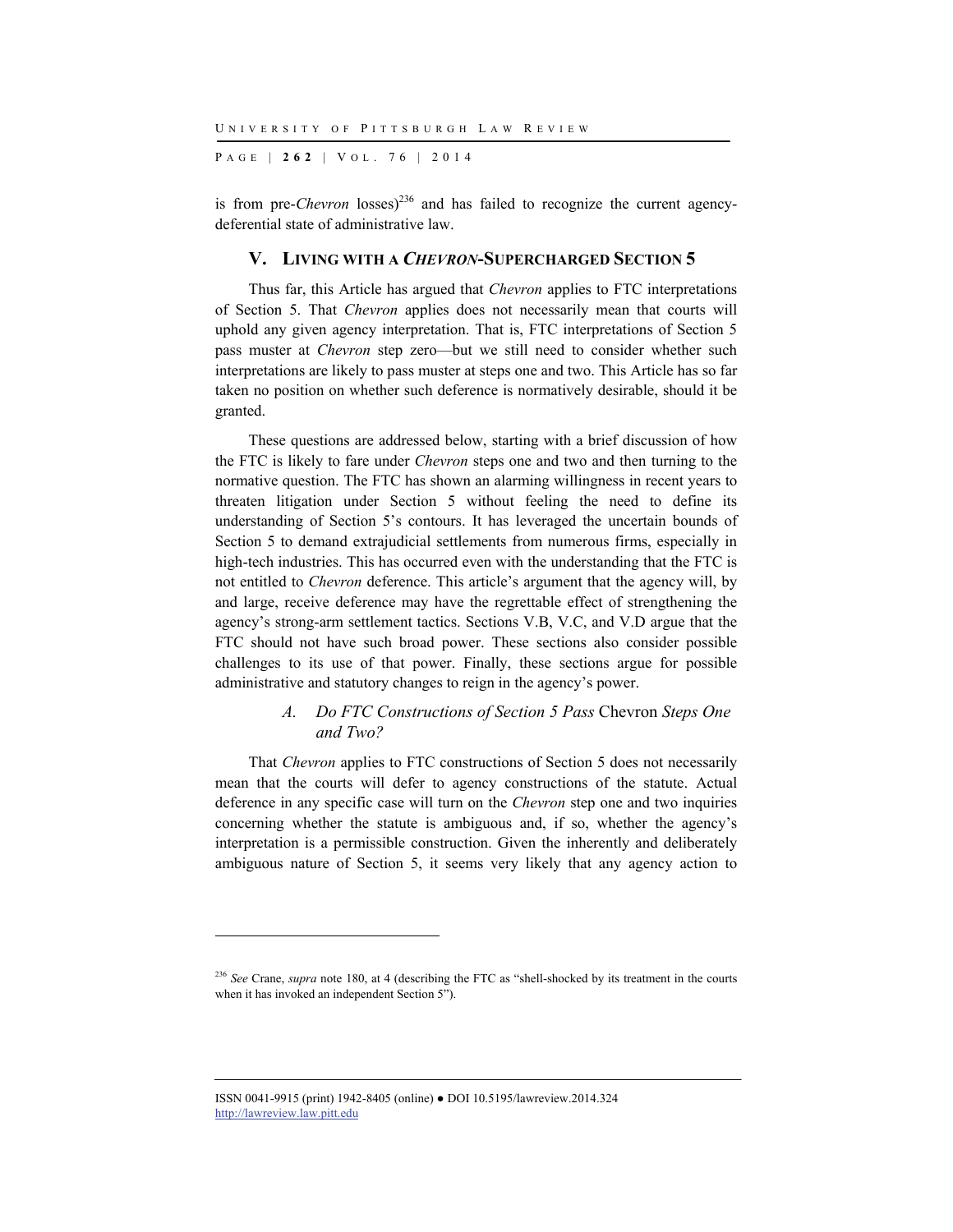regulate the conduct of a firm will satisfy *Chevron*'s step one inquiry, provided that it is arguably related to competition.<sup>237</sup>

It is more difficult to consider whether an agency construction of Section 5 would pass *Chevron* step-two without knowing the specific construction in question. At this stage, the question is whether the specific construction is permissible. Here too, however, it seems likely that any agency construction would be deemed permissible. As discussed previously, there is substantial debate within the antitrust literature on what constitutes anticompetitive conduct, $^{238}$  and it is a near certainty that a court would deem as permissible any FTC construction of Section 5 arguably in line with non-fringe understandings of what constitutes anticompetitive conduct under the Sherman or Clayton Acts. This conclusion would likely hold even where the FTC may disagree with judicial constructions of the Sherman and Clayton Acts.

That alone would greatly expand the scope of Section 5 vis-à-vis current understandings of antitrust law, but Section 5 is not constrained by the Sherman and Clayton Acts, and there is no reason to think that FTC interpretations of "unfair" would be constrained by economic logic. While the FTC's separate unfair acts and practices authority is expressly constrained by a consumer welfare test, its unfair method of competition authority is not. The history of the FTCA offers a sufficient basis for courts to find almost any construction of an "unfair" method of competition permissible—even if that construction is based in supremely uneconomic logic. This history, moreover, offers little, if anything to suggest that such a construction is impermissible.<sup>239</sup> Thus, it is likely that the FTC could construe any form of conduct (i.e., a "method") that harms anyone (i.e., "unfair") operating in the same product market as the entity engaging in that conduct (i.e., "competition") to be an unfair method of competition.

It must be emphasized that without a particular agency construction to consider, this discussion is speculative. Regardless, it serves to make two points: first, that the breadth of constructions likely to be considered permissible is very

 $237$  To the extent there may be a question that a given matter is not related to competition—meaning it is outside the scope of the FTC's generally understood jurisdiction—the Court's recent holding in *City of Arlington* (applying *Chevron* to questions of ambiguous statutory jurisdiction) makes clear that the FTC would likely receive deference over jurisdictional questions as well as questions of its substantive authority. City of Arlington v. FCC, 133 S. Ct. 1863 (2013).

<sup>238</sup> *See supra* Part III.B.

<sup>239</sup> *But see* Zaring, *supra* note 27, at 155 (offering a realist perspective on *Chevron* and arguing that, in practice, courts treat it as a reasonableness standard).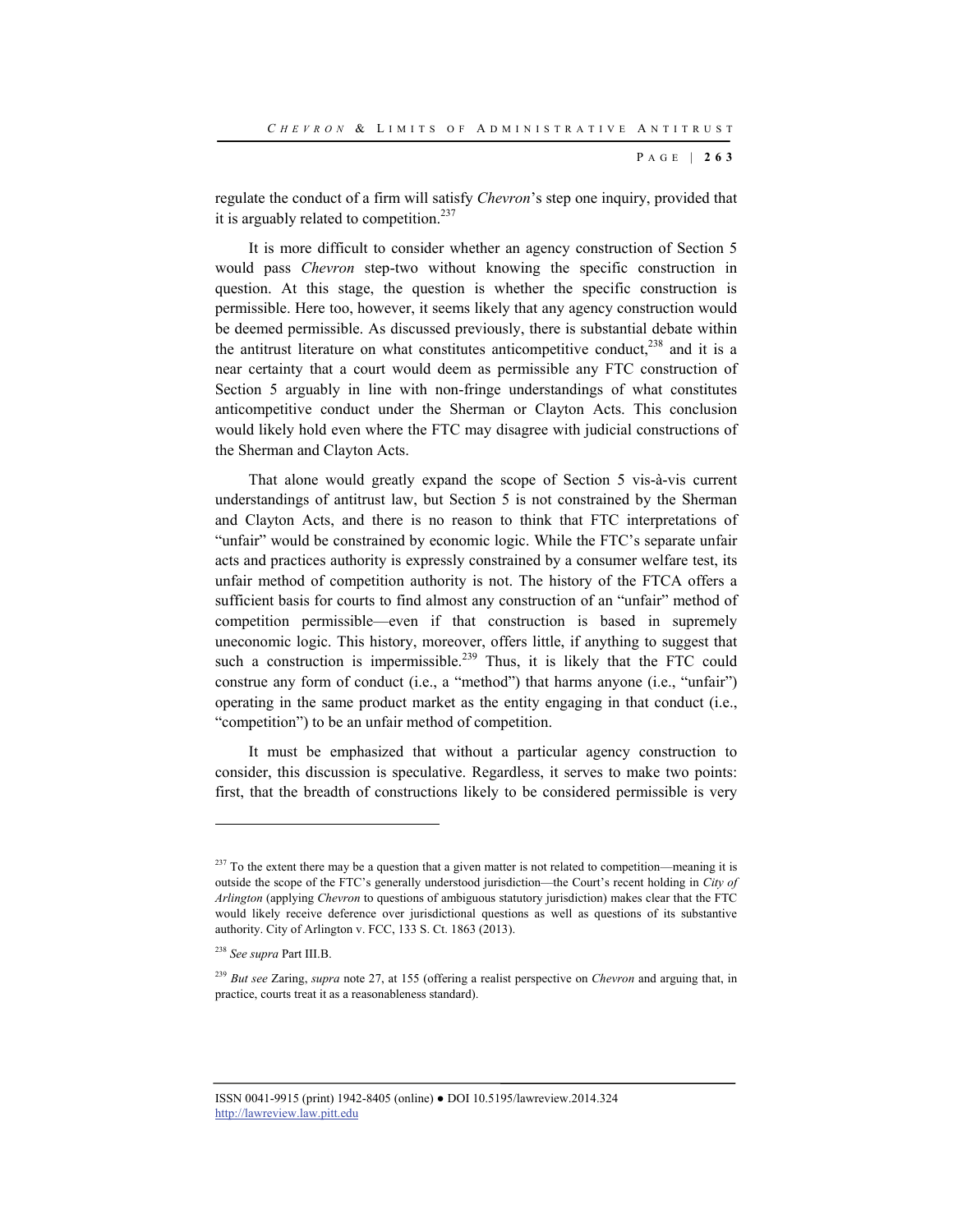P AGE | **264** | V O L . 7 6 | 2014

l

large; and second, that the proper forum in which to challenge such interpretations is not before the Article III courts. Given the breadth of the statute, once the matter has reached that point, there is great weight in favor of the FTC's position receiving *Chevron* deference. Rather, challenges to the agency interpretation must be made either before the agency (a challenging proposition) or by appeal to Congress for legislative change.

## *B. The FTC Should Not Have This Power*<sup>240</sup>

While Congress did give the FTC very broad power, it did not give the FTC unbounded power. Unfortunately, the ambiguity in the agency's power, and the ways in which the agency uses that ambiguity, has yielded an agency with near boundless power to regulate the economy largely unconstrained by judicial review.

To understand this, we must understand how the FTC has wielded its Section 5 authority in recent years. The scope of Section 5 is unclear. This is substantially because the FTC has declined to explain what it believes the scope to be. Lacking such explanation, firms must live in constant fear of the agency's potential vigilance. The possibility that the agency may challenge a firm's conduct is a daunting one, especially because the FTC may elect to first challenge the conduct internally through an administrative hearing.<sup>241</sup> Should the defendant-firm lose, that decision may be appealed only to the full FTC. Until recently, the FTC never failed to uphold a complaint under its review.<sup>242</sup> Effectively, then, it is only after multiple

<sup>240</sup> Geoffrey Manne, *Time for Congress to Stop the FTC's Power Grab on Antitrust Enforcement*, FORBES.COM (Dec. 20, 2012), http://www.forbes.com/sites/beltway/2012/12/20/time-for-congress-tostop-the-ftcs-power-grab-on-antitrust-enforcement/; Lesli C. Esposito & Josh D. Huh, *FTC's use of Section 5 under attack*, DLAPIPER.COM (Nov. 29, 2012), http://www.dlapiper.com/ftc-use-of-section-5 under-attack/.

<sup>&</sup>lt;sup>241</sup> Indeed, under most circumstances the FTC will pursue a Section 5 violation in an administrative hearing. The FTC has authority to litigate many matters in the first instance before an Article III court and can litigate most matters in the first instance before an Article III court upon petition to the Attorney General. *See generally* Fed. Trade Comm'n, *A Brief Overview of the Federal Trade Commission's Investigative and Law Enforcement Authority*, FTC.GOV, http://www.ftc.gov/about-ftc/what-we-do/ enforcement-authority (last updated July 2008).

<sup>&</sup>lt;sup>242</sup> The FTC upheld every complaint brought by its complaint counsel for nineteen years; the first—and to date the only—reversal by the FTC of an administrative complaint occurred in 2014 when, after multiple congressional hearings, the FTC rejected the majority of claims brought against McWane by the FTC's complaint counsel. *See* David Balto, *FTC's winning streak is over*, THEHILL.COM (Feb. 11, 2014, 4:00 PM), http://thehill.com/blogs/congress-blog/economy-budget/197969-ftcs-winning-streak-isover.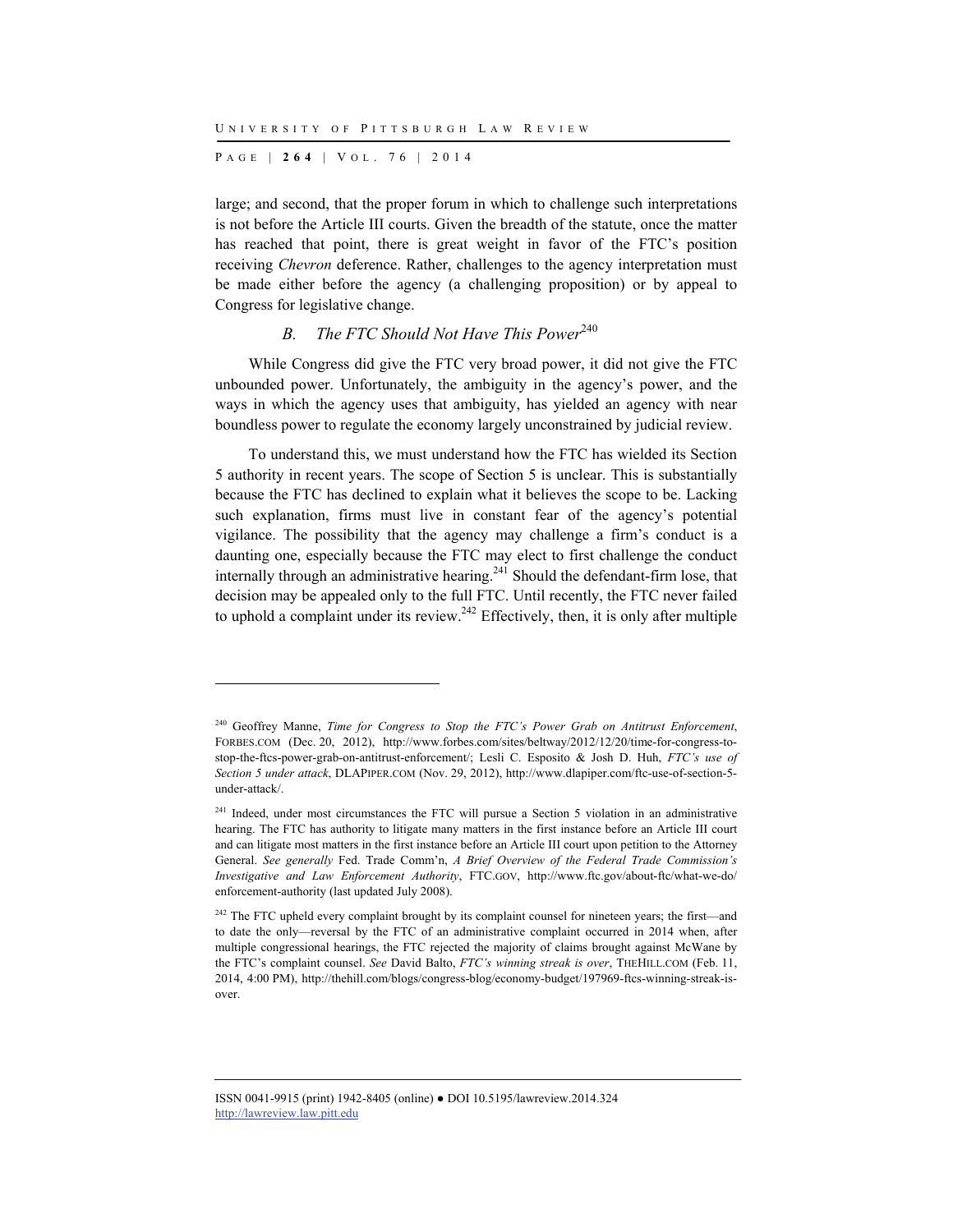years and two complete rounds of litigation that the matter can be appealed to an Article III tribunal.<sup>243</sup>

In other words, if the FTC challenges a firm's conduct, defending that conduct is extremely expensive.<sup>244</sup> It is also probabilistic due to the ambiguity inherent in Section 5. The FTC has broad power to challenge conduct that may not be an unfair method of competition with little concern that a firm will attempt to defend itself. Rather, firms do a cost-benefit analysis and decide to settle with the agency, often agreeing to decades-long oversight of their business practices.<sup>245</sup> In this way, the agency wields the uncertain boundaries of Section 5 as a weapon. The possibility that the FTC would broadly receive *Chevron* deference for its

l

<sup>&</sup>lt;sup>243</sup> As governed by the Administrative Procedure Act, only "final agency action" is reviewable. 5 U.S.C. § 704 (2012) ("Agency action made reviewable by statute and final agency action for which there is no other adequate remedy in a court are subject to judicial review.").

<sup>&</sup>lt;sup>244</sup> It is well understood that litigation costs—especially discovery costs—can force litigants to settle contrary to the merits of a case. *See, e.g.*, Richard M. Cooper, *The Need for Oversight of Agency Policies for Settling Enforcement Actions*, 59 ADMIN. L. REV. 835 (2007); Pamela A. MacLean, *Cost of Discovery a Driving Force in Settling Cases, Study Shows*, ALM.LAW.COM (2008), *available at* http://www.alm.law.com/jsp/article.jsp?id=1202424413938&slreturn=20140412095737 (noting that a "joint survey, released . . . by the American College of Trial Lawyers and the Institute for the Advancement of the American Legal System, found that 83 percent of the nearly [fifteen hundred] lawyers responding found costs, not the merits of a case, the deciding factor in settling"). These costs are amplified in the FTC context, where the FTC can avail itself of discovery through pre-complaint administrative subpoenas (called Civil Investigative Demands, 15 U.S.C. § 57b-1 (2012)) and because the FTC has the option of pursuing cases first through administrative proceedings, then through appeal to the FTC before a prospective litigant can even challenge FTC claims in federal court.

 $245$  It is all but standard for the FTC to require firms to agree to twenty years of audits or oversight in consent decrees. *See, e.g.*, *FTC Charges Deceptive Privacy Practices in Googles Rollout of Its Buzz Social Network*, FTC.GOV (Mar. 30, 2011), http://www.ftc.gov/news-events/press-releases/2011/03/ftccharges-deceptive-privacy-practices-googles-rollout-its-buzz (indicating privacy audits for twenty years); *FTC Accepts Final Settlement with Twitter for Failure to Safeguard Personal Information*, FTC.GOV (Mar. 11, 2011), http://www.ftc.gov/news-events/press-releases/2011/03/ftc-accepts-finalsettlement-twitter-failure-safeguard-personal (indicating twenty-year consent decree with ten years of audits); *Facebook Settles FTC Charges That It Deceived Consumers By Failing To Keep Privacy Promises*, FTC.GOV (Nov. 29, 2011), http://www.ftc.gov/news-events/press-releases/2011/11/facebooksettles-ftc-charges-it-deceived-consumers-failing-keep (indicating twenty years of audits); *Agency Announces Settlement of Separate Actions Against Retailer TJX, and Data Brokers Reed Elsevier and Seisint for Failing to Provide Adequate Security for Consumers Data*, FTC.GOV (Mar. 27, 2008), http://www.ftc.gov/news-events/press-releases/2008/03/agency-announces-settlement-separate-actionsagainst-retailer-tjx (announcing three separate consent decrees, each with twenty-year biennial audits).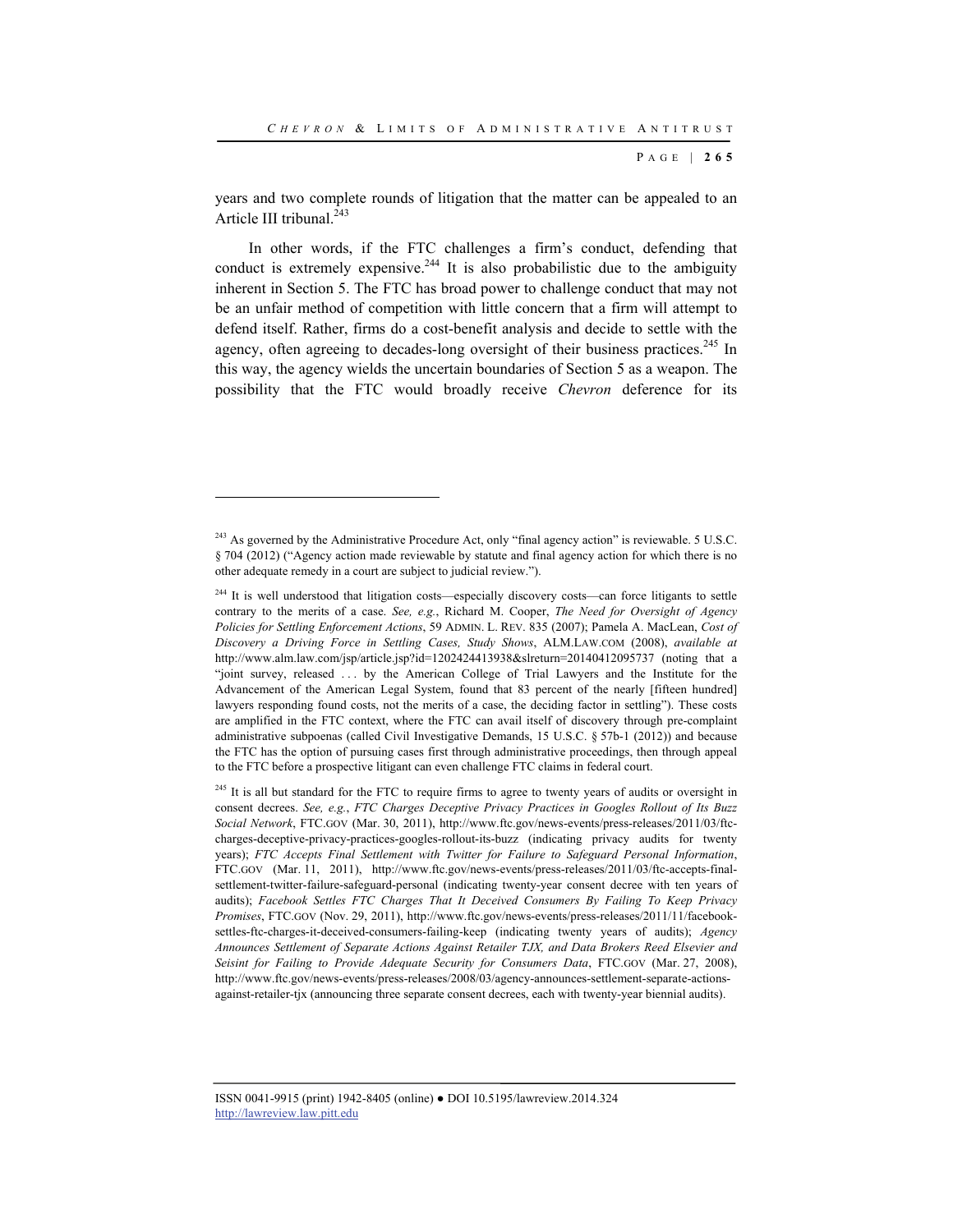P AGE | **266** | V O L . 7 6 | 2014

l

construction of these boundaries is a force multiplier, giving firms even less incentive to defend their innocent conduct.<sup>246</sup>

The most problematic aspect of the FTC's approach to using the threat of litigation to extract consent decrees is that this approach yields little if any official statement of the FTC's interpretation of Section 5 or any record of the FTC's reasoning. Such records are important. They provide firms with notice of both the agency's interpretation of Section 5 and the reasons for that interpretation. They may offer some constraints on the agency's ability to subsequently change its interpretation. This is true even under *Fox I*, in which the Court gave agencies broad latitude to adopt new understandings of an ambiguous statute even in the face of prior, contrary understandings.<sup>247</sup> If the agency has a longstanding construction of a given statute, it may need to address why it has changed that construction.248 Similarly, in explaining its basis for adopting a given construction, the agency may need to address (and contradict) the changed circumstances of prior justifications in order to change its construction—particularly where the prior policy was based on factual assumptions that have not changed.<sup>249</sup> Perhaps most importantly, it provides Congress with information about the agency's performance and consistency—information that is necessary both for effective oversight and to indicate to Congress where statutory changes may be necessary.

<sup>&</sup>lt;sup>246</sup> *Cf.* FCC v. Fox Television Stations, Inc., 556 U.S. 502, 515 (2009) (noting that an agency "need not demonstrate to a court's satisfaction that the reasons for the new policy are *better* than the reasons for the old one; it suffices that the new policy is permissible under the statute, that there are good reasons for it, and that the agency *believes* it to be better, which the conscious change of course adequately indicates.") (emphasis in original).

<sup>&</sup>lt;sup>247</sup> *Id.* ("An agency may not, for example, depart from a prior policy *sub silentio* or simply disregard rules that are still on the books.").

<sup>&</sup>lt;sup>248</sup> *Id.* ("[T]he agency need not always provide a more detailed justification than what would suffice for a new policy created on a blank slate. Sometimes it must—when, for example, its new policy rests upon factual findings that contradict those which underlay its prior policy. . . .").

<sup>&</sup>lt;sup>249</sup> As explained in *Fox II*, fair notice is related to constitutional Due Process requirements. Fair notice concerns are raised where a regulation "fails to provide a person of ordinary intelligence fair notice of what is prohibited, or is so standardless that it authorizes or encourages seriously discriminatory enforcement." F.C.C. v. Fox Television Stations, Inc., 132 S. Ct. 2307, 2317 (2012). It is meant to protect against at least two types of harm: providing regulated parties notice of the rules to which they are subject and ensuring that those making the rules "do not act in an arbitrary or discriminatory way." *Id.*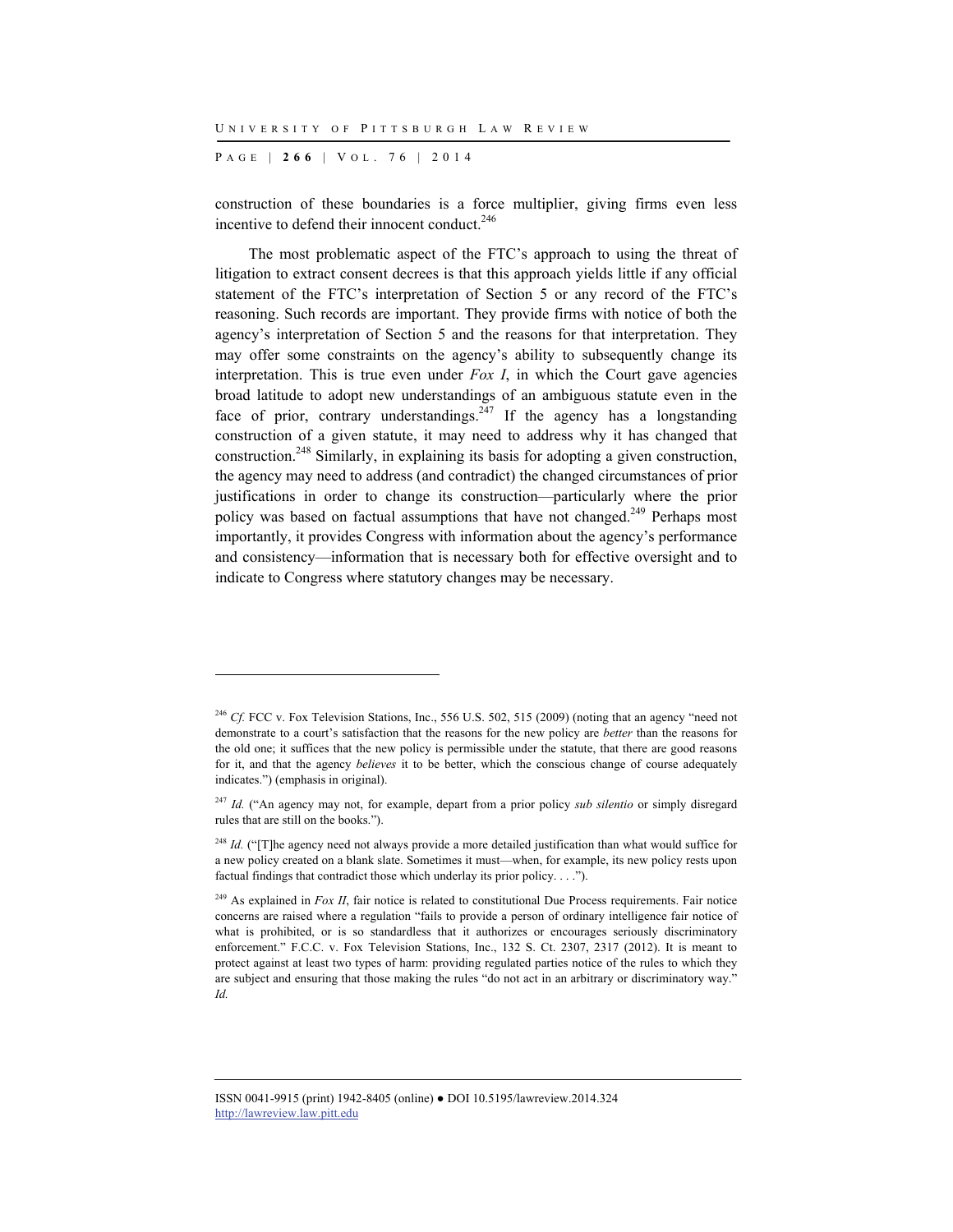## *C. Possible Limits and Challenges to FTC Assertion of Broad Section 5 Power*

Regardless of whether the FTC *should* have the broad and ambiguous power that it does under Section 5—a power used by the FTC to extract settlements from firms and multiplied by the prospect of deference—this article argues that the FTC *does* have this power. What limits and challenges may there be to this power? A few possible challenges that may be considered by an Article III court (in the rare case in which an FTC order is appealed all the way to an Article III court) are considered below: Due Process, Methods as Practices, and Procedural.

The first, and probably best, line of argument to defend against an FTC construction of Section 5 is that it violates constitutional notice and Due Process requirements.250 Such defenses are suggested by *Fox I* and *Fox II* as responses to agencies' relative freedom to change their constructions of statutes unconstrained by *stare decisis*. In *Fox I*, while allowing the Federal Communication Commission ("FCC") to change its rules for indecent broadcasts unconstrained by its prior rules, the Court noted that firms may have a viable challenge to the new rules "when [the] prior policy has engendered serious reliance interests that must be taken into account."251 In *Fox II*, the Court held that the FCC's changed policy could not be applied to conduct that occurred prior to that change on notice grounds, observing that, "[a] fundamental principle in our legal system is that laws which regulate persons or entities must give fair notice of conduct that is forbidden or required."<sup>252</sup>

Due Process arguments such as these may well suffice if the FTC seeks to interpret Section 5 in a way that falls substantially outside the norms of established antitrust jurisprudence—at least, the first time that the agency seeks to enforce such an interpretation. That said, given the well-publicized controversy over the FTC's failure to clarify its understanding of Section  $5$ ,<sup>253</sup> the agency may successfully be

l

<sup>250</sup> *See Fox I*, 556 U.S. at 515.

<sup>251</sup> *Fox II*, 132 S. Ct. at 2317.

<sup>252</sup> *Id.*

<sup>&</sup>lt;sup>253</sup> This is, for instance, the position taken by FTC Chairwoman Ramirez. Chairwoman Ramirez has argued that the FTC's case-by-case approach yields precedents that provide firms with notice of its understanding of the law. *See, e.g.*, Ramirez Questions for the Record, *Hearing before the S. Comm. on the Jud. Subcomm. on Antitrust, Competition Pol'y and Consumer Rights: "Oversight of the Enforcement of the Antitrust Laws"* (Apr. 16, 2013), *available at* http://www.judiciary.senate.gov/ resources/documents/113thCongressDocuments/upload/041613Q FRs-Ramirez.pdf ("Section 5 of the [FTCA] has been developed over time, case-by-case, in the manner of common law. These precedents provide the [FTC] and the business community with important guidance regarding the appropriate scope and use of the FTC's Section 5 authority"); Edith Ramirez, Chairwoman, FTC, *Keynote Address at*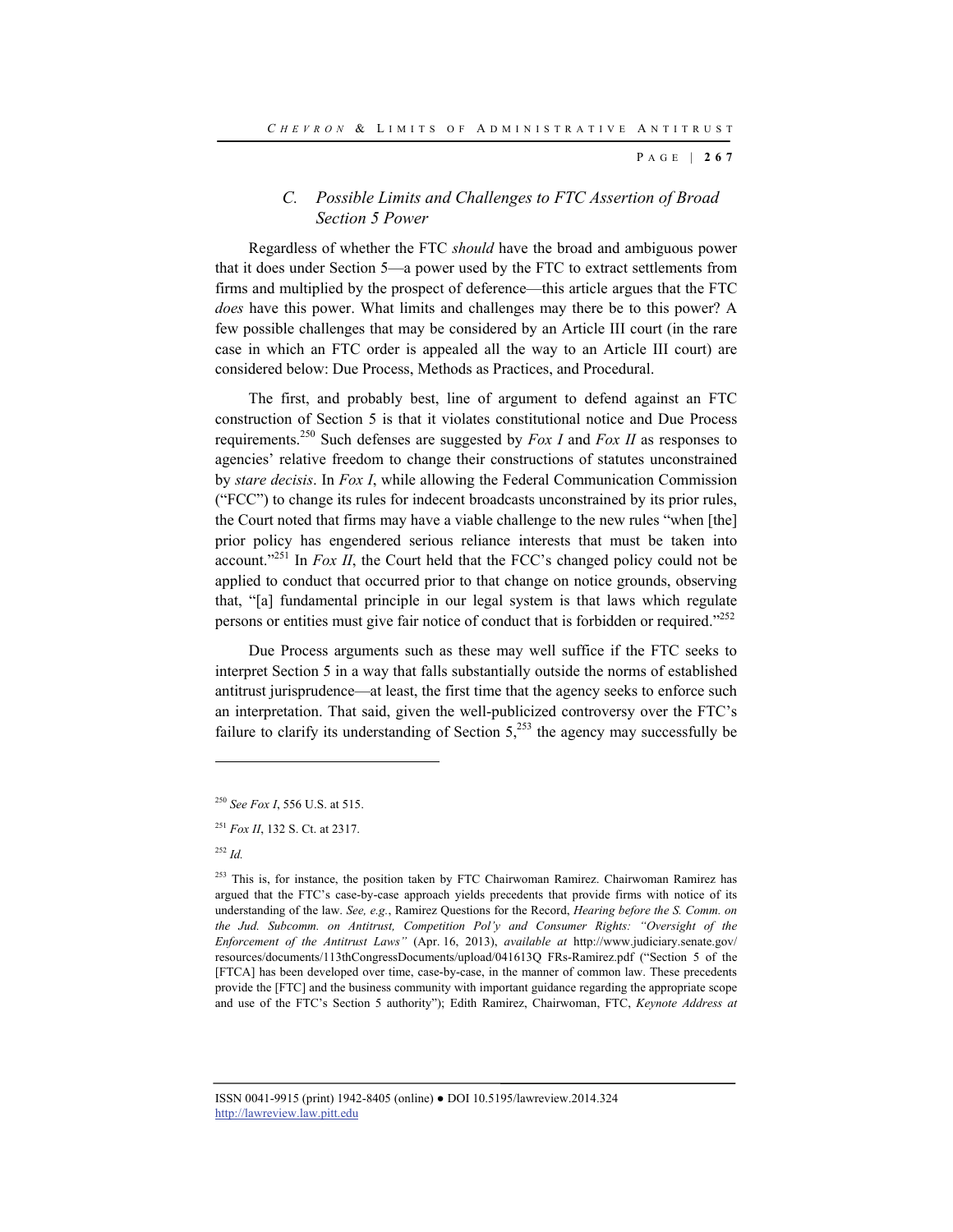P AGE | **268** | V O L . 7 6 | 2014

able to argue that firms do have notice that Section 5 may constrain conduct that falls outside of established antitrust jurisprudence. Similarly, the agency may also respond that the statute itself provides notice to firms to be wary of potentially "unfair" conduct and that the FTC may define the contours of such conduct broadly. Another possible argument the FTC may make is that its consent decrees provide sufficient guidance and notice to firms subject to its Section 5 authority.<sup>254</sup>

A second line of challenge to FTC enforcement of Section 5 focuses on the agency's procedures. A comprehensive discussion of administrative procedure is beyond the scope of this article—but one possible line of challenge bears discussion. Agencies engaged in administrative rulemaking must respond to substantial comments about proposed rules and may not otherwise act arbitrarily and capriciously.<sup>255</sup> It is perhaps somewhat obvious as a "tactic," but those concerned about possible FTC constructions of Section 5 should seek the opportunity to enter substantive comments into any proceeding. A failure to address such comments may invalidate action taken based upon any such proceeding, or, if addressed by the agency, may provide meaningful limitations or safeguards on the outcome of the proceeding. Importantly, such comments should focus on why approaches that the FTC may take are problematic. If an agency adopts a construction of a statute without sufficiently addressing concerns expressed in the record that such a construction is itself problematic, a court might find that the agency has acted arbitrarily or capriciously or that the agency's construction of a statute is impermissible under *Chevron* step two.<sup>256</sup> Alternatively, such an approach may prompt congressional interest in the agency and its authority.

A final challenge that may be applicable in some cases is to argue that the specific "method" of competition that the FTC is proscribing is better characterized

<sup>255</sup> *Id.*

*George Mason University School of Law Symposium: 100 Years of Antitrust and Competition Policy* (Feb. 13, 2014), *available at* http://www.ftc.gov/system/files/documents/public\_statements/314631/ 140213section5.pdf ("[T]he real guidance rests with the primary sources. At the FTC, that means the decisions, complaints, statements, and analyses associated with our enforcement actions.").

<sup>254</sup> *See, e.g.*, Motor Vehicle Mfr. Ass'n v. State Farm Mut. Auto. Ins. Co., 463 U.S. 29, 43 (1983) ("[A]n agency rule would be arbitrary and capricious [and therefore rejected] if the agency has relied on factors which Congress has not intended it to consider, entirely failed to consider an important aspect of the problem, offered an explanation for its decision that runs counter to the evidence before the agency, or is so implausible that it could not be ascribed to a difference in view or the product of agency expertise.").

<sup>256</sup> *See generally* Chevron U.S.A., Inc. v. Natural Res. Def. Council, Inc., 467 U.S. 837 (1984).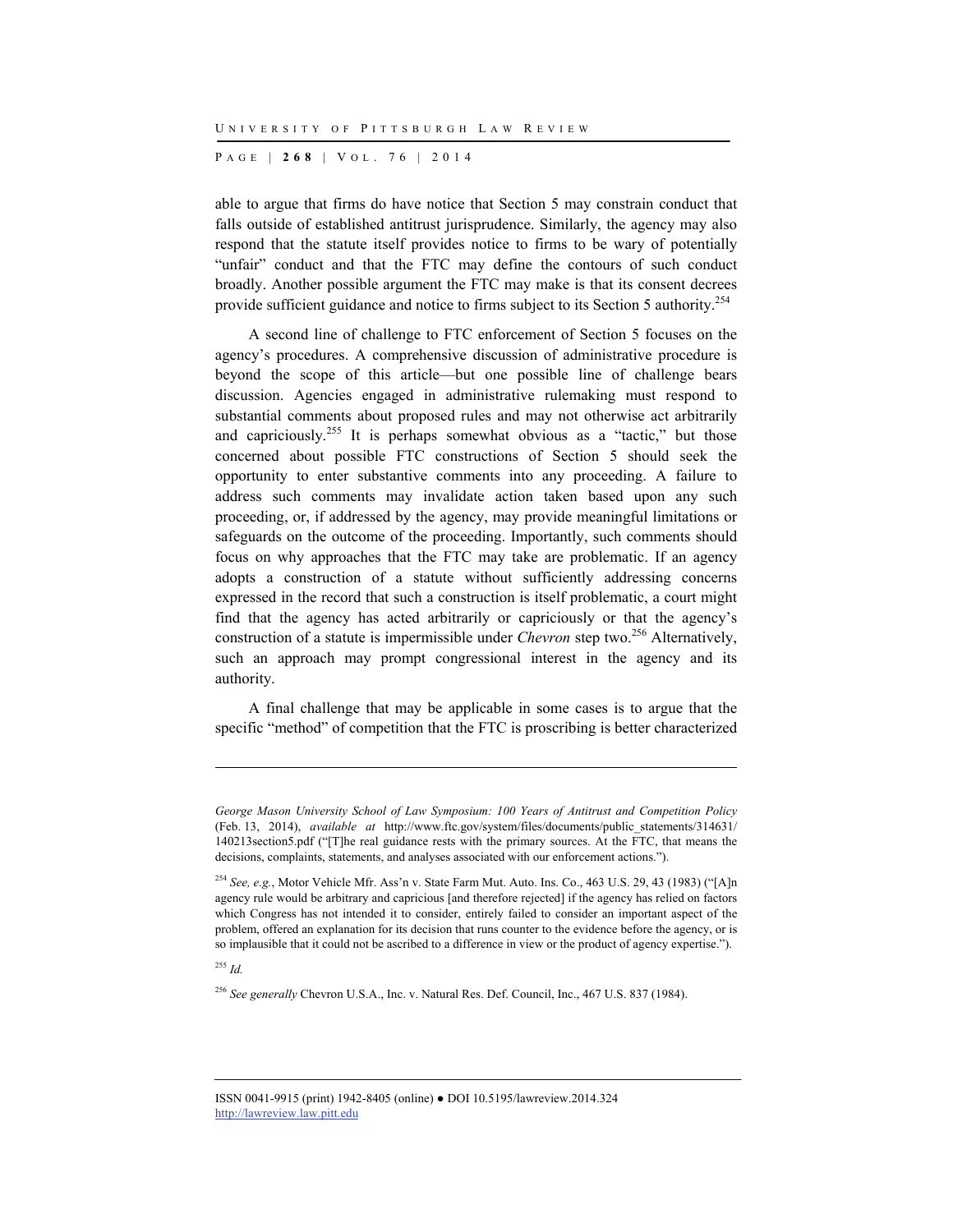as an "act or practice."<sup>257</sup> The distinction between unfair methods of competition and unfair or deceptive acts or practices is unclear—but there is clear and consistent disparate treatment of the two by the statute, the courts, and Congress. Where the agency is challenging the specific conduct of a firm—something that can be described as distinct acts or practices instead of more generalized methods—a litigant may be able to argue that the agency must articulate a permissible distinction between the two for the challenged conduct to be proscribed under the agency's Section 5 unfair methods of competition authority.<sup>258</sup> This distinction is important because the FTC's unfair or deceptive acts or practices authority is significantly encumbered by Magnuson-Moss.<sup>259</sup> While untested, a court is likely to find that the heightened rulemaking requirements of Magnuson-Moss diminish the deference owed to the FTC's construction of Section 5, unless that construction complies with the Magnuson-Moss requirements.<sup>260</sup> Critically, there is likely no way for the FTC to comply with the Magnuson-Moss requirements through adjudication. As such, the FTC does not have the ability to create binding legal norms relating to unfair or deceptive acts or practices through adjudication. Therefore, it is unlikely to receive *Chevron* deference.<sup>261</sup> Moreover, any construction of what constitutes an unfair or deceptive act or practice would need to comport with Section 5(n)'s consumer welfare standard and would, therefore, need to be in line with the economic logic of established antitrust doctrine.<sup>262</sup>

#### *D. Whatever Shall We Do?*

Given the likelihood of deference by Article III courts to FTC constructions of Section 5's proscription of unfair methods of competition, arguments about the proper scope of Section 5 are not best addressed to the courts. This is a

<sup>260</sup> *Id.*

 $257$  This harkens back to the language of Section 5, prohibiting both unfair methods of competition and unfair or deceptive acts or practices.

<sup>258</sup> This would be a jurisdictional question that would likely be granted *Chevron* deference, given that the distinction between "methods" and "acts or practices" is ambiguous. *See* City of Arlington v. FCC, 133 S. Ct. 1863 (2013). But common canons of statutory construction require that all terms in a statute be given meaning. Thus, a court is likely to insist that there is a coherent distinction between "methods" and "acts and practices" to deem a construction of either permissible.

<sup>259</sup> *See supra* Part II.C.2.

<sup>261</sup> *See supra* Part I.B.

<sup>262 15</sup> U.S.C. § 45(n) (2012); *see supra* Part III.B.

ISSN 0041-9915 (print) 1942-8405 (online) ● DOI 10.5195/lawreview.2014.324 http://lawreview.law.pitt.edu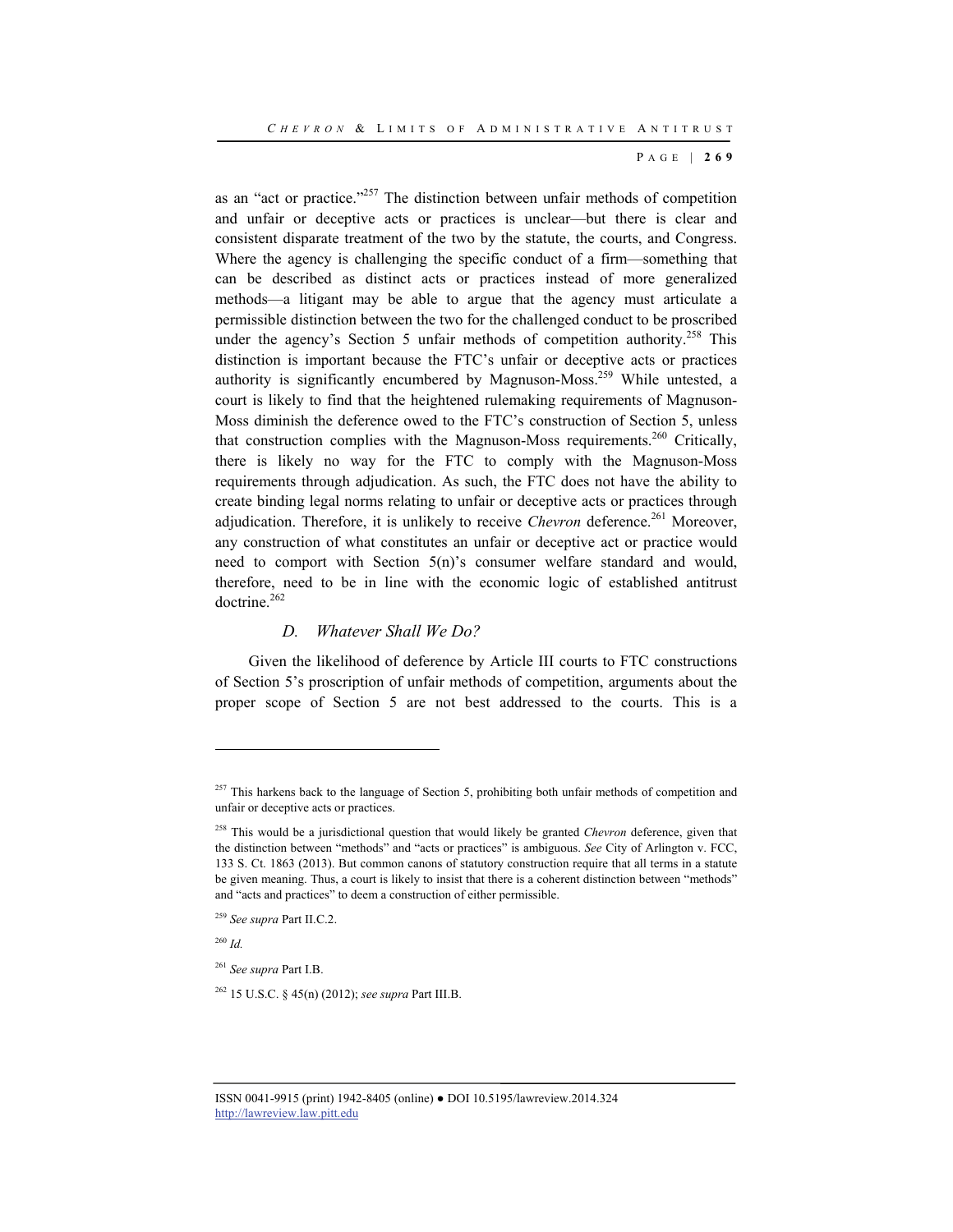P AGE | **270** | V O L . 7 6 | 2014

l

fundamental difference between traditional antitrust law—which has been developed by the courts as federal common law—and Section 5 antitrust, which is for the FTC to define. Antitrust scholars, commentators, and advocates must understand this difference and address their arguments about the proper scope of Section 5 accordingly. Appeals to the courts are unlikely to be effective. Rather, arguments must be addressed to the FTC itself (a path championed today by Commissioners Wright and Olhaussen) or to Congress, which has the power to change the boundaries of the FTC's power, to alter how the FTC uses that power, and to change how that power is interpreted by the courts.

#### 1. Can the FTC Limit its Own Power?

Led by FTC Commissioners Wright and Olhaussen, much recent discussion has focused on the need for the FTC to adopt a policy statement that defines the boundaries of its Section 5 authority.<sup>263</sup> While there may be some value in issuing such a statement, such statements do surprisingly little to bind an agency as a matter of administrative law.

As seen in the previous discussion, *stare decisis* does not apply in the administrative context. This is one of the greatest differences between judicial and administrative rulemaking: Agencies are not bound by either prior judicial interpretations of their statutes or even by their own prior interpretations.

As seen in *Fox I*, an agency's own interpretation of an ambiguous statute imposes no special obligations where the agency subsequently changes its interpretation.<sup>264</sup> It may be necessary to acknowledge the prior policy; factual findings upon which the new policy is based that contradict findings upon which the prior policy was based may need to be explained.<sup>265</sup> But where a statute may be

<sup>263</sup> *See* Wright, *supra* note 5; Letter from Eight Members of the House Judiciary Committee to Chairwoman Edith Ramirez, *supra* note 3.

<sup>264</sup> Fox v. FCC, 556 U.S. 502, 514–16 (2007) ("The statute makes no distinction, however, between initial agency action and subsequent agency action undoing or revising that action . . . . And of course the agency must show that there are good reasons for the new policy. But it need not demonstrate to a court's satisfaction that the reasons for the new policy are better than the reasons for the old one; it suffices that the new policy is permissible under the statute, that there are good reasons for it, and that the agency *believes* it to be better, which the conscious change of course adequately indicates.").

<sup>&</sup>lt;sup>265</sup> Id. ("To be sure, the requirement that an agency provide reasoned explanation for its action would ordinarily demand that it display awareness that it is changing position . . . . This means that the agency need not always provide a more detailed justification than what would suffice for a new policy created on a blank slate. Sometimes it must—when, for example, its new policy rests upon factual findings that contradict those which underlay its prior policy; or when its prior policy has engendered serious reliance interests that must be taken into account. It would be arbitrary or capricious to ignore such matters. In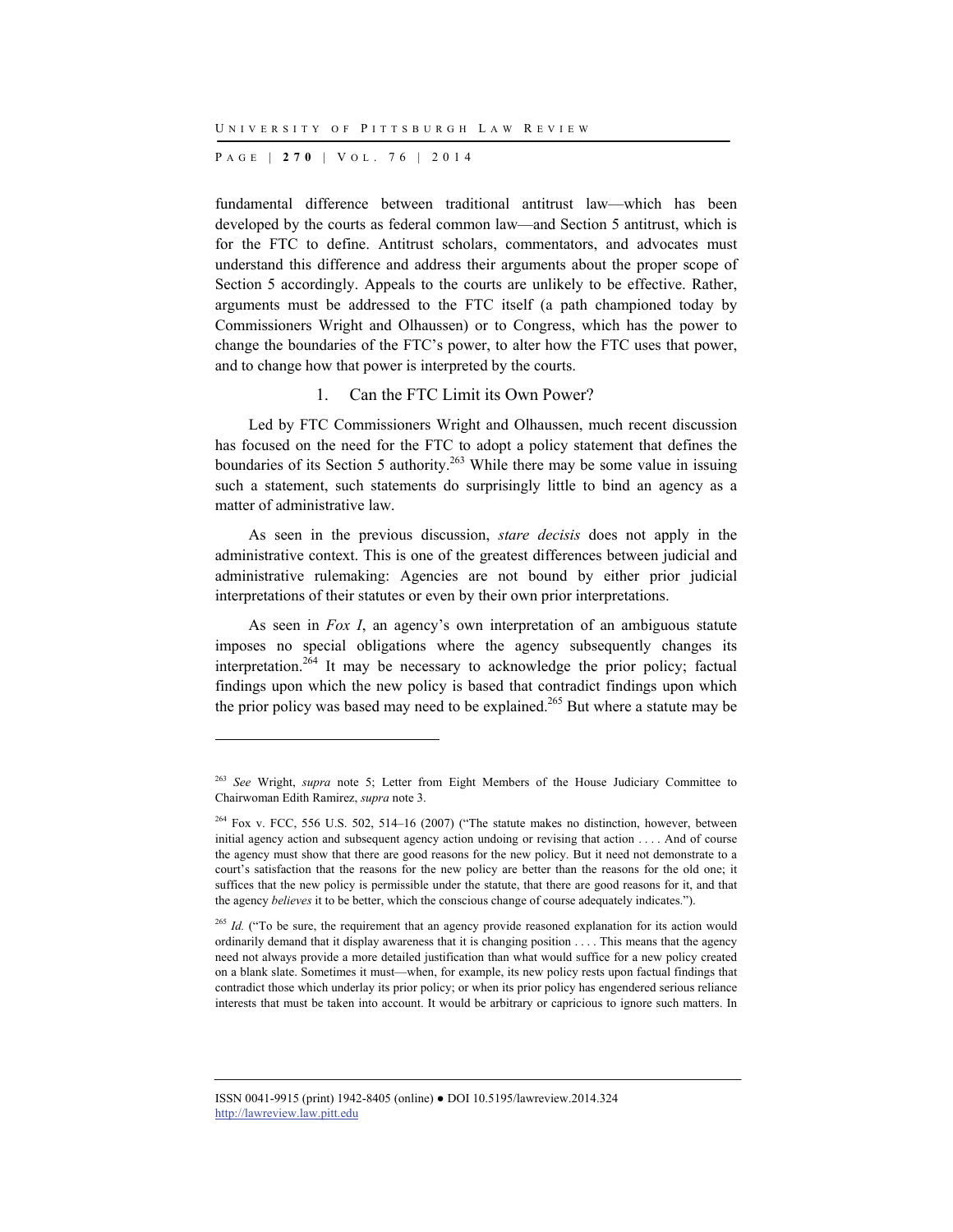interpreted in multiple ways—that is, in any case where the statute is ambiguous— Congress, and by extension its agencies, is free to choose between those alternative interpretations. The fact that an agency previously adopted one interpretation does not necessarily render other possible interpretations any less reasonable. The mere fact that one was previously adopted cannot, on its own, act as a bar to subsequent adoption of a competing interpretation.

In a contentious policy environment—that is, one where the prevailing understanding of an ambiguous law changes with the consensus of a three-Commissioner majority—policy statements are not particularly compelling documents and are not afforded much deference.<sup>266</sup> They may, however, have some purposes. For instances, they may provide regulated parties with notice as to how an agency may act in the future or assert facts that the agency will need to confront in the future should it wish to subsequently change its policy.<sup>267</sup>

But neither of these is a substantial use. A policy statement is unlikely to demonstrate to a court that the agency's interpretation of a statute is sufficiently reasoned to receive deference. There are alternate—and preferred—ways to provide regulated parties with notice. And while a policy statement *may* provide some obstacles to an agency's decision to change its interpretation of a statute, those obstacles are likely to be modest at best. $268$ 

Policy statements may not be entirely useless, however. As discussed above, one likely front on which to challenge an unexpected change in an agency's

l

<sup>267</sup> *See Fox I*, 556 U.S. at 515 ("Sometimes [an agency] must [provide a more detailed justification for changing its existing policy]—when, for example, its new policy rests upon factual findings that contradict those which underlay its prior policy.").

<sup>268</sup> This follows for the same reasons that courts are unlikely to defer to policy statements: Policy statements rarely are based in or demonstrate a sufficient level of reasoning to merit deference. This also suggests that a policy statement would not require an agency to provide a more substantially detailed justification when changing policies.

such cases it is not that further justification is demanded by the mere fact of policy change; but that a reasoned explanation is needed for disregarding facts and circumstances that underlay or were engendered by the prior policy.") (internal citations omitted).

<sup>&</sup>lt;sup>266</sup> It is important to note that policy statements are generally informal statements of policy. They are not adopted through a notice-and-comment or similar process and, therefore, do not bear the force of law. Not only do they not bind the industry, they are also even less binding on the agency than rules such as those at issue in *Fox I*. *See, e.g.*, *Mead*, 533 U.S. at 254 (citing Christensen v. Harris Cnty., 529 U.S. 576, 587 (2000) ("Interpretations such as those in opinion letters—like interpretations contained in policy statements, agency manuals, and enforcement guidelines, all of which lack the force of law—do not warrant *Chevron*-style deference.")).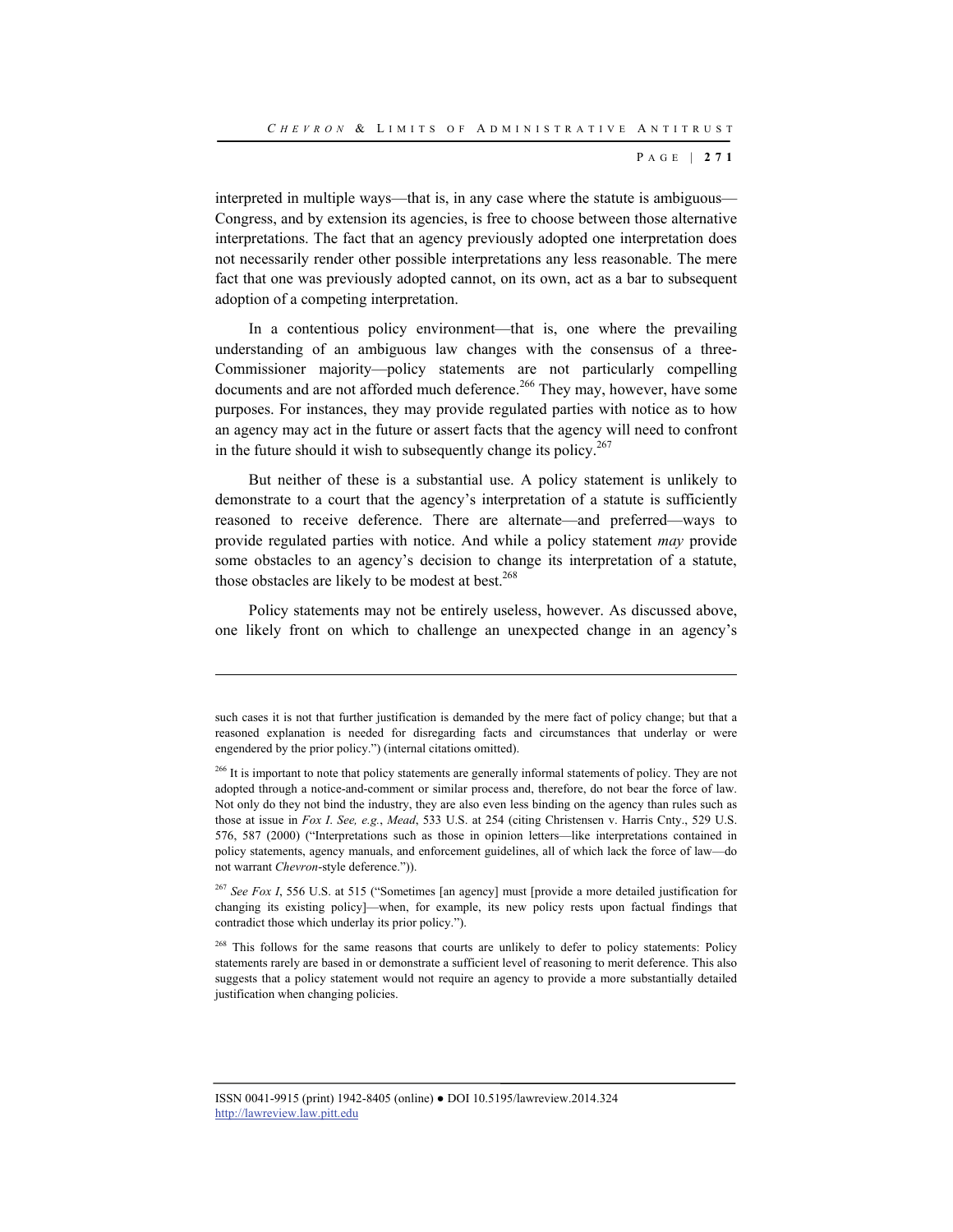P AGE | **272** | V O L . 7 6 | 2014

interpretation of its statute is on Due Process or notice grounds. The existence of a policy statement may make it easier for a party to argue that a changed interpretation runs afoul of Due Process or notice requirements, particularly if the industry has reasonably come to rely upon that statement.<sup>269</sup> Recognizing that any fundamental statutory ambiguity can ultimately be addressed only by Congress, there may also be political value to a policy statement. If an agency deviates from a policy statement, this may prompt congressional attention, and a well-crafted policy statement may serve as a guide to subsequent legislation.

> 2. Substantive Legislative Changes: Change the Limits of the FTC's Power

The only true path to constraining the FTC's Section 5 power is for Congress to revise the FTCA to define the boundaries of Section 5. Alternatively, Congress could define boundaries for how that power can be constructed by the agency.

Likely the easiest—and arguably the best—approach for Congress to take is to expressly state that the FTC's Section 5 authority over unfair methods of competition is concurrent with and circumscribed by the Sherman and Clayton Acts as construed by the courts. This has been the longstanding practical understanding of Section 5, and it is how the agency has long used Section  $5.^{270}$ Today, moreover, antitrust law is far more rigorous and based on sounder theory than it was at the time of the FTC's creation and over the course of much of the agency's history.<sup>271</sup> The problems that Section 5 was designed to meet are now equally well-addressed by established antitrust law.<sup>272</sup> If there are other issues that need to be addressed—for instance, regulation of business practices in high-tech or other rapidly developing industries<sup> $273$ </sup>—they are better subject to congressional attention and response.

Alternatively, Congress could clarify some of the ambiguity latent in Section 5's unfair methods of competition authority, as it has done to better control the

<sup>&</sup>lt;sup>269</sup> See FCC v. Fox Television Stations, Inc., 556 U.S. 502, 515 (2009) ("Sometimes [an agency] must [provide a more detailed justification for changing its existing policy]—when, for example . . . its prior policy has engendered serious reliance interests that must be taken into account.").

<sup>270</sup> *See supra* Part II.

<sup>271</sup> *See supra* Part III.

<sup>272</sup> *See supra* Part III.

<sup>&</sup>lt;sup>273</sup> This statement is not an endorsement of giving the FTC such authority. It merely recognizes that the FTC is most often pushing the boundaries of its Section 5 authority in these industries.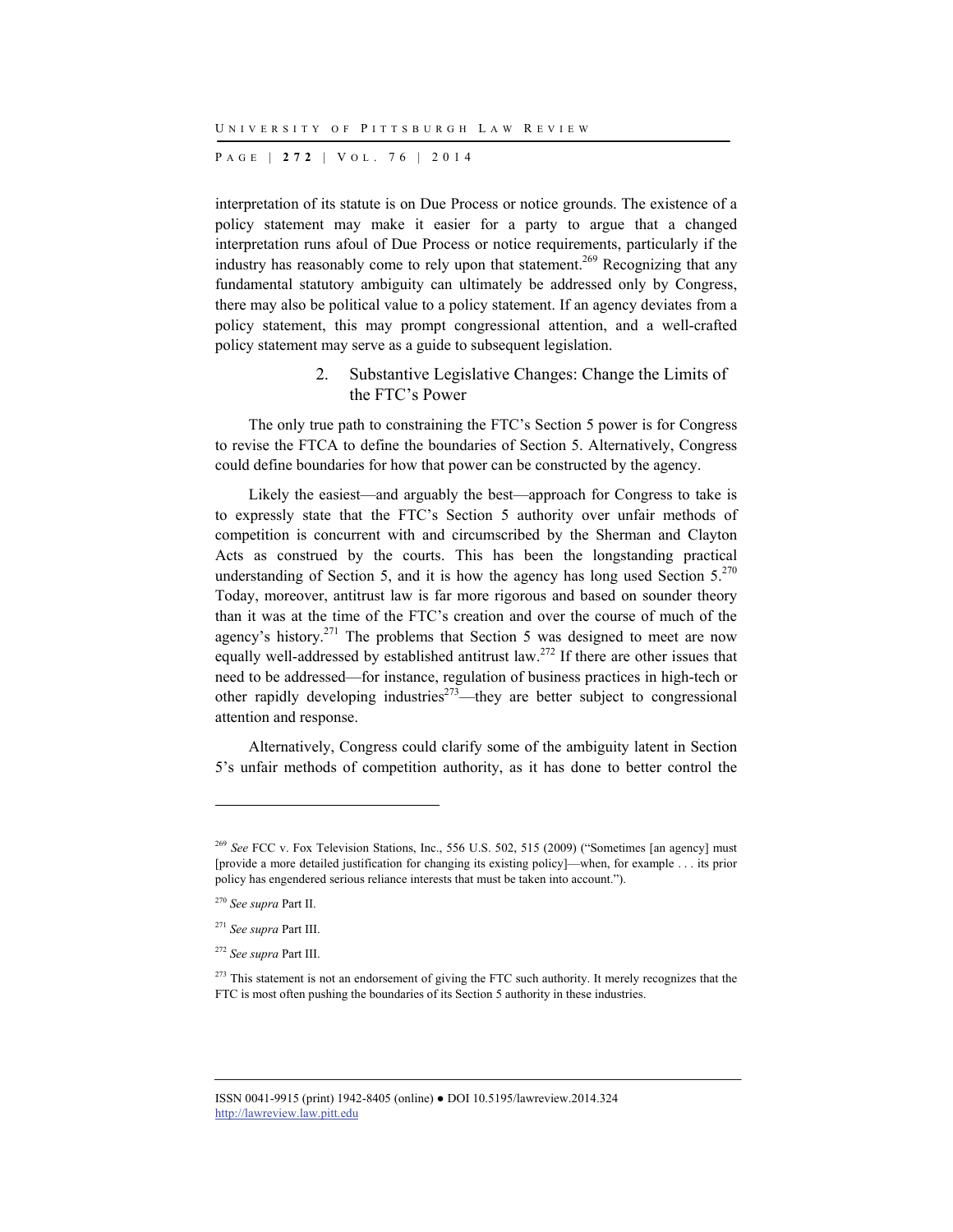agency's authority over unfair or deceptive acts and practices. For instance, Congress could apply Section 5(n) to unfair methods of competition or specify to whom unfairness applies (that is, answer the question "unfair to whom?").

Congress could also respond to concerns over the breadth of Section 5 by limiting the FTC's power to construe the boundaries of that authority by reducing or taking away judicial deference to the agency. This could be done completely by enacting law providing that the FTC's construction of "unfair methods of competition" is not entitled to judicial deference (and perhaps specifying that a reviewing court can or cannot take into consideration factors such as those used in *Skidmore* deference, e.g., the seriousness of the agency's consideration). Or, Congress could take a more limited approach. Recognizing that the greatest concerns over FTC construction of Section 5 are likely to arise in the context of adjudicatory proceedings—especially those that go through the administrative hearing process before getting to court—Congress could strip the agency of deference in adjudicated matters. The agency would still receive deference for constructions developed through rulemaking proceedings. Either of these approaches would reduce the burden of uncertainty on private parties and both follow a sounder jurisprudential approach to statutory construction—especially as compared to the FTC's current approach of extracting settlements through private proceedings under the threat of lengthy and costly litigation.

## 3. Procedural Legislative Changes: Change How the FTC Uses That Power

Congress could also make procedural changes to control how the FTC uses its Section 5 authority. For instance, given the concerns raised by the FTC's use of consent decrees, Congress could place limits on the enforceability of these decrees. Further, Congress could specify that consent decrees can only impose requirements backed by established legal norms. This would prevent the agency from using an informal, secretive settlement process to develop the contours of its Section 5 authority. Or perhaps if Congress determines that there is some value in the FTC's consent decree process, it could require that any construction of Section 5 indicated in a consent decree must be backed by, and is unenforceable pending, a rulemaking proceeding complete within some fixed time (e.g., eighteen months). Should the FTC fail to meet this requirement, the consent decree would be deemed unenforceable.

Another approach would be to prescribe particular requirements that apply to rulemaking related to Section 5 unfair methods of competition. For instance, Congress could specify that Magnuson-Moss's Section 18 requirements apply to both the FTC's Section 5 unfair methods of competition and unfair or deceptive acts or practices authorities. As discussed previously, it is uncertain how enhanced rulemaking requirements would affect judicial deference to constructions of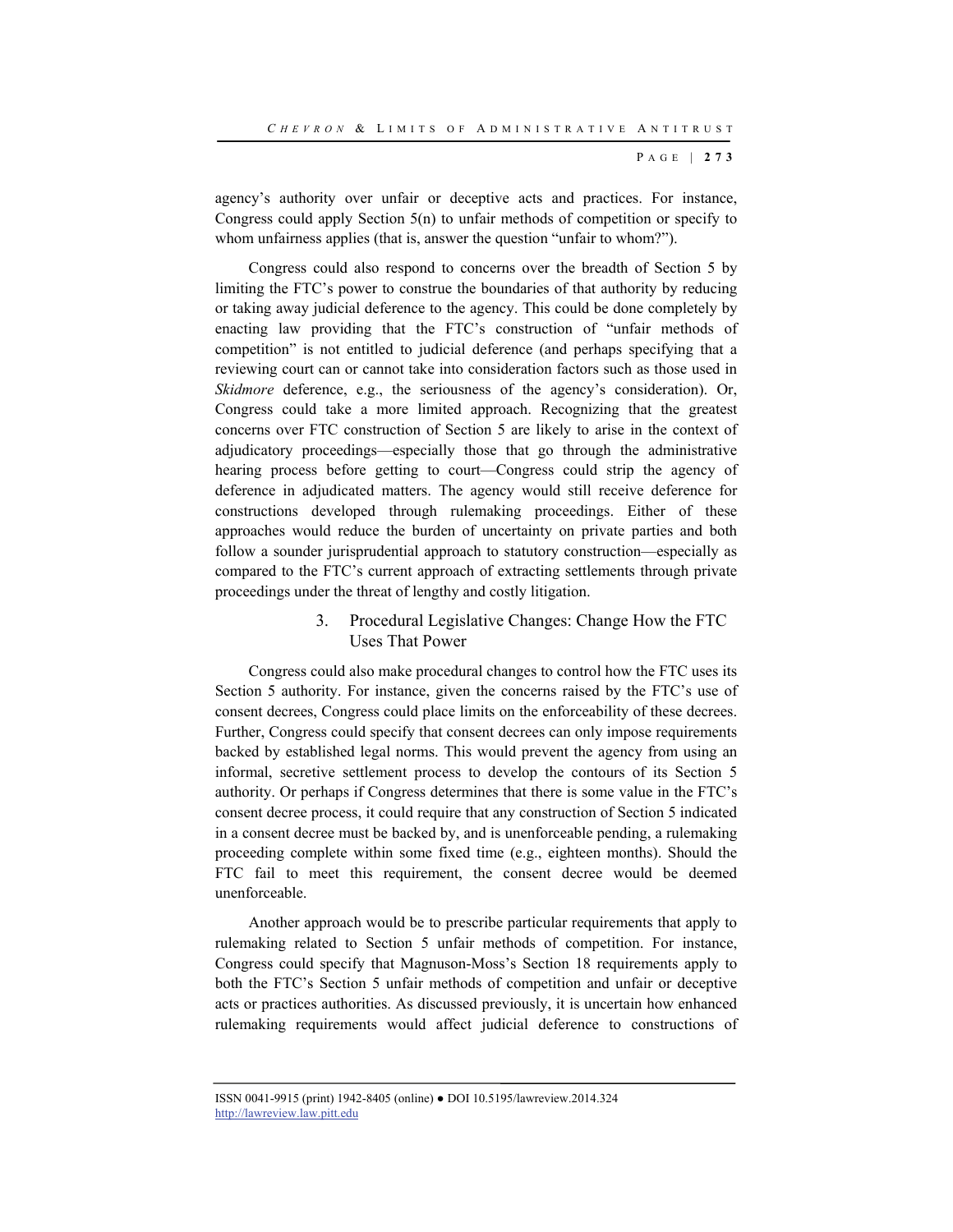P AGE | **274** | V O L . 7 6 | 2014

Section 5 arrived at other than through rulemakings (e.g., those adopted in adjudication)—but it is likely that this would reduce the level of deference that courts give such constructions. $274$ 

A final possibility would be for Congress to recognize the concurrence of Section 5 and antitrust norms under the Sherman and Clayton Acts and require that FTC constructions of Section 5 be developed in conjunction with the DOJ. For instance, Congress could require *ex ante* discussion between the DOJ and the FTC before the FTC adopts a given construction of Section 5. It could require DOJ concurrence with changes to the FTC's construction of Section 5. Congress could also require courts to solicit an affirmative statement of support for the FTC's construction of Section 5 from the DOJ at the time of litigation. Any of these approaches would recognize that both the FTC and the DOJ are responsible for developing and shaping antitrust norms in the United States. These approaches would also impose meaningful restraints on the FTC's ability to adopt overly expansive readings of Section 5.

#### 4. Broader Changes: Change *Chevron* Itself

A final set of changes to consider would be to *Chevron* itself. Discussion of this approach is beyond the scope of this article—but it is important to understand that *Chevron* is controversial, though long-standing. Congress may act to limit its scope either entirely (in the case of specific types of questions) or for specific agencies.275 For instance, Congress could say that *Chevron* deference does not extend to matters relating to competition or antitrust, recognizing the importance of consistency across the various agencies charged with competition-related statutes (e.g., the FTC, the DOJ, and the FCC).

The FTC is a poster child for why Congress should limit the extent of *Chevron*. The power Section 5 confers to the FTC is already great—and the FTC has learned to use it to maximum effect. *Chevron* supercharges this power by giving credibility to the FTC's threats of litigation and by discouraging the FTC from clarifying this ambiguity to preserve its power.

l

<sup>274</sup> *See supra* Part IV.B.1.

<sup>275</sup> Jack M. Beerman, *End the Failed* Chevron *Experiment Now: How* Chevron *Has Failed and Why it Can and Should Be Overruled*, 42 CONN. L. REV. 779 (2010).